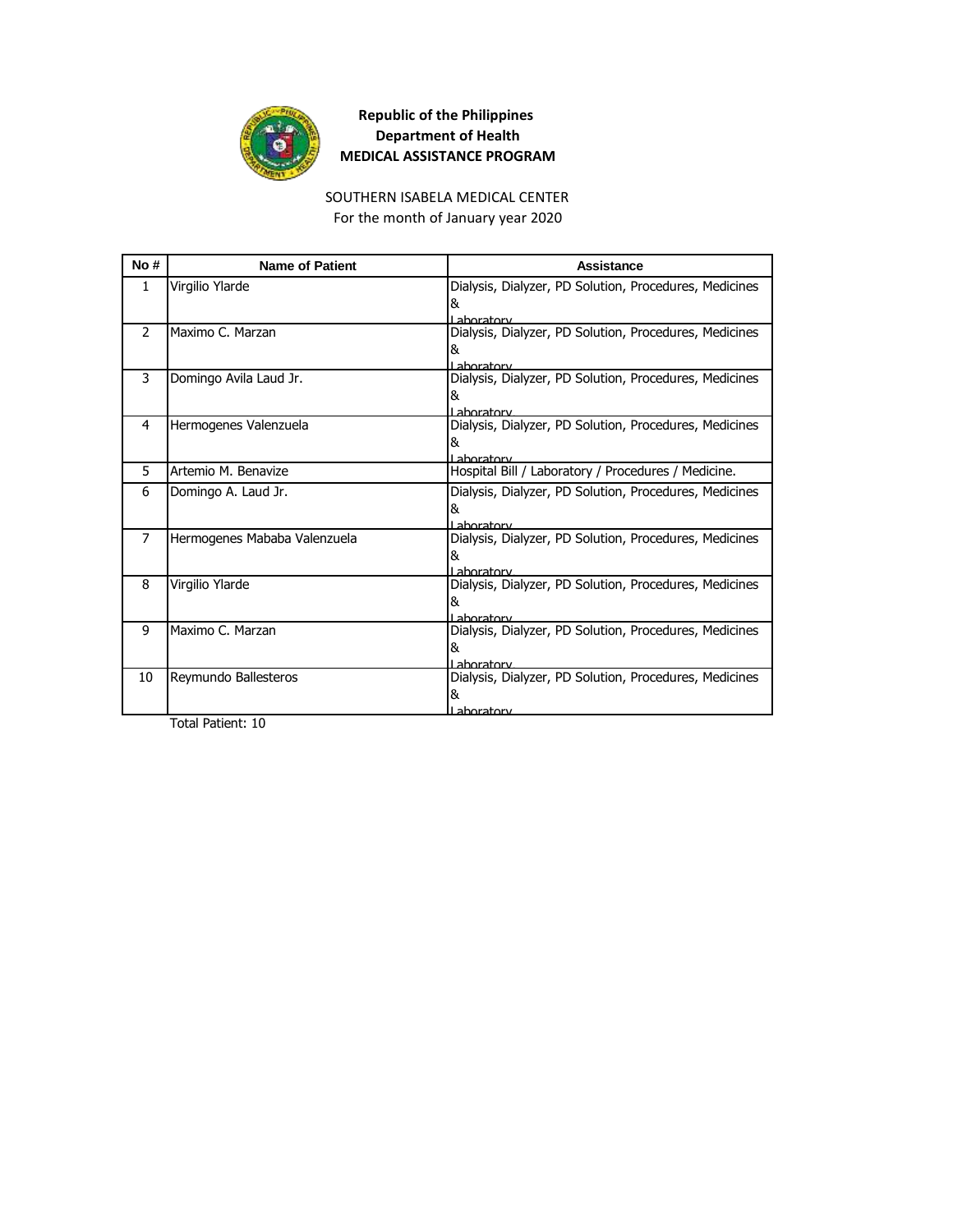

#### SOUTHERN ISABELA MEDICAL CENTER For the month of February year 2020

| No#            | <b>Name of Patient</b>    | Assistance                                          |
|----------------|---------------------------|-----------------------------------------------------|
| 1              | Samuel A. Lalata          | Laboratory/Procedures/Medicines.                    |
| $\overline{2}$ | Elarde Marcos Reyno       | Hemodialysis/Medicines/Lab. Procedures.             |
| 3              | Joey Palayad              | Hospital bills.                                     |
| 4              | Rosa B. Cuntapay          | Hemodialysis/Medicines/Lab. Procedures.             |
| 5              | Danilo Ringor Ferrer      | Hemodialysis/Medicines/Lab. Procedures.             |
| 6              | Edralina Gaceta           | Hemodialysis/Medicines/Lab. Procedures.             |
| 7              | Nancy Simon Perez         | Hemodialysis/Medicines/Lab. Procedures.             |
| 8              | Sharon C. Antonio         | Hemodialysis/Medicines/Lab. Procedures.             |
| 9              | Joe Alvin Layco           | Hemodialysis/Medicines/Lab. Procedures.             |
| 10             | Willy C. Suratos Jr.      | Hemodialysis/Medicines/Lab. Procedures.             |
| 11             | Marites L. Culchi         | Laboratory/Procedures/Medicines.                    |
| 12             | Jovelyn Mapalo            | Laboratory/Procedures/Medicines.                    |
| 13             | Noble P. Salvador         | Laboratory/Procedures/Medicines.                    |
| 14             | Domingo Avila Laud, Jr    | Laboratory/Procedures/Medicines.                    |
| 15             | Florentino G. Garcia Jr   | Laboratory/Procedures/Medicines.                    |
| 16             | Lerma V. Moredo           | Laboratory/Procedures/Medicines.                    |
| 17             | Leody T. Garcia           | Laboratory/Procedures/Medicines.                    |
| 18             | Orlando Gulajo            | Laboratory/Procedures/Medicines.                    |
| 19             | Patrocinio P. Casionan    | Hemodialysis/Medicines/Lab. Procedures.             |
| 20             | Grace Rilloraza           | Hemodialysis/Medicines/Lab. Procedures.             |
| 21             | Teresita Guimbatan        | Hemodialysis/Medicines/Lab. Procedures.             |
| 22             | Virgilio Lazaro Tanguilig | <b>Medicines</b>                                    |
| 23             | Ireneo M. Castroverde     | Hospital Bill / Laboratory / Procedures / Medicine. |
| 24             | Dionisio Navarro          | <b>Medicines</b>                                    |
| 25             | Jim Vincent Francisco     | Medicines                                           |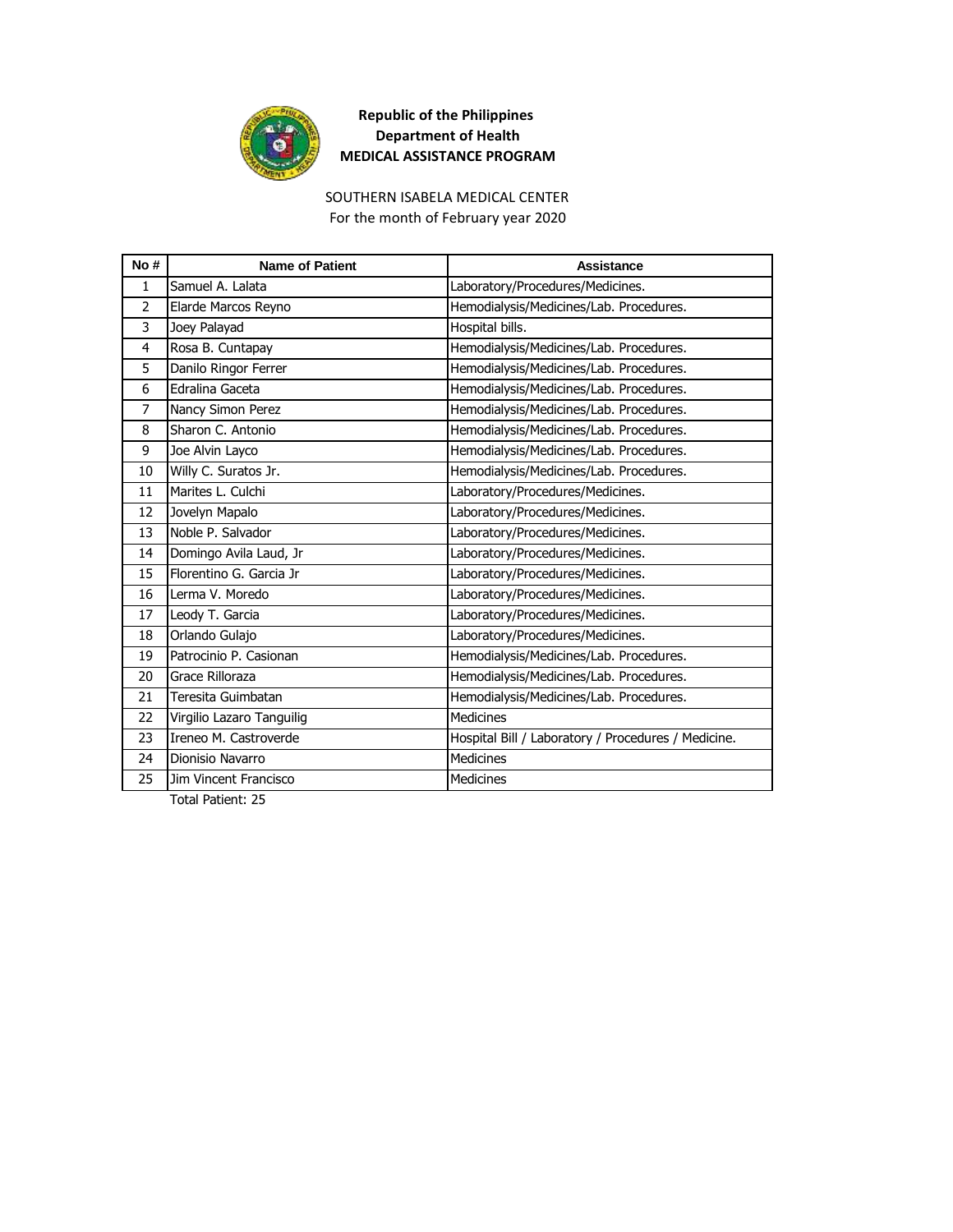

#### SOUTHERN ISABELA MEDICAL CENTER For the month of March year 2020

| No#           | <b>Name of Patient</b>     | Assistance                                             |
|---------------|----------------------------|--------------------------------------------------------|
| 1             | Lerma V. Moredo            | Hospital Bill / Laboratory Procedures / Medicines      |
| $\mathcal{P}$ | Kenneth Lordwin Calaunan   | Hospital Bill / Laboratory / Procedures / Medicine.    |
| 3             | Virgilio Ylarde            | Hemodialysis/Medicines/Lab. Procedures.                |
| 4             | Maximo C. Marzan           | Hemodialysis/Medicines/Lab. Procedures.                |
| 5.            | Hermogenes Valenzuela      | Hemodialysis/Medicines/Lab. Procedures.                |
| 6             | Carina De Jesus Urbano     | Medicines / Dialysis.                                  |
| 7             | Vitaliano Gumpal Jr.       | Hemodialysis/Medicines/Lab. Procedures.                |
| 8             | Carina Urbano              | Hemodialysis/Medicines/Lab. Procedures.                |
| 9             | Nestor Chavez              | Hemodialysis/Medicines/Lab. Procedures.                |
| 10            | Aurora G. Gascon           | Hemodialysis/Medicines/Lab. Procedures.                |
| 11            | Marilou Acosta Cadiz       | Hemodialysis/Medicines/Lab. Procedures.                |
| 12            | Rafael L. Gregorio         | Hemodialysis/Medicines/Lab. Procedures.                |
| 13            | Yolanda Canta Dela Cruz    | Hemodialysis/Medicines/Lab. Procedures.                |
| 14            | Romulo Montereal Allauigan | Dialysis, Dialyzer, PD Solution, Procedures, Medicines |
|               |                            | &                                                      |
|               |                            | l ahoratory                                            |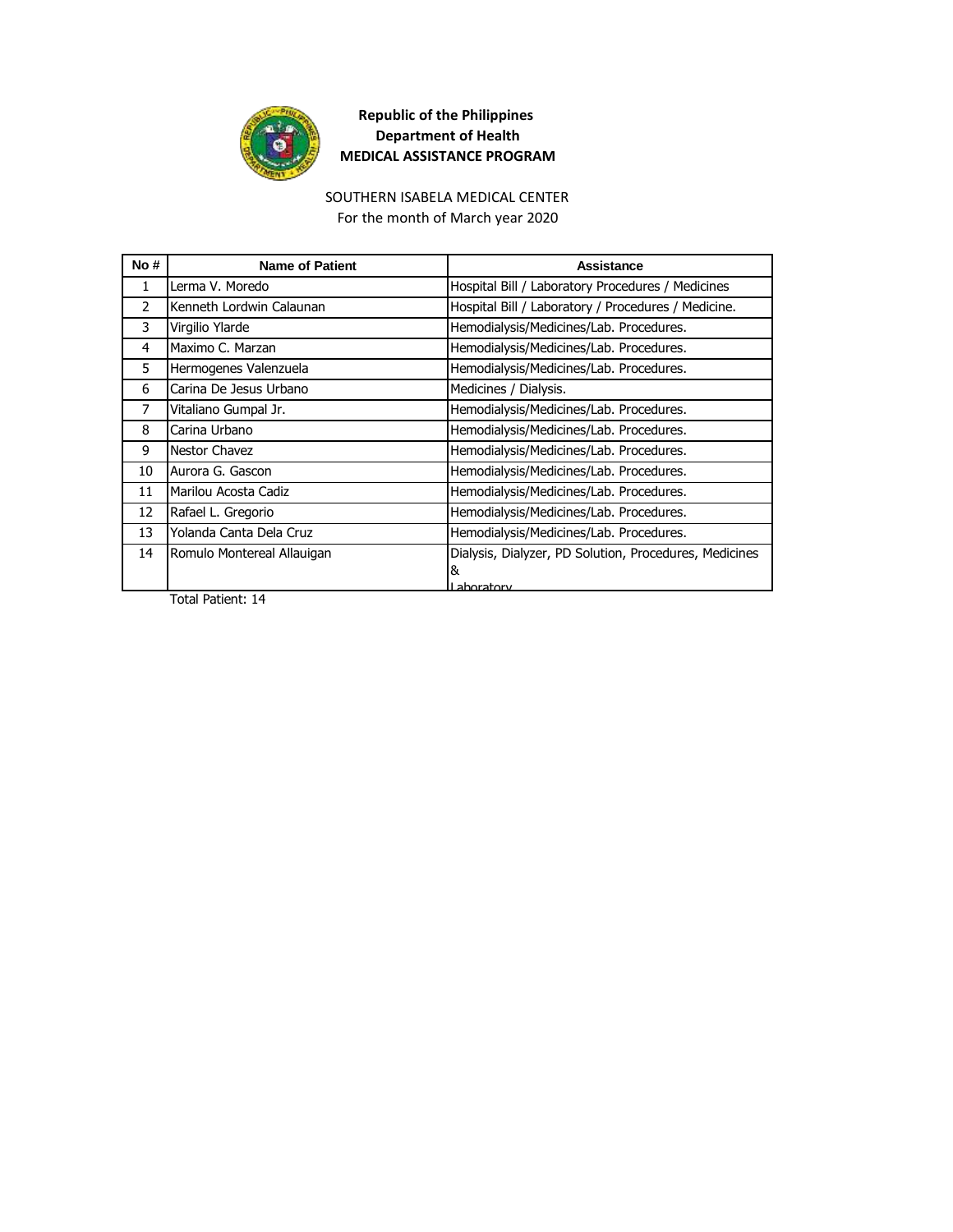

# SOUTHERN ISABELA MEDICAL CENTER

For the month of April year 2020

| Lovelyn T. Viola<br>$\mathbf{1}$<br>Hemodialysis/Medicine<br>Modesto P. Bartolome<br>$\overline{2}$<br>Hemodialysis/Medicine<br>3<br>Lucia Opigan Baawa<br>Hemodialysis/Medicine<br>Ernesto B. Morales Jr.<br>Hemodialysis/Medicine<br>4<br>Hemodialysis/Medicine<br>5<br>Arnold S. Martinez<br>Hemodialysis/Medicine<br>6<br>Dante Racamada Manipon Jr.<br>7<br><b>Nestor Chavez</b><br>Hemodialysis/Medicine<br>Hemodialysis/Medicine<br>Jesus Viernes Sales<br>8<br>9<br>Lailanie Sarmiento<br>Hemodialysis/Medicine<br>Bernard C. Puyot<br>Dialysis and Medicines.<br>10<br>Ambrocio A. Julio<br>Hemodialysis/Medicine<br>11<br>Jhoefee Dumelod Maglapit<br>Hospital Bill / Laboratory / Procedures / Medicine.<br>12<br>Ambrocio A. Julio<br>Injectables/Medicines/Laboratory/Dialysis/Dialyzer<br>13<br>Injectables/Medicines/Laboratory/Dialysis/Dialyzer<br>14<br>Antonio D. Graneta<br>15<br><b>Arnold Marinez</b><br>Injectables/Medicines/Laboratory/Dialysis/Dialyzer<br>Avelino C. Punzalan<br>Injectables/Medicines/Laboratory/Dialysis/Dialyzer<br>16<br>Avelino Segundo Joaquin<br>Injectables/Medicines/Laboratory/Dialysis/Dialyzer<br>17<br>Christian Mark P. Brioso<br>Injectables/Medicines/Laboratory/Dialysis/Dialyzer<br>18<br>Ernesto B. Morales Jr.<br>Injectables/Medicines/Laboratory/Dialysis/Dialyzer<br>19<br>Injectables/Medicines/Laboratory/Dialysis/Dialyzer<br>Lauro Ignacio<br>20<br>Lovelyn T. Viola<br>Injectables/Medicines/Laboratory/Dialysis/Dialyzer<br>21<br>Lucia D. Baawa<br>Injectables/Medicines/Laboratory/Dialysis/Dialyzer<br>22<br>Injectables/Medicines/Laboratory/Dialysis/Dialyzer<br>23<br>Modesto P. Bartolome<br>Pacita T. Orbito<br>Injectables/Medicines/Laboratory/Dialysis/Dialyzer<br>24<br>Injectables/Medicines/Laboratory/Dialysis/Dialyzer<br>25<br>Patrocinio P. Casionan<br>Reynaldo R. Lucas<br>Injectables/Medicines/Laboratory/Dialysis/Dialyzer<br>26<br>Virgilio Tanguilig<br>Injectables/Medicines/Laboratory/Dialysis/Dialyzer<br>27<br>Virgilio Ylarde<br>Hemodialysis and Medicines.<br>28 | No# | <b>Name of Patient</b> | <b>Assistance</b> |
|---------------------------------------------------------------------------------------------------------------------------------------------------------------------------------------------------------------------------------------------------------------------------------------------------------------------------------------------------------------------------------------------------------------------------------------------------------------------------------------------------------------------------------------------------------------------------------------------------------------------------------------------------------------------------------------------------------------------------------------------------------------------------------------------------------------------------------------------------------------------------------------------------------------------------------------------------------------------------------------------------------------------------------------------------------------------------------------------------------------------------------------------------------------------------------------------------------------------------------------------------------------------------------------------------------------------------------------------------------------------------------------------------------------------------------------------------------------------------------------------------------------------------------------------------------------------------------------------------------------------------------------------------------------------------------------------------------------------------------------------------------------------------------------------------------------------------------------------------------------------------------------------------------------------------------------------------------------------------------------------------------------------------------------------------------------------------|-----|------------------------|-------------------|
|                                                                                                                                                                                                                                                                                                                                                                                                                                                                                                                                                                                                                                                                                                                                                                                                                                                                                                                                                                                                                                                                                                                                                                                                                                                                                                                                                                                                                                                                                                                                                                                                                                                                                                                                                                                                                                                                                                                                                                                                                                                                           |     |                        |                   |
|                                                                                                                                                                                                                                                                                                                                                                                                                                                                                                                                                                                                                                                                                                                                                                                                                                                                                                                                                                                                                                                                                                                                                                                                                                                                                                                                                                                                                                                                                                                                                                                                                                                                                                                                                                                                                                                                                                                                                                                                                                                                           |     |                        |                   |
|                                                                                                                                                                                                                                                                                                                                                                                                                                                                                                                                                                                                                                                                                                                                                                                                                                                                                                                                                                                                                                                                                                                                                                                                                                                                                                                                                                                                                                                                                                                                                                                                                                                                                                                                                                                                                                                                                                                                                                                                                                                                           |     |                        |                   |
|                                                                                                                                                                                                                                                                                                                                                                                                                                                                                                                                                                                                                                                                                                                                                                                                                                                                                                                                                                                                                                                                                                                                                                                                                                                                                                                                                                                                                                                                                                                                                                                                                                                                                                                                                                                                                                                                                                                                                                                                                                                                           |     |                        |                   |
|                                                                                                                                                                                                                                                                                                                                                                                                                                                                                                                                                                                                                                                                                                                                                                                                                                                                                                                                                                                                                                                                                                                                                                                                                                                                                                                                                                                                                                                                                                                                                                                                                                                                                                                                                                                                                                                                                                                                                                                                                                                                           |     |                        |                   |
|                                                                                                                                                                                                                                                                                                                                                                                                                                                                                                                                                                                                                                                                                                                                                                                                                                                                                                                                                                                                                                                                                                                                                                                                                                                                                                                                                                                                                                                                                                                                                                                                                                                                                                                                                                                                                                                                                                                                                                                                                                                                           |     |                        |                   |
|                                                                                                                                                                                                                                                                                                                                                                                                                                                                                                                                                                                                                                                                                                                                                                                                                                                                                                                                                                                                                                                                                                                                                                                                                                                                                                                                                                                                                                                                                                                                                                                                                                                                                                                                                                                                                                                                                                                                                                                                                                                                           |     |                        |                   |
|                                                                                                                                                                                                                                                                                                                                                                                                                                                                                                                                                                                                                                                                                                                                                                                                                                                                                                                                                                                                                                                                                                                                                                                                                                                                                                                                                                                                                                                                                                                                                                                                                                                                                                                                                                                                                                                                                                                                                                                                                                                                           |     |                        |                   |
|                                                                                                                                                                                                                                                                                                                                                                                                                                                                                                                                                                                                                                                                                                                                                                                                                                                                                                                                                                                                                                                                                                                                                                                                                                                                                                                                                                                                                                                                                                                                                                                                                                                                                                                                                                                                                                                                                                                                                                                                                                                                           |     |                        |                   |
|                                                                                                                                                                                                                                                                                                                                                                                                                                                                                                                                                                                                                                                                                                                                                                                                                                                                                                                                                                                                                                                                                                                                                                                                                                                                                                                                                                                                                                                                                                                                                                                                                                                                                                                                                                                                                                                                                                                                                                                                                                                                           |     |                        |                   |
|                                                                                                                                                                                                                                                                                                                                                                                                                                                                                                                                                                                                                                                                                                                                                                                                                                                                                                                                                                                                                                                                                                                                                                                                                                                                                                                                                                                                                                                                                                                                                                                                                                                                                                                                                                                                                                                                                                                                                                                                                                                                           |     |                        |                   |
|                                                                                                                                                                                                                                                                                                                                                                                                                                                                                                                                                                                                                                                                                                                                                                                                                                                                                                                                                                                                                                                                                                                                                                                                                                                                                                                                                                                                                                                                                                                                                                                                                                                                                                                                                                                                                                                                                                                                                                                                                                                                           |     |                        |                   |
|                                                                                                                                                                                                                                                                                                                                                                                                                                                                                                                                                                                                                                                                                                                                                                                                                                                                                                                                                                                                                                                                                                                                                                                                                                                                                                                                                                                                                                                                                                                                                                                                                                                                                                                                                                                                                                                                                                                                                                                                                                                                           |     |                        |                   |
|                                                                                                                                                                                                                                                                                                                                                                                                                                                                                                                                                                                                                                                                                                                                                                                                                                                                                                                                                                                                                                                                                                                                                                                                                                                                                                                                                                                                                                                                                                                                                                                                                                                                                                                                                                                                                                                                                                                                                                                                                                                                           |     |                        |                   |
|                                                                                                                                                                                                                                                                                                                                                                                                                                                                                                                                                                                                                                                                                                                                                                                                                                                                                                                                                                                                                                                                                                                                                                                                                                                                                                                                                                                                                                                                                                                                                                                                                                                                                                                                                                                                                                                                                                                                                                                                                                                                           |     |                        |                   |
|                                                                                                                                                                                                                                                                                                                                                                                                                                                                                                                                                                                                                                                                                                                                                                                                                                                                                                                                                                                                                                                                                                                                                                                                                                                                                                                                                                                                                                                                                                                                                                                                                                                                                                                                                                                                                                                                                                                                                                                                                                                                           |     |                        |                   |
|                                                                                                                                                                                                                                                                                                                                                                                                                                                                                                                                                                                                                                                                                                                                                                                                                                                                                                                                                                                                                                                                                                                                                                                                                                                                                                                                                                                                                                                                                                                                                                                                                                                                                                                                                                                                                                                                                                                                                                                                                                                                           |     |                        |                   |
|                                                                                                                                                                                                                                                                                                                                                                                                                                                                                                                                                                                                                                                                                                                                                                                                                                                                                                                                                                                                                                                                                                                                                                                                                                                                                                                                                                                                                                                                                                                                                                                                                                                                                                                                                                                                                                                                                                                                                                                                                                                                           |     |                        |                   |
|                                                                                                                                                                                                                                                                                                                                                                                                                                                                                                                                                                                                                                                                                                                                                                                                                                                                                                                                                                                                                                                                                                                                                                                                                                                                                                                                                                                                                                                                                                                                                                                                                                                                                                                                                                                                                                                                                                                                                                                                                                                                           |     |                        |                   |
|                                                                                                                                                                                                                                                                                                                                                                                                                                                                                                                                                                                                                                                                                                                                                                                                                                                                                                                                                                                                                                                                                                                                                                                                                                                                                                                                                                                                                                                                                                                                                                                                                                                                                                                                                                                                                                                                                                                                                                                                                                                                           |     |                        |                   |
|                                                                                                                                                                                                                                                                                                                                                                                                                                                                                                                                                                                                                                                                                                                                                                                                                                                                                                                                                                                                                                                                                                                                                                                                                                                                                                                                                                                                                                                                                                                                                                                                                                                                                                                                                                                                                                                                                                                                                                                                                                                                           |     |                        |                   |
|                                                                                                                                                                                                                                                                                                                                                                                                                                                                                                                                                                                                                                                                                                                                                                                                                                                                                                                                                                                                                                                                                                                                                                                                                                                                                                                                                                                                                                                                                                                                                                                                                                                                                                                                                                                                                                                                                                                                                                                                                                                                           |     |                        |                   |
|                                                                                                                                                                                                                                                                                                                                                                                                                                                                                                                                                                                                                                                                                                                                                                                                                                                                                                                                                                                                                                                                                                                                                                                                                                                                                                                                                                                                                                                                                                                                                                                                                                                                                                                                                                                                                                                                                                                                                                                                                                                                           |     |                        |                   |
|                                                                                                                                                                                                                                                                                                                                                                                                                                                                                                                                                                                                                                                                                                                                                                                                                                                                                                                                                                                                                                                                                                                                                                                                                                                                                                                                                                                                                                                                                                                                                                                                                                                                                                                                                                                                                                                                                                                                                                                                                                                                           |     |                        |                   |
|                                                                                                                                                                                                                                                                                                                                                                                                                                                                                                                                                                                                                                                                                                                                                                                                                                                                                                                                                                                                                                                                                                                                                                                                                                                                                                                                                                                                                                                                                                                                                                                                                                                                                                                                                                                                                                                                                                                                                                                                                                                                           |     |                        |                   |
|                                                                                                                                                                                                                                                                                                                                                                                                                                                                                                                                                                                                                                                                                                                                                                                                                                                                                                                                                                                                                                                                                                                                                                                                                                                                                                                                                                                                                                                                                                                                                                                                                                                                                                                                                                                                                                                                                                                                                                                                                                                                           |     |                        |                   |
|                                                                                                                                                                                                                                                                                                                                                                                                                                                                                                                                                                                                                                                                                                                                                                                                                                                                                                                                                                                                                                                                                                                                                                                                                                                                                                                                                                                                                                                                                                                                                                                                                                                                                                                                                                                                                                                                                                                                                                                                                                                                           |     |                        |                   |
|                                                                                                                                                                                                                                                                                                                                                                                                                                                                                                                                                                                                                                                                                                                                                                                                                                                                                                                                                                                                                                                                                                                                                                                                                                                                                                                                                                                                                                                                                                                                                                                                                                                                                                                                                                                                                                                                                                                                                                                                                                                                           |     |                        |                   |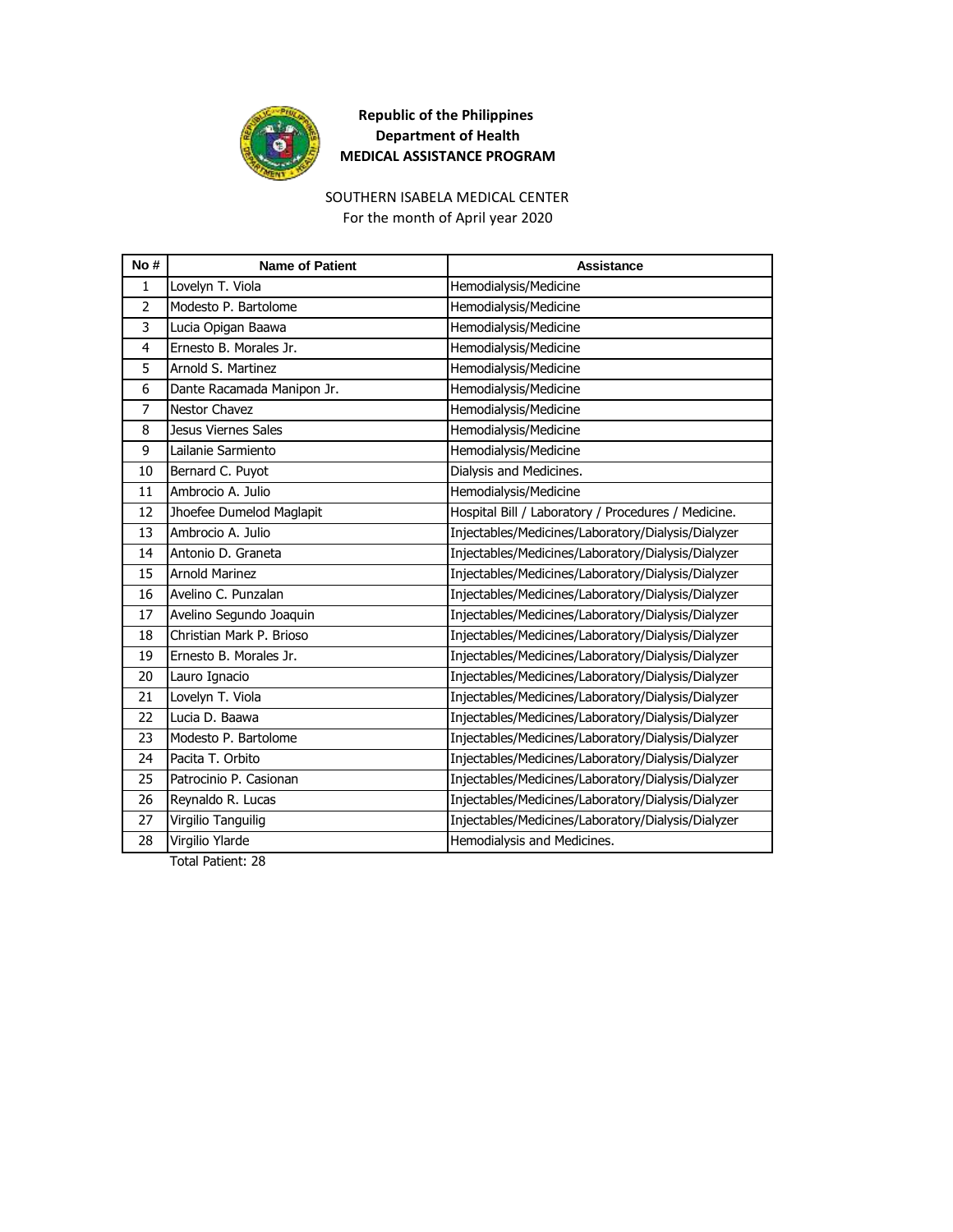

#### SOUTHERN ISABELA MEDICAL CENTER

For the month of May year 2020

| No #         | <b>Name of Patient</b>      | Assistance                                                              |
|--------------|-----------------------------|-------------------------------------------------------------------------|
| $\mathbf{1}$ | Ronaldo Bacolor             | Hospital Bill/Laboratory Procedure/ Medicines.                          |
| 2            | Jun Mark Sales              | Hospital Bill / Laboratory / Procedures / Medicine.                     |
| 3            |                             | Injectables/Medicines/Laboratory/Dialyzer/Dialysis.                     |
|              | Romulo Montereal Allauigan  | Dietary Supplement                                                      |
| 4            | Mario Suarez Lodevico       | Dialysis, Dialyzer, PD Solution, Procedures, Medicines<br>& Laboratory. |
|              |                             | Dialysis, Dialyzer, PD Solution, Procedures, Medicines                  |
| 5.           | Mario Suarez Lodevico       | & Laboratory.                                                           |
| 6            | Ma. Jasmine Raluta Leano    | Dialysis, Dialyzer, PD Solution, Procedures, Medicines                  |
|              |                             | & Laboratory.<br>Dialysis, Dialyzer, PD Solution, Procedures, Medicines |
| 7            | Modesto Paclibare Bartolome | & Laboratory.                                                           |
| 8            | Ambrocio A. Julio           | Dialysis, Dialyzer, PD Solution, Procedures, Medicines                  |
|              |                             | & Laboratory.                                                           |
| 9            | Modesta Tagiam              | Dialysis, Dialyzer, PD Solution, Procedures, Medicines                  |
|              |                             | & Laboratory.                                                           |
| 10           | Modesta Taguiam             | Diagnostic & Lab. Procedures, Dialysis, Medicines &                     |
|              |                             | Hospital Bills.                                                         |
| 11           | Virgilio Tanguilig          | Hemodialysis/Medicines/Lab. Procedures.                                 |
| 12           | Romulo Montereal Allauigan  | Dialysis, Dialyzer, PD Solution, Procedures, Medicines                  |
|              |                             | & Laboratory.                                                           |
| 13           | Elarde M. Reyno             | Dialysis, Dialyzer, PD Solution, Procedures, Medicines                  |
|              |                             | & Laboratory.                                                           |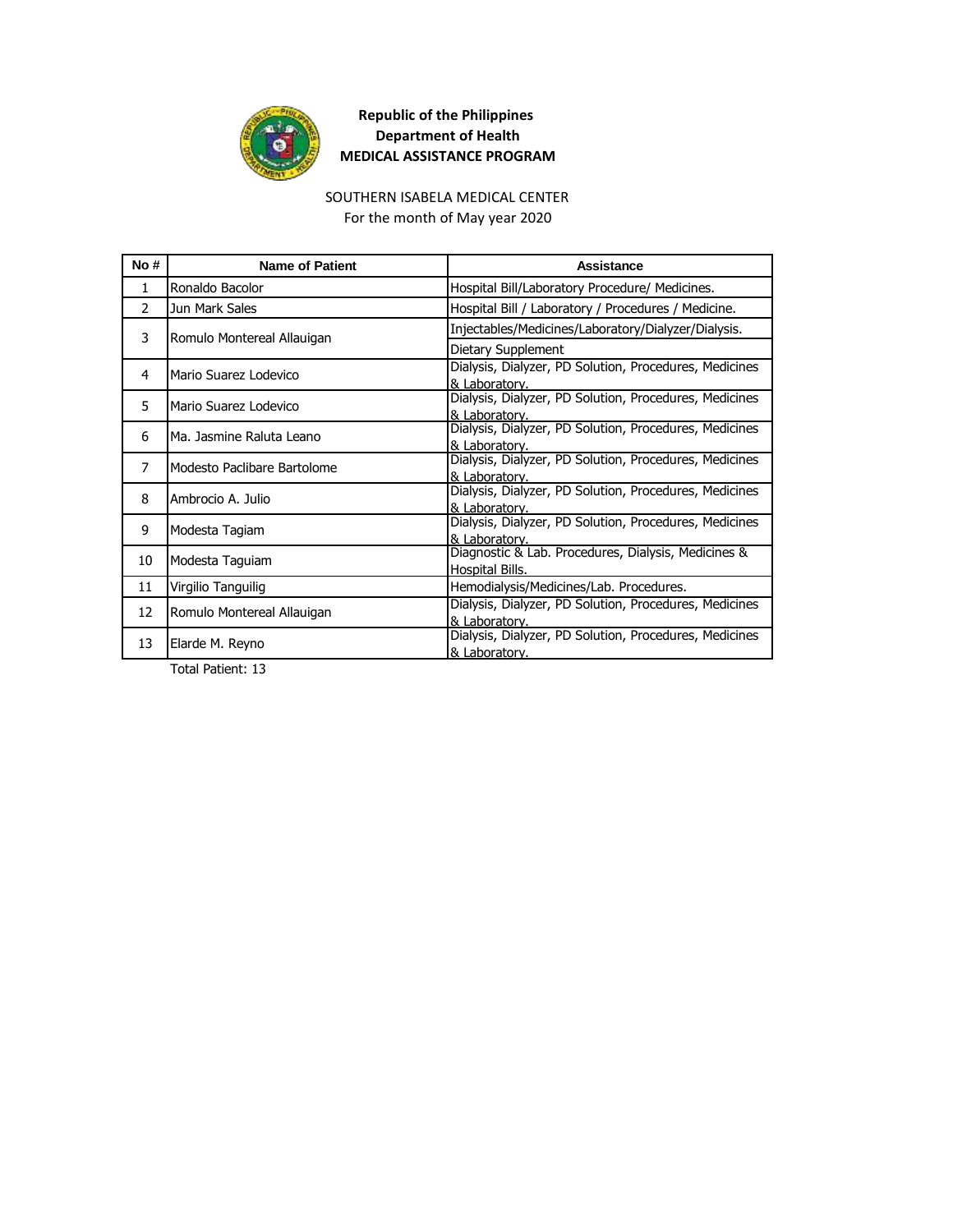

### SOUTHERN ISABELA MEDICAL CENTER

For the month of June year 2020

| No#            | <b>Name of Patient</b>      | Assistance                                                               |
|----------------|-----------------------------|--------------------------------------------------------------------------|
| $\mathbf{1}$   | Ambrocio A. Julio           | Diagnostic & Lab. Procedures, Dialysis, Medicines &<br>Hospital Bills.   |
| $\overline{2}$ | Melchezedeck Medrano Aganon | Dialysis, Dialyzer, PD Solution, Procedures, Medicines<br>& Laboratory.  |
| 3              | Modesto P. Bartolome        | Diagnostic & Lab. Procedures, Dialysis, Medicines &<br>Hospital Bills.   |
| 4              | Elarde M. Reyno             | Dialysis, Dialyzer, PD Solution, Procedures, Medicines<br>& Laboratory.  |
| 5.             | Gaudenciano Tumamao         | Dialysis, Dialyzer, PD Solution, Procedures, Medicines<br>& Laboratory.  |
| 6              | Jocelyn Galope              | Dialysis, Dialyzer, PD Solution, Procedures, Medicines<br>& Laboratory.  |
| 7              | Lerma V. Moredo             | Dialysis, Dialyzer, PD Solution, Procedures, Medicines<br>& Laboratory.  |
| 8              | Nancy Simon Perez           | Dialysis, Dialyzer, PD Solution, Procedures, Medicines<br>& Laboratory.  |
| 9              | Noble P. Salvador           | Dialysis, Dialyzer, PD Solution, Procedures, Medicines<br>& Laboratory.  |
| 10             | Noven Magbual Soriano       | Dialysis, Dialyzer, PD Solution, Procedures, Medicines<br>& Laboratory.  |
| 11             | Rey Abaya Bustamante        | Dialysis, Dialyzer, PD Solution, Procedures, Medicines<br>& Laboratory.  |
| 12             | Rodencio B. Tardel          | Dialysis, Dialyzer, PD Solution, Procedures, Medicines<br>& Laboratory.  |
| 13             | Tessie Samaniego            | Dialysis, Dialyzer, PD Solution, Procedures, Medicines<br>& Laboratory.  |
| 14             | Ambrocio A. Julio           | Medicines / Dialysis.                                                    |
| 15             | Mario Suarez Lodevico       | Dialysis/Medicine.                                                       |
| 16             | Antonio Baniaga             | Hospital bill/Diagnostic<br>Procedures/Laboratories/Medicines/ Dialysis. |
| 17             | Elarde M. Reyno             | Dialysis, Dialyzer, PD Solution, Procedures, Medicines<br>& Laboratory.  |
| 18             | Ma. Jasmine Raluta Leano    | Hospital Bill / Laboratory / Procedures / Medicine.                      |
| 19             | Romulo Allauigan.           | Laboratory/Procedures/Medicines.                                         |
| 20             | Samuel A. Lalata            | Dialysis, Dialyzer, PD Solution, Procedures, Medicines<br>& Laboratory.  |
| 21             | Mario Suarez Lodevico       | Dialysis, Dialyzer, PD Solution, Procedures, Medicines<br>& Laboratory.  |
|                |                             | Dietary Supplement                                                       |
| 22             | Ronald Escalon Estrera      | Hospital Bill / Laboratory Procedures / Medicines                        |
| 23             | Misael Acosata              | Injectables/Medicines/Laboratory/Dialysis/Dialyzer                       |
| 24             | Modesta Taguiam             | Injectables/Medicines/Laboratory/Dialysis/Dialyzer                       |
| 25             | Ambrocio A. Julio           | Dialysis, Dialyzer, PD Solution, Procedures, Medicines<br>& Laboratory.  |
| 26             | Samuel A. Lalata            | Dialysis, Dialyzer, PD Solution, Procedures, Medicines<br>& Laboratory.  |
| 27             | Antonio A. Acob             | Dialysis, Dialyzer, PD Solution, Procedures, Medicines<br>& Laboratory.  |
| 28             | Bernard C. Puyot            | Dialysis, Dialyzer, PD Solution, Procedures, Medicines<br>& Laboratory.  |
| 29             | Danilo Soto Sagun,          | Dialysis, Dialyzer, PD Solution, Procedures, Medicines<br>& Laboratory.  |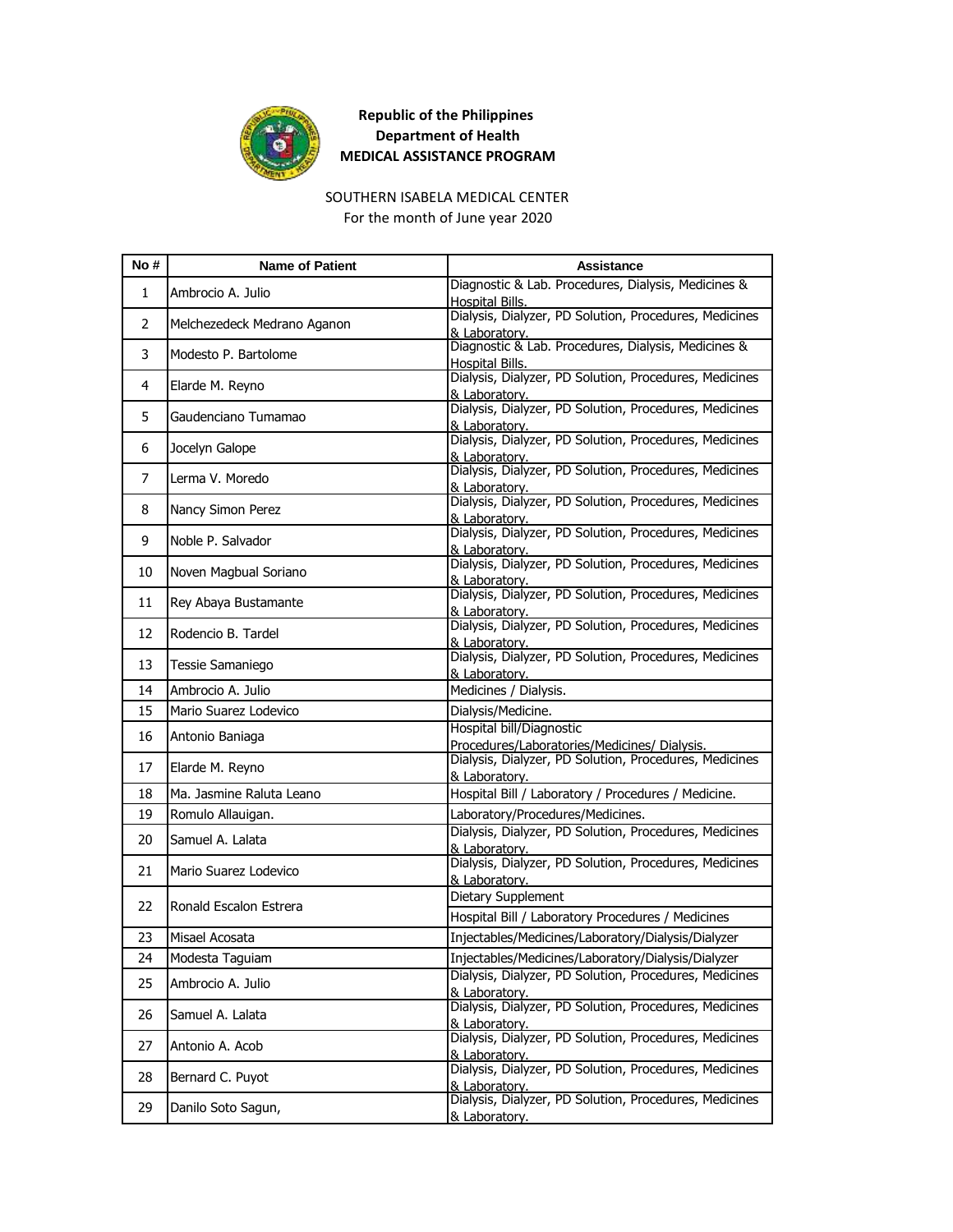| 30 | Dante Racamada Manipon Jr. | Dialysis, Dialyzer, PD Solution, Procedures, Medicines<br>& Laboratory. |
|----|----------------------------|-------------------------------------------------------------------------|
| 31 | Dindo Domingo              | Dialysis, Dialyzer, PD Solution, Procedures, Medicines<br>& Laboratory. |
| 32 | Elena S. Tamayo            | Dialysis, Dialyzer, PD Solution, Procedures, Medicines<br>& Laboratory. |
| 33 | Gregorio P. Cabrera Jr.    | Dialysis, Dialyzer, PD Solution, Procedures, Medicines<br>& Laboratory. |
| 34 | Janet L. Catabas           | Dialysis, Dialyzer, PD Solution, Procedures, Medicines<br>& Laboratory. |
| 35 | Jerry O. Abon Sr.          | Dialysis, Dialyzer, PD Solution, Procedures, Medicines<br>& Laboratory. |
| 36 | Lailanie Sarmiento         | Dialysis, Dialyzer, PD Solution, Procedures, Medicines<br>& Laboratory. |
| 37 | Nestor Chavez              | Dialysis, Dialyzer, PD Solution, Procedures, Medicines<br>& Laboratory. |
| 38 | <b>Nestor Chavez</b>       | Dialysis, Dialyzer, PD Solution, Procedures, Medicines<br>& Laboratory. |
| 39 | Romulo Montereal Allauigan | Laboratory/Procedures/Medicines.                                        |
| 40 | Rodrigo Ruiz Lugod         | Dialysis, Dialyzer, PD Solution, Procedures, Medicines<br>& Laboratory. |
| 41 | Romeo Fajanil Equipado     | Dialysis, Dialyzer, PD Solution, Procedures, Medicines<br>& Laboratory. |
| 42 | Samuel A. Lalata           | Dialysis, Dialyzer, PD Solution, Procedures, Medicines<br>& Laboratory. |
| 43 | Sarah Tomas Abdullah       | Dialysis, Dialyzer, PD Solution, Procedures, Medicines<br>& Laboratory. |
| 44 | Virgilio Ylarde            | Dialysis, Dialyzer, PD Solution, Procedures, Medicines<br>& Laboratory. |
| 45 | Modesta Taguiam            | Dialysis, Dialyzer, PD Solution, Procedures, Medicines<br>& Laboratory. |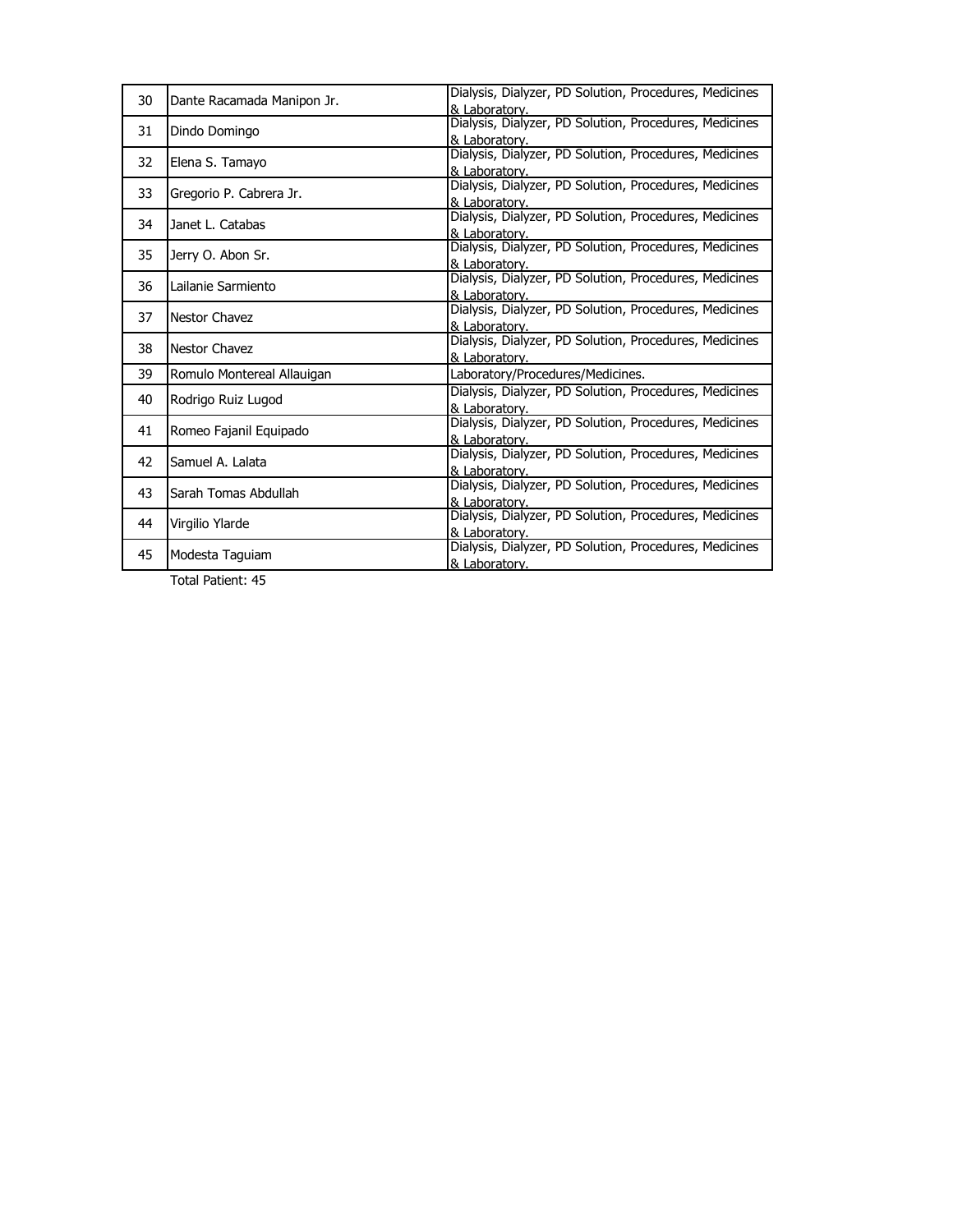

#### SOUTHERN ISABELA MEDICAL CENTER

For the month of July year 2020

| No #         | <b>Name of Patient</b>      | Assistance                                                                    |
|--------------|-----------------------------|-------------------------------------------------------------------------------|
| $\mathbf{1}$ | Ambrocio A. Julio           | Dialysis, Dialyzer, PD Solution, Procedures, Medicines<br>& Laboratory.       |
| 2            | Ermel Reyes Fronda          | Dialysis, Dialyzer, PD Solution, Procedures, Medicines<br>& Laboratory.       |
| 3            | Judy Agustin Arucan         | Dialysis, Dialyzer, PD Solution, Procedures, Medicines<br>& Laboratory.       |
| 4            | Rowena G. Agustin           | Dialysis, Dialyzer, PD Solution, Procedures, Medicines<br>& Laboratory.       |
| 5.           | Samuel A. Lalata            | Dialysis, Dialyzer, PD Solution, Procedures, Medicines<br>& Laboratory.       |
| 6            | Reymundo Rosal Ballesteros  | Hospital bills / Medicines.                                                   |
| 7            | Rowena G. Agustin           | Dialysis, Dialyzer, PD Solution, Procedures, Medicines<br>& Laboratory.       |
| 8            | Reymundo Rosal Ballesteros  | Dialysis, Dialyzer, PD Solution, Procedures, Medicines<br>& Laboratory.       |
| 9            | Roger Macapagal Aquino Sr.  | Dialysis, Dialyzer, PD Solution, Procedures, Medicines<br>& Laboratory.       |
| 10           | Henry Young Delizo Aguirre  | Diagnostic & Lab. Procedures, Dialysis, Medicines &<br>Hospital Bills.        |
| 11           | Raymundo R. Ballesteros     | Diagnostic & Lab. Procedures, Dialysis, Medicines &<br>Hospital Bills.        |
| 12           | Jerome N. Sabugar           | Diagnostic & Lab. Procedures, Dialysis, Medicines &<br>Hospital Bills.        |
| 13           | Modesta Taguiam             | Dialysis, Dialyzer, PD Solution, Procedures, Medicines<br>& Laboratorv.       |
| 14           | Modesto Paclibare Bartolome | Dialysis, Dialyzer, PD Solution, Procedures, Medicines<br>& Laboratory.       |
| 15           | Ambrocio A. Julio           | Laboratory/Procedures/Medicines.                                              |
| 16           | Modesta Taguiam             | Laboratory/Procedures/Medicines.                                              |
| 17           | Jocelyn C. Galope           | Dialysis, Dialyzer, PD Solution, Procedures, Medicines<br>& Laboratory.       |
| 18           | Nestor Ayap Chavez          | Dialysis, Dialyzer, PD Solution, Procedures, Medicines<br>& Laboratory.       |
| 19           | Ernesto B. Morales Jr.      | Dialysis, Dialyzer, PD Solution, Procedures, Medicines<br>& Laboratorv.       |
| 20           | Jocelyn C. Galope           | Diagnostic & Lab. Procedures, Dialysis, Medicines &<br>Hospital Bills.        |
| 21           | Ernesto B. Morales Jr.      | Diagnostic & Lab. Procedures, Dialysis, Medicines &<br>Hospital Bills.        |
| 22           | Salvador Casionan, Sr       | Diagnostic & Lab. Procedures, Dialysis, Medicines &<br>Hospital Bills.        |
| 23           | Melchezedeck Medrano Aganon | Diagnostic & Lab. Procedures, Dialysis, Medicines &<br><b>Hospital Bills.</b> |
| 24           | Roy Paginag                 | Hemodialysis/Medicines/Lab. Procedures.                                       |
| 25           | Rowell Pacleb Paginag       | Hemodialysis/Medicines/Lab. Procedures.                                       |
| 26           | Teddy M. Pascual            | Hemodialysis/Medicines/Lab. Procedures.                                       |
| 27           | Caridad Bangsoy Paloging    | Hemodialysis/Medicines/Lab. Procedures.                                       |
| 28           | Ernesto Manuel Bayaca       | Hemodialysis/Medicines/Lab. Procedures.                                       |
| 29           | Johnlery Silverio Pengco    | Hemodialysis/Medicines/Lab. Procedures.                                       |
| 30           | Antonio A. Acob             | Hemodialysis/Medicines/Lab. Procedures.                                       |
| 31           | Loreto Lopez Barrientos     | Hemodialysis/Medicines/Lab. Procedures.                                       |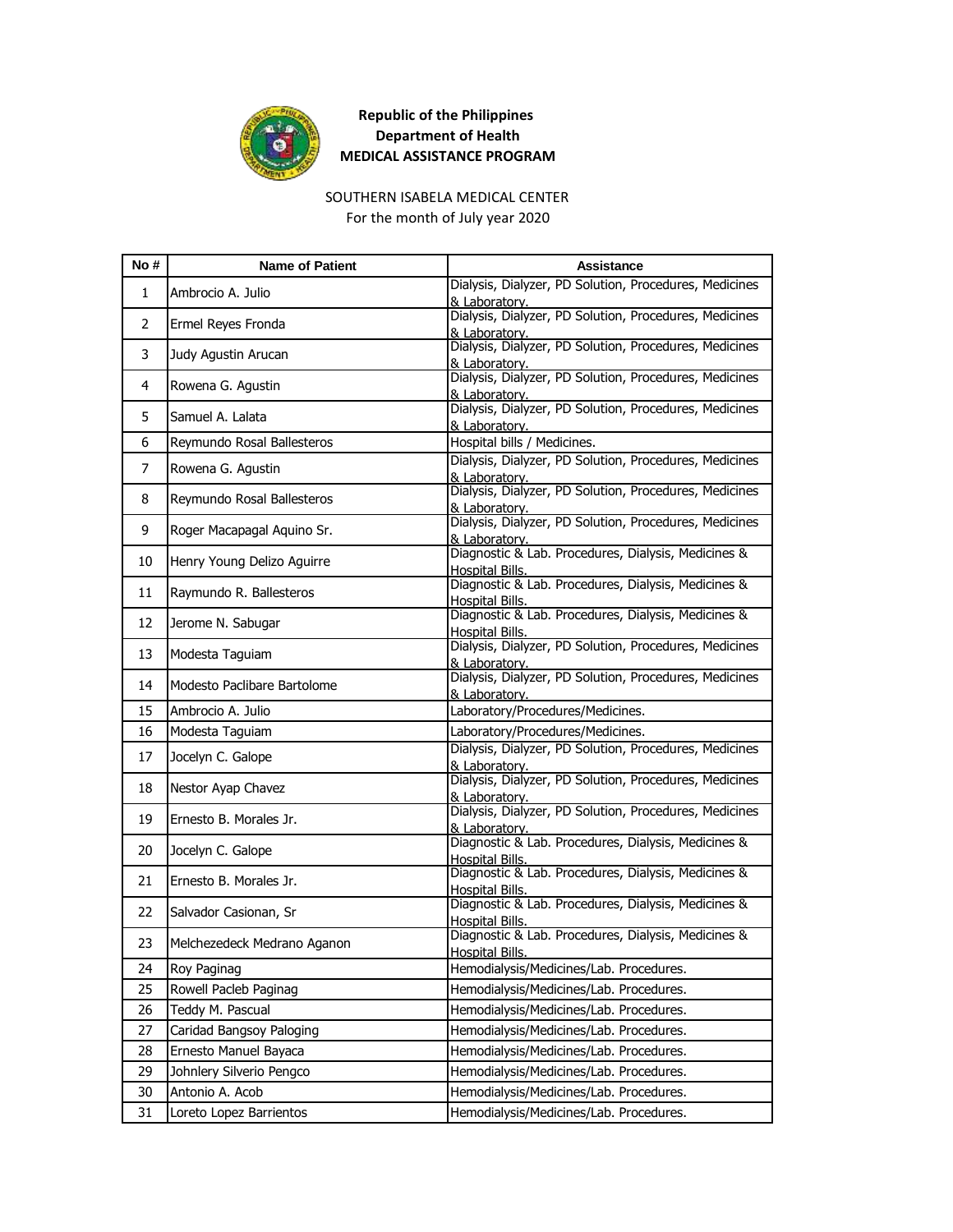| 32 | Lucia D. Baawa               | Hemodialysis/Medicines/Lab. Procedures.                                                              |
|----|------------------------------|------------------------------------------------------------------------------------------------------|
| 33 | Emma C. Tasani               | Hemodialysis/Medicines/Lab. Procedures.                                                              |
| 34 | Nestor Dacquioag             | Hemodialysis/Medicines/Lab. Procedures.                                                              |
| 35 | Modesto Paclibare Bartolome  | Hemodialysis/Medicines/Lab. Procedures.                                                              |
| 36 | Jim Vincent Francisco        | Hemodialysis/Medicines/Lab. Procedures.                                                              |
| 37 | Reynando Roxas               | Hemodialysis/Medicines/Lab. Procedures.                                                              |
| 38 | Hermogenes Mababa Valenzuela | Hemodialysis/Medicines/Lab. Procedures.                                                              |
| 39 | Willie Buenavista Locquiao   | Hemodialysis/Medicines/Lab. Procedures.                                                              |
| 40 | Wilfredo Tubera Rafael       | Hemodialysis/Medicines/Lab. Procedures.                                                              |
| 41 | Saturnino S. Manzano Jr.     | Hemodialysis/Medicines/Lab. Procedures.                                                              |
| 42 | Rogelio A. Ganayo            | Hemodialysis/Medicines/Lab. Procedures.                                                              |
| 43 | Rodolfo Borja Bautista       | Hemodialysis/Medicines/Lab. Procedures.                                                              |
| 44 | Ermel Reyes Fronda           | Hemodialysis/Medicines/Lab. Procedures.                                                              |
| 45 | Noble P. Salvador            | Hemodialysis/Medicines/Lab. Procedures.                                                              |
| 46 | Perla F. Quiros              | Hemodialysis/Medicines/Lab. Procedures.                                                              |
| 47 | Bernard C. Puyot             | Hemodialysis/Medicines/Lab. Procedures.                                                              |
| 48 | Gregorio Labugen Rafael      | Hemodialysis/Medicines/Lab. Procedures.                                                              |
| 49 | Ambrocio A. Julio            | Dialysis, Dialyzer, PD Solution, Procedures, Medicines                                               |
|    |                              | & Laboratory.<br>Dialysis, Dialyzer, PD Solution, Procedures, Medicines                              |
| 50 | Samuel A. Lalata             | & Laboratory.                                                                                        |
| 51 | Ermel Reyes Fronda           | Dialysis, Dialyzer, PD Solution, Procedures, Medicines                                               |
|    |                              | & Laboratory.<br>H.BILLS/Injection for Dialysis/Dialysis/Dialyzer/PD                                 |
| 52 | Francisco B. Gallardo        | Solution/Procedures/Medicines/Lab/Diagnostic.                                                        |
| 53 | Henry Young Delizo Aguirre   | H.BILLS/Injection for Dialysis/Dialysis/Dialyzer/PD                                                  |
|    |                              | Solution/Procedures/Medicines/Lab/Diagnostic.<br>H.BILLS/Injection for Dialysis/Dialysis/Dialyzer/PD |
| 54 | Reynaldo Roxas               | Solution/Procedures/Medicines/Lab/Diagnostic.                                                        |
| 55 | Roger Macapagal Aquino Sr.   | H.BILLS/Injection for Dialysis/Dialysis/Dialyzer/PD                                                  |
| 56 | Vivencio Garcia              | Solution/Procedures/Medicines/Lab/Diagnostic.<br>Hospital Bill / Laboratory / Procedures / Medicine. |
|    |                              | Dialysis, Dialyzer, PD Solution, Procedures, Medicines                                               |
| 57 | Salvador P. Casionan Sr.     | & Laboratory.                                                                                        |
| 58 | Modesto Paclibare Bartolome  | Diagnostic & Lab. Procedures, Dialysis, Medicines &                                                  |
|    |                              | Hospital Bills.<br>Diagnostic & Lab. Procedures, Dialysis, Medicines &                               |
| 59 | Modesto Paclibare Bartolome  | Hospital Bills.                                                                                      |
| 60 | Lovely Joy Amarillo Laconsay | Diagnostic & Lab. Procedures, Dialysis, Medicines &                                                  |
|    |                              | <b>Hospital Bills.</b><br>Dialysis, Dialyzer, PD Solution, Procedures, Medicines                     |
| 61 | Modesto Paclibare Bartolome  | & Laboratory.                                                                                        |
| 62 | Milagros Aludos Yaos         | Hemodialysis/Medicines/Lab. Procedures.                                                              |
|    |                              | Hospital                                                                                             |
| 63 | Modesta Taquiam              | Bill/Medicines/Laboratory/Procedure/Diagnostic/Dialysis                                              |
| 64 | Modesto Paclibare Bartolome  | Medicines / Dialysis.                                                                                |
| 65 | Salvador P. Casionan Sr.     | Medicines / Dialysis.                                                                                |
| 66 | Ma. Jasmine Raluta Leano     | Medicines / Dialysis.                                                                                |
| 67 | Francisco B. Gallardo Jr.    | Medicines / Dialysis.                                                                                |
| 68 | Jerome N. Sabugar            | Medicines / Dialysis.                                                                                |
| 69 | Kenneth L. Concepcion        | Dialysis, Dialyzer, PD Solution, Procedures, Medicines                                               |
|    |                              | & Laboratory.                                                                                        |
| 70 | Noven Magbual Soriano        | Medicines / Dialysis.                                                                                |
| 71 | Lovely Joy Amarillo Laconsay | Medicines / Dialysis.                                                                                |
| 72 | Nestor S. Daquioag           | Dialysis, Dialyzer, PD Solution, Procedures, Medicines<br>& Laboratory.                              |
| 73 | Henry Young Delizo Aguirre   | Dialysis, Dialyzer, PD Solution, Procedures, Medicines                                               |
|    |                              | & Laboratory.                                                                                        |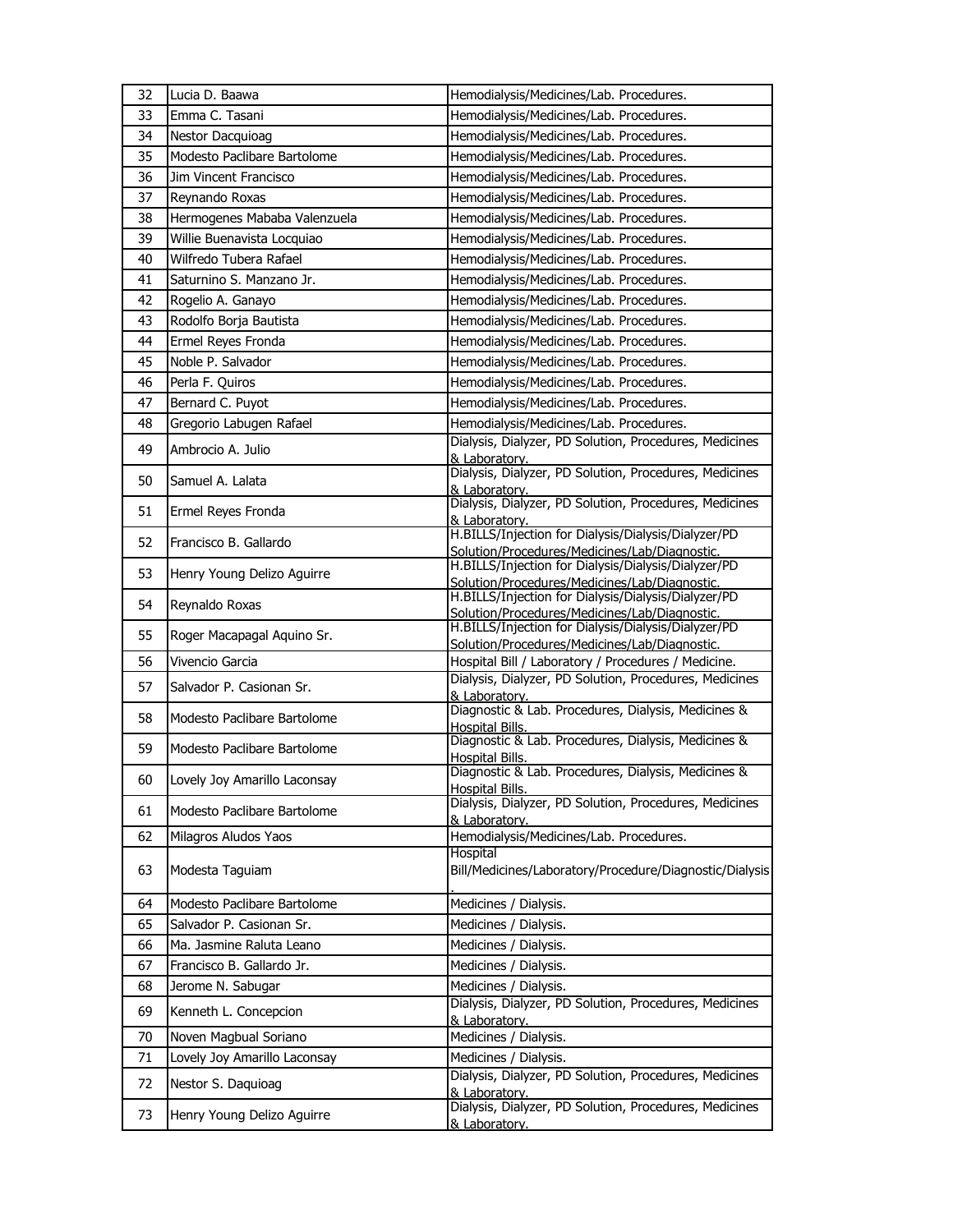| 74  | Rodel Felix.                | Laboratory/Medicines/Injectables/Dialyzer/Dialysis                            |
|-----|-----------------------------|-------------------------------------------------------------------------------|
| 75  | Saneda A Palattao           | Laboratory/Medicines/Injectables/Dialyzer/Dialysis                            |
| 76  | Jocelyn Galope              | Laboratory/Medicines/Injectables/Dialyzer/Dialysis                            |
| 77  | Roger. Macapagal Aquino.    | Dialysis, Dialyzer, PD Solution, Procedures, Medicines<br>& Laboratory.       |
| 78  | Jerome N. Sabugar           | Hospital Bill / Laboratory / Procedures / Medicine.                           |
| 79  | Saneda A Palattao           | Dialysis, Dialyzer, PD Solution, Procedures, Medicines<br>& Laboratory.       |
| 80  | Ernesto B. Morales          | Dialysis, Dialyzer, PD Solution, Procedures, Medicines<br>& Laboratory.       |
| 81  | <b>Espiridon Senence</b>    | MEDICINES/INJECTION/DIALYZER/LABORATORY/PRO<br>CEDURES/DIALYSIS.              |
| 82  | Jerome N. Sabugar           | MEDICINES/INJECTION/DIALYZER/LABORATORY/PRO<br>CEDURES/DIALYSIS.              |
| 83  | Lolito Acdal                | MEDICINES/INJECTION/DIALYZER/LABORATORY/PRO<br>CEDURES/DIALYSIS.              |
| 84  | Ranel Marayag Lampad        | MEDICINES/INJECTION/DIALYZER/LABORATORY/PRO<br>CEDURES/DIALYSIS.              |
| 85  | Reymundo Rosal Ballesteros  | MEDICINES/INJECTION/DIALYZER/LABORATORY/PRO<br>CEDURES/DIALYSIS.              |
| 86  | Vitaliano C. Gumpal Jr      | MEDICINES/INJECTION/DIALYZER/LABORATORY/PRO<br>CEDURES/DIALYSIS.              |
| 87  | Vitaliano C. Gumpal Jr      | MEDICINES/INJECTION/DIALYZER/LABORATORY/PRO<br>CEDURES/DIALYSIS.              |
| 88  | Yolanda Canta Dela Cruz     | MEDICINES/INJECTION/DIALYZER/LABORATORY/PRO<br>CEDURES/DIALYSIS.              |
| 89  | Nancy Simon Perez           | Diagnostic & Lab. Procedures, Dialysis, Medicines &<br>Hospital Bills.        |
| 90  | Roy Paginag                 | Diagnostic & Lab. Procedures, Dialysis, Medicines &<br>Hospital Bills.        |
| 91  | Rowell Pacleb Paginag       | Diagnostic & Lab. Procedures, Dialysis, Medicines &<br>Hospital Bills.        |
| 92  | Rowell Pacleb Paginag       | Dialysis, Dialyzer, PD Solution, Procedures, Medicines<br>& Laboratory.       |
| 93  | Roy Paginag                 | Dialysis, Dialyzer, PD Solution, Procedures, Medicines<br>& Laboratory.       |
| 94  | Nancy Simon Perez           | Dialysis, Dialyzer, PD Solution, Procedures, Medicines<br>& Laboratory.       |
| 95  | Romulo Montereal Allauigan  | Laboratory/Procedures/Medicines.                                              |
| 96  | Maria Jasmine Raluta Leano  | diagnostic/laboratory/procedures/hospital<br>bills/medicines/dialysis.        |
| 97  | Analyn R. Garcia            | Laboratory/Procedures/Medicines.                                              |
| 98  | Lerma. V. Moreso            | Dialysis, Dialyzer, PD Solution, Procedures, Medicines<br>& Laboratory.       |
| 99  | Philip Pascua Olegario      | Dialysis, Dialyzer, PD Solution, Procedures, Medicines<br>& Laboratorv.       |
| 100 | Leonardo P. Madriaga        | Dialysis, Dialyzer, PD Solution, Procedures, Medicines<br>& Laboratory.       |
| 101 | Philip Pascua Olegario      | Diagnostic & Lab. Procedures, Dialysis, Medicines &<br>Hospital Bills.        |
| 102 | Modesto Paclibare Bartolome | Diagnostic & Lab. Procedures, Dialysis, Medicines &<br>Hospital Bills.        |
| 103 | Henry Young Delizo Aguirre  | Dialysis, Dialyzer, PD Solution, Procedures, Medicines<br>& Laboratory.       |
| 104 | Roger M. Aquino             | Dialysis, Dialyzer, PD Solution, Procedures, Medicines<br>& Laboratory.       |
| 105 | Yolando C. Dela Cruz        | Diagnostic & Lab. Procedures, Dialysis, Medicines &<br>Hospital Bills.        |
| 106 | Lovelyn T. Viola            | Diagnostic & Lab. Procedures, Dialysis, Medicines &<br>Hospital Bills.        |
| 107 | Teddy M. Pascual            | Diagnostic & Lab. Procedures, Dialysis, Medicines &<br>Hospital Bills.        |
| 108 | Gregorio Labugen Rafael     | Diagnostic & Lab. Procedures, Dialysis, Medicines &<br><b>Hospital Bills.</b> |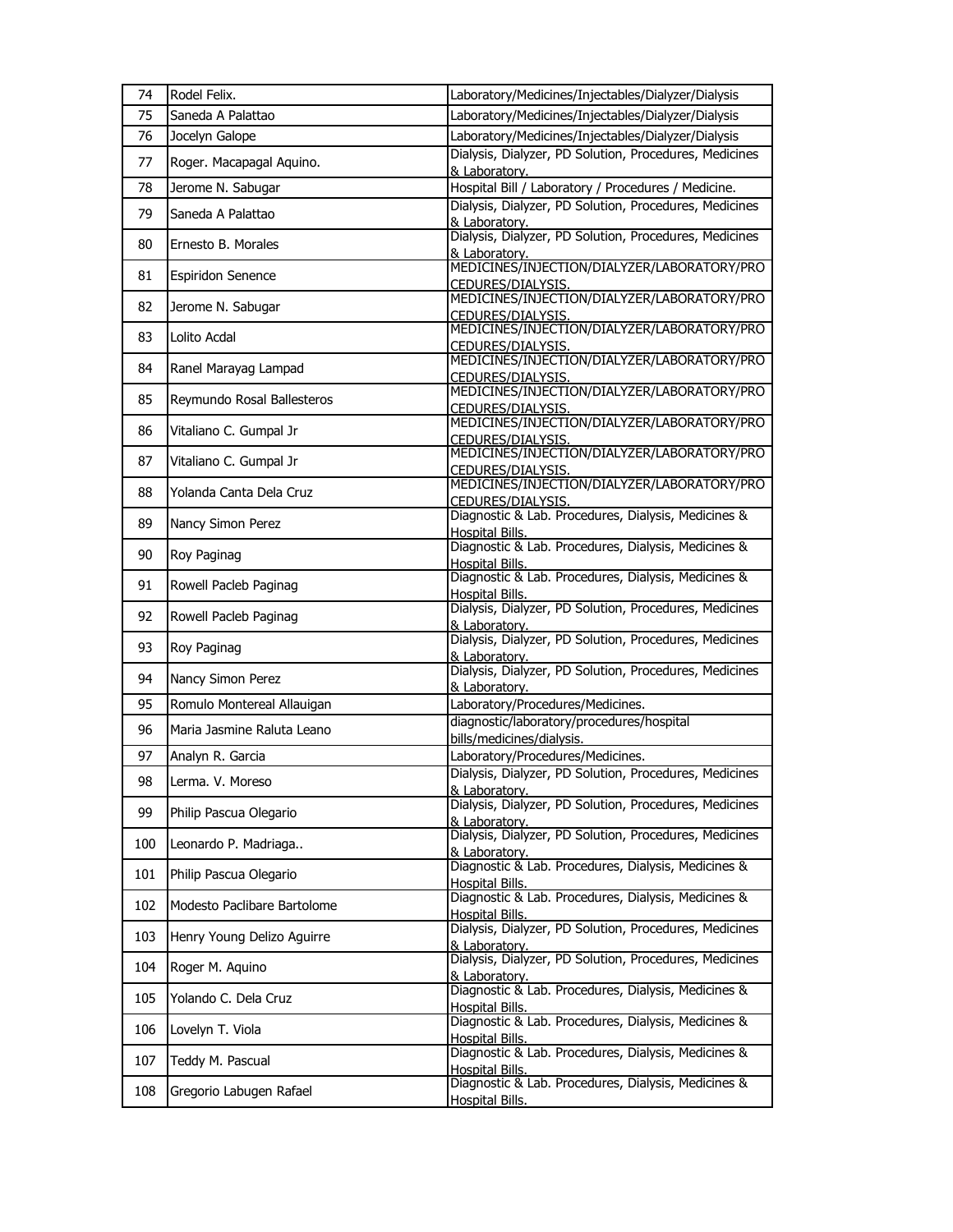| 109 | Aurora G. Gascon            | Diagnostic & Lab. Procedures, Dialysis, Medicines & |
|-----|-----------------------------|-----------------------------------------------------|
|     |                             | Hospital Bills.                                     |
| 110 | Vitalino C. Gumpal          | Diagnostic & Lab. Procedures, Dialysis, Medicines & |
|     |                             | Hospital Bills.                                     |
| 111 |                             | Diagnostic & Lab. Procedures, Dialysis, Medicines & |
|     | Dindo Domingo               | Hospital Bills.                                     |
| 112 | Modesto Paclibare Bartolome | Hospital bills / Medicines.                         |
| 113 | Misael Respicio Acosta      | Hospital Bill / Laboratory / Procedures / Medicine. |
| 114 | Elarde Marcos Reyno         | Laboratory/Procedures/Medicines.                    |
| 115 | Ambrocio A. Julio           | Hospital bills / Medicines.                         |
|     | Mario Suarez Lodevico       | <b>DIALYSIS/DIAGNOSTIC</b>                          |
| 116 |                             | PROCEDURES/MEDICINES/HOSPITAL                       |
|     |                             | BILLS/LAB.PROCEDURES.                               |
|     | Ambrocio A. Julio           | DIALYSIS/DIAGNOSTIC                                 |
| 117 |                             | PROCEDURES/MEDICINES/HOSPITAL                       |
|     |                             | BILLS/LAB.PROCEDURES.                               |
|     | Roger Macapagal Aguino Sr.  | DIALYSIS/DIAGNOSTIC                                 |
| 118 |                             | PROCEDURES/MEDICINES/HOSPITAL                       |
|     |                             | BILLS/LAB.PROCEDURES.                               |
|     | Gaudencio Facun Tumamao     | DIALYSIS/DIAGNOSTIC                                 |
| 119 |                             | PROCEDURES/MEDICINES/HOSPITAL                       |
|     |                             | BILLS/LAB.PROCEDURES.                               |
| 120 |                             | Diagnostic & Lab. Procedures, Dialysis, Medicines & |
|     | Ma. Jasmine Raluta Leano    | Hospital Bills.                                     |
| 121 | Ranel Marayag Lampad        | Diagnostic & Lab. Procedures, Dialysis, Medicines & |
|     |                             | Hospital Bills.                                     |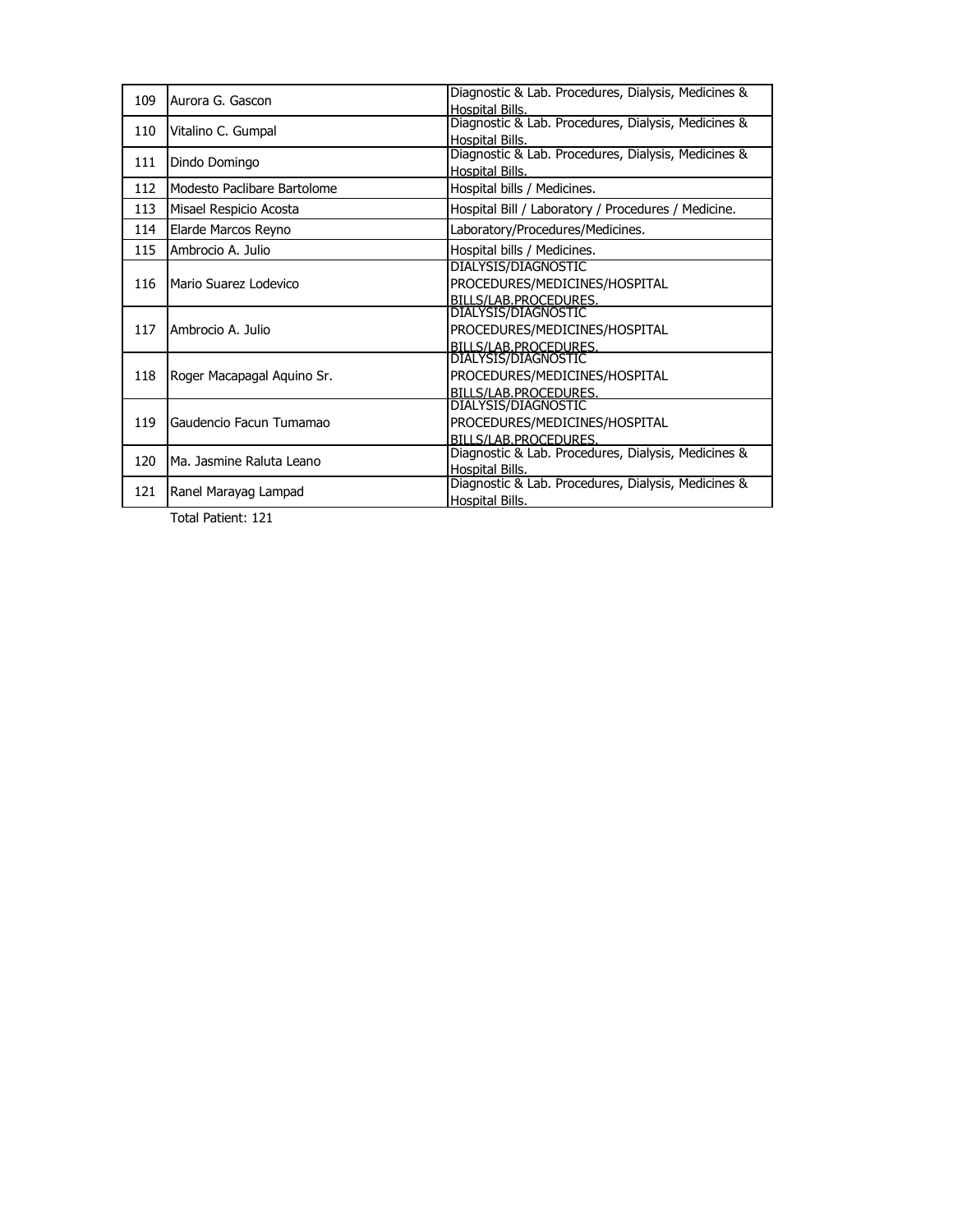

#### SOUTHERN ISABELA MEDICAL CENTER For the month of August year 2020

| No # | <b>Name of Patient</b> | Assistance                                                              |
|------|------------------------|-------------------------------------------------------------------------|
| 1    | Joe Alvin Layco        | Medicines                                                               |
| 2    | Maximo Tumaneng Marzan | Dialysis, Dialyzer, PD Solution, Procedures, Medicines<br>& Laboratory. |
| 3    | Roy Paginag            | Dialysis, Dialyzer, PD Solution, Procedures, Medicines<br>& Laboratory. |
| 4    | Rowell Paginag         | Dialysis, Dialyzer, PD Solution, Procedures, Medicines<br>& Laboratory. |
| 5    | Joseph Silao Pitas     | Laboratory/Procedures/Medicines.                                        |
| 6    | Leorente L. Obra       | Laboratory/Procedures/Medicines.                                        |
| 7    | Roy Pacleb Paginag     | Hospital Bill / Laboratory / Procedures / Medicine.                     |
| 8    | Philip Pascua Olegario | Hospital Bill / Laboratory / Procedures / Medicine.                     |
| 9    | Ernesto B. Morales Jr. | Hospital Bill / Laboratory / Procedures / Medicine.                     |
| 10   | Romeo Lozano Sison     | DIALYSIS/MEDICINES/LAB.PROCEDURES/SUPPLIES/H<br><b>OSPITAL BILLS.</b>   |
| 11   | Merlin M. Viernes      | DIALYSIS/MEDICINES/LAB.PROCEDURES/SUPPLIES/H<br><u>OSPITAL BILLS.</u>   |
| 12   | Pacita Orbito          | DIALYSIS/MEDICINES/LAB.PROCEDURES/SUPPLIES/H<br><b>OSPITAL BILLS.</b>   |
| 13   | Analyn R. Garcia       | Laboratory/Procedures/Medicines.                                        |
| 14   | Jerome N. Sabugar      | Dialysis, Dialyzer, PD Solution, Procedures, Medicines<br>& Laboratory. |
| 15   | Mario Suarez Lodevico  | Dialysis, Dialyzer, PD Solution, Procedures, Medicines<br>& Laboratory. |
| 16   | Analyn R. Garcia       | Laboratory/Procedures/Medicines.                                        |
| 17   | Leonardo P. Madriaga   | Dialysis, Dialyzer, PD Solution, Procedures, Medicines<br>& Laboratory. |
| 18   | Domingo G. Palac       | Dialysis, Dialyzer, PD Solution, Procedures, Medicines<br>& Laboratory. |
| 19   | Rosa Bulan Cuntapay    | Dialysis, Dialyzer, PD Solution, Procedures, Medicines<br>& Laboratorv. |
| 20   | Ranel Marayag Lampad   | Dialysis, Dialyzer, PD Solution, Procedures, Medicines<br>& Laboratory. |
| 21   | Willie Loquiao         | Dialysis, Dialyzer, PD Solution, Procedures, Medicines<br>& Laboratory. |
| 22   | Jayson Fernandez       | Dialysis, Dialyzer, PD Solution, Procedures, Medicines<br>& Laboratory. |
| 23   | Mariza Manuel          | 2. Dialysis/Dialyzer/Medicines/Laboratory/Hospital Bill.                |
| 24   | Noven Magbual Soriano  | 2. Dialysis/Dialyzer/Medicines/Laboratory/Hospital Bill.                |
| 25   | Kenneth L. Concepcion  | 2. Dialysis/Dialyzer/Medicines/Laboratory/Hospital Bill.                |
| 26   | Nestor S. Daquioag     | 2. Dialysis/Dialyzer/Medicines/Laboratory/Hospital Bill.                |
| 27   | Nancy Simon Perez      | 2. Dialysis/Dialyzer/Medicines/Laboratory/Hospital Bill.                |
| 28   | Jovelyn Somera Mapalo  | Dialysis, Dialyzer, PD Solution, Procedures, Medicines<br>& Laboratory. |
| 29   | Nancy Perez            | Dialysis, Dialyzer, PD Solution, Procedures, Medicines<br>& Laboratory. |
| 30   | Nestor S. Daquioag     | Dialysis, Dialyzer, PD Solution, Procedures, Medicines<br>& Laboratory. |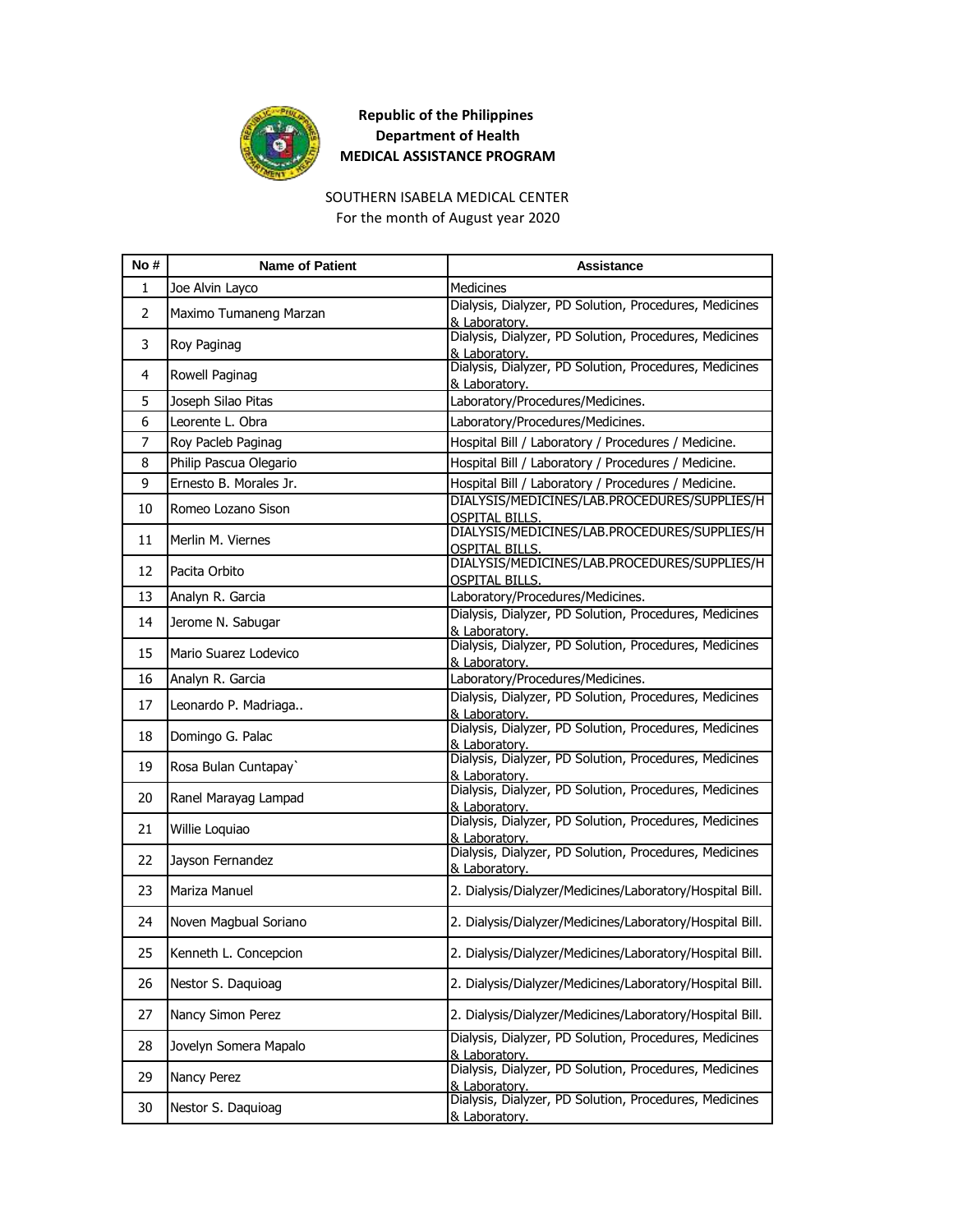| 31 | Noven Magbual Soriano        | Dialysis, Dialyzer, PD Solution, Procedures, Medicines<br>& Laboratory.       |
|----|------------------------------|-------------------------------------------------------------------------------|
| 32 | Perigrino B. Tolentino       | Dialysis, Dialyzer, PD Solution, Procedures, Medicines<br>& Laboratory.       |
| 33 | Evangeline S. Cortez         | Dialysis, Dialyzer, PD Solution, Procedures, Medicines<br>& Laboratory.       |
| 34 | Noven Magbual Soriano        | Dialysis, Dialyzer, PD Solution, Procedures, Medicines<br>& Laboratory.       |
| 35 | Philip Pascua Olegario       | Dialysis, Dialyzer, PD Solution, Procedures, Medicines<br>& Laboratory.       |
| 36 | Fe Gamboa                    | Dialysis, Dialyzer, PD Solution, Procedures, Medicines<br>& Laboratory.       |
| 37 | Roy Pacleb Paginag           | Dialysis, Dialyzer, PD Solution, Procedures, Medicines<br>& Laboratory.       |
| 38 | Rowena San Agustin           | Dialysis/Medicine.                                                            |
| 39 | Lovely Joy Amarillo Laconsay | Dialysis, Dialyzer, PD Solution, Procedures, Medicines<br>& Laboratory.       |
| 40 | Mariza Manuel                | Dialysis, Dialyzer, PD Solution, Procedures, Medicines<br>& Laboratory.       |
| 41 | Joseph Silao Pitas           | Injectables/Laboratory/Medicines/Dialysis/Dialyzer/proc<br>edures/diagnostic. |
| 42 | Antonio Baniaga              | Dialysis, Dialyzer, PD Solution, Procedures, Medicines<br>& Laboratory.       |
| 43 | Nancy Perez                  | Dialysis, Dialyzer, PD Solution, Procedures, Medicines<br>& Laboratory.       |
| 44 | Jaime Sabado Tugadi          | Dialysis, Dialyzer, PD Solution, Procedures, Medicines<br>& Laboratory.       |
| 45 | Joseph Silao Pitas           | Dialysis, Dialyzer, PD Solution, Procedures, Medicines<br>& Laboratory.       |
| 46 | Rosa B. Cuntapay             | Dialysis, Dialyzer, PD Solution, Procedures, Medicines<br>& Laboratory.       |
| 47 | Tessie Samaniego             | Hemodialysis/Medicines/Lab. Procedures.                                       |
| 48 | Ma. Jasmine Raluta Leano     | Hemodialysis/Medicines/Lab. Procedures.                                       |
| 49 | Jim Vincent Francisco        | Laboratory/Procedures/Medicines.                                              |
| 50 | Emel Fronda                  | Dialysis, Dialyzer, PD Solution, Procedures, Medicines<br>& Laboratory.       |
| 51 | Kenneth Conception           | Dialysis, Dialyzer, PD Solution, Procedures, Medicines<br>& Laboratory.       |
| 52 | Jerry O. Abon Sr.            | Laboratory/Procedures/Medicines.                                              |
| 53 | Fe Dela Cruz                 | Laboratory/Procedures/Medicines.                                              |
| 54 | Lovely Joy Amarillo Laconsay | Dialysis, Dialyzer, PD Solution, Procedures, Medicines<br>& Laboratory.       |
| 55 | Jerome N. Sabugar            | Dialysis, Dialyzer, PD Solution, Procedures, Medicines<br>& Laboratory.       |
| 56 | Mario Suarez Lodevico        | Dialysis, Dialyzer, PD Solution, Procedures, Medicines<br>& Laboratory.       |
| 57 | Willie Buenavista Locquiao   | Medicines / Dialysis.                                                         |
| 58 | Francisca De Vera Moskito    | Medicines / Dialysis.                                                         |
| 59 | Narlito Garcia Garino        | Medicines / Dialysis.                                                         |
| 60 | Lucia Opigan Baawa           | Medicines / Dialysis.                                                         |
| 61 | Angelito Pasquil Tapnio      | Medicines / Dialysis.                                                         |
| 62 | Melchezedeck Medrano Aganon  | Medicines / Dialysis.                                                         |
| 63 | Romeo Lozano Sison           | Medicines / Dialysis.                                                         |
| 64 | Melchezedeck Medrano Aganon  | Hemodialysis/Medicines/Lab. Procedures.                                       |
| 65 | Lovelyn T. Viola             | 2. Dialysis/Dialyzer/Medicines/Laboratory/Hospital Bill.                      |
| 66 | Elena Tamayo                 | 2. Dialysis/Dialyzer/Medicines/Laboratory/Hospital Bill.                      |
| 67 | Francisa De Vera Moskito     | 2. Dialysis/Dialyzer/Medicines/Laboratory/Hospital Bill.                      |
| 68 | Wilfredo Tubera Rafael       | 2. Dialysis/Dialyzer/Medicines/Laboratory/Hospital Bill.                      |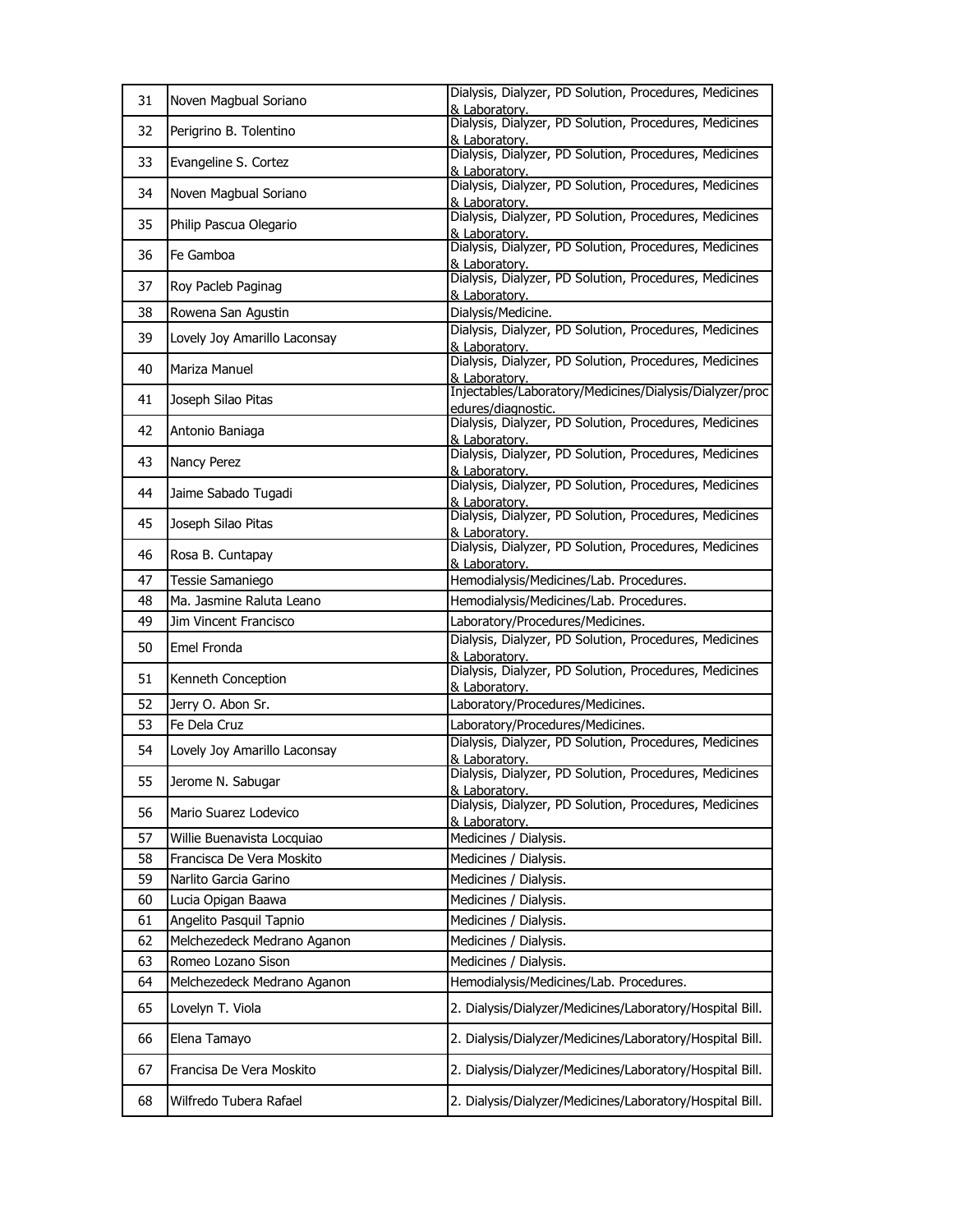| 69  | Lolito Acdal                | 2. Dialysis/Dialyzer/Medicines/Laboratory/Hospital Bill.                |
|-----|-----------------------------|-------------------------------------------------------------------------|
| 70  | Elarde M. Reyno             | 2. Dialysis/Dialyzer/Medicines/Laboratory/Hospital Bill.                |
| 71  | Rodel Arzadon Felix         | 2. Dialysis/Dialyzer/Medicines/Laboratory/Hospital Bill.                |
| 72  | Salvador P. Casionan Sr.    | Dialysis, Dialyzer, PD Solution, Procedures, Medicines<br>& Laboratory. |
| 73  | Romeo Lozano Sison          | 2. Dialysis/Dialyzer/Medicines/Laboratory/Hospital Bill.                |
| 74  | Merlin M. Viernes           | 2. Dialysis/Dialyzer/Medicines/Laboratory/Hospital Bill.                |
| 75  | Pacita Orbito               | 2. Dialysis/Dialyzer/Medicines/Laboratory/Hospital Bill.                |
| 76  | Avelino Joaquin             | Dialysis, Dialyzer, PD Solution, Procedures, Medicines<br>& Laboratory. |
| 77  | Salvador Casionan.          | Dialysis, Dialyzer, PD Solution, Procedures, Medicines<br>& Laboratory. |
| 78  | Elena Tamayo                | Dialysis, Dialyzer, PD Solution, Procedures, Medicines<br>& Laboratory. |
| 79  | Elvira Dizon Malazo         | Dialysis, Dialyzer, PD Solution, Procedures, Medicines<br>& Laboratory. |
| 80  | Lolito Acdal                | Dialysis, Dialyzer, PD Solution, Procedures, Medicines<br>& Laboratory. |
| 81  | Julio Ambrocio              | Dialysis, Dialyzer, PD Solution, Procedures, Medicines<br>& Laboratory. |
| 82  | Lerma V. Moredo             | Dialysis, Dialyzer, PD Solution, Procedures, Medicines<br>& Laboratorv. |
| 83  | Mario G Lodevico            | Dialysis, Dialyzer, PD Solution, Procedures, Medicines<br>& Laboratory. |
| 84  | Melchezedeck Medrano Aganon | Dialysis, Dialyzer, PD Solution, Procedures, Medicines<br>& Laboratory. |
| 85  | Philip Pascua Olegario      | Dialysis, Dialyzer, PD Solution, Procedures, Medicines<br>& Laboratorv. |
| 86  | Elvira Dizon Malazo         | Dialysis, Dialyzer, PD Solution, Procedures, Medicines<br>& Laboratory. |
| 87  | Maribeth Garcia             | Dialysis, Dialyzer, PD Solution, Procedures, Medicines<br>& Laboratory. |
| 88  | Alfonso Tabadero Jr.        | Dialysis, Dialyzer, PD Solution, Procedures, Medicines<br>& Laboratorv. |
| 89  | Romeo Lozano Sison          | Dialysis, Dialyzer, PD Solution, Procedures, Medicines<br>& Laboratory. |
| 90  | Willie Buenavista Locquiao  | Dialysis, Dialyzer, PD Solution, Procedures, Medicines<br>& Laboratory. |
| 91  | Francisca De Vera Moskito   | Dialysis, Dialyzer, PD Solution, Procedures, Medicines<br>& Laboratory. |
| 92  | Narlito Garcia Garino       | Dialysis, Dialyzer, PD Solution, Procedures, Medicines<br>& Laboratorv. |
| 93  | Lucia D. Baawa              | Dialysis, Dialyzer, PD Solution, Procedures, Medicines<br>& Laboratory. |
| 94  | Angelito Pasquil Tapnio     | Dialysis, Dialyzer, PD Solution, Procedures, Medicines<br>& Laboratory. |
| 95  | Melchezedeck Medrano Aganon | Dialysis, Dialyzer, PD Solution, Procedures, Medicines<br>& Laboratory. |
| 96  | Romeo Lozano Sison          | Dialysis, Dialyzer, PD Solution, Procedures, Medicines<br>& Laboratory. |
| 97  | Ernesto B. Morales Jr.      | Dialysis, Dialyzer, PD Solution, Procedures, Medicines<br>& Laboratory. |
| 98  | Jocelyn C. Galope           | Dialysis, Dialyzer, PD Solution, Procedures, Medicines<br>& Laboratory. |
| 99  | Domingo C. Ramos            | Hospital Bill / Laboratory / Procedures / Medicine.                     |
| 100 | Judy Agustin Arucan         | Hemodialysis/Medicines/Lab. Procedures.                                 |
| 101 | Samuel A. Lalata            | Hemodialysis/Medicines/Lab. Procedures.                                 |
| 102 | Lucia Opigan Baawa          | Dialysis, Dialyzer, PD Solution, Procedures, Medicines<br>& Laboratory. |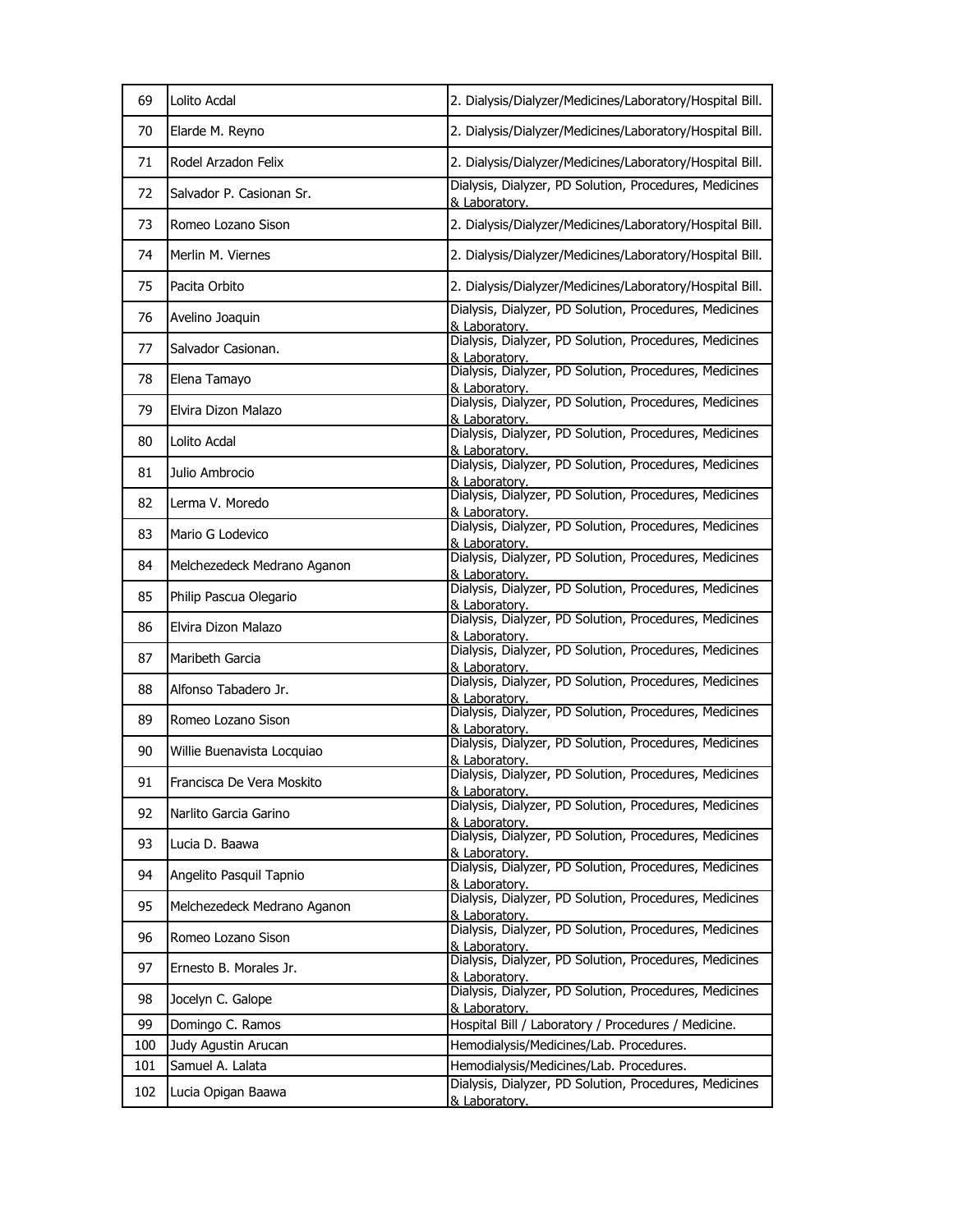| 103 | Marino Gabriel               | Dialysis, Dialyzer, PD Solution, Procedures, Medicines<br>& Laboratory. |
|-----|------------------------------|-------------------------------------------------------------------------|
| 104 | Narlito Garcia Garino        | Dialysis, Dialyzer, PD Solution, Procedures, Medicines<br>& Laboratory. |
| 105 | Rogelio A. Ganayo            | Dialysis, Dialyzer, PD Solution, Procedures, Medicines<br>& Laboratory. |
| 106 | Sharon C. Antonio            | Dialysis, Dialyzer, PD Solution, Procedures, Medicines<br>& Laboratory. |
| 107 | Leorente L. Obra             | Dialysis, Dialyzer, PD Solution, Procedures, Medicines<br>& Laboratory. |
| 108 | Maximo Quioones Padua        | Dialysis, Dialyzer, PD Solution, Procedures, Medicines<br>& Laboratory. |
| 109 | Rodrigo M. Abedoza           | Dialysis, Dialyzer, PD Solution, Procedures, Medicines<br>& Laboratory. |
| 110 | Angelito Pasquil Tapnio      | Dialysis, Dialyzer, PD Solution, Procedures, Medicines<br>& Laboratory. |
| 111 | Narlito Garcia Garino        | 2. Dialysis/Dialyzer/Medicines/Laboratory/Hospital Bill.                |
| 112 | Philip Pascua Olegario       | 2. Dialysis/Dialyzer/Medicines/Laboratory/Hospital Bill.                |
| 113 | Angelito Pasquil Tapnio      | 2. Dialysis/Dialyzer/Medicines/Laboratory/Hospital Bill.                |
| 114 | Joseph Silao Pitas           | 2. Dialysis/Dialyzer/Medicines/Laboratory/Hospital Bill.                |
| 115 | Leonardo P. Madriaga         | 2. Dialysis/Dialyzer/Medicines/Laboratory/Hospital Bill.                |
| 116 | Analyn R. Garcia             | <b>Medicines</b>                                                        |
| 117 | Roy Pacleb Paginag           | Hemodialysis/Medicines/Lab. Procedures.                                 |
| 118 | Rowell Pacleb Paginag        | Hemodialysis/Medicines/Lab. Procedures.                                 |
| 119 | Lovelyn T. Viola             | Hemodialysis/Medicines/Lab. Procedures.                                 |
| 120 | Maximo Tumaneng Marzan       | Dialysis, Dialyzer, PD Solution, Procedures, Medicines<br>& Laboratory. |
| 121 | Modesto P. Bartolome         | Dialysis, Dialyzer, PD Solution, Procedures, Medicines<br>& Laboratory. |
| 122 | Modesto P. Bartolome         | Dialysis, Dialyzer, PD Solution, Procedures, Medicines<br>& Laboratory. |
| 123 | Maribeth A. Bayau            | 2. Dialysis/Dialyzer/Medicines/Laboratory/Hospital Bill.                |
| 124 | Elvira Dizon Malazo          | 2. Dialysis/Dialyzer/Medicines/Laboratory/Hospital Bill.                |
| 125 | Sarah Tomas Abdullah         | 2. Dialysis/Dialyzer/Medicines/Laboratory/Hospital Bill.                |
| 126 | Virgilio Sr Carbonel Ylarde  | 2. Dialysis/Dialyzer/Medicines/Laboratory/Hospital Bill.                |
| 127 | Salvador P. Casionan Sr.     | Medicines                                                               |
| 128 | Jerome N. Sabugar            | Dialysis, Dialyzer, PD Solution, Procedures, Medicines<br>& Laboratory. |
| 129 | Lovely Joy Amarillo Laconsay | Dialysis, Dialyzer, PD Solution, Procedures, Medicines<br>& Laboratory. |
| 130 | Teresita Peniera             | Dialysis, Dialyzer, PD Solution, Procedures, Medicines<br>& Laboratory. |
| 131 | Jocelyn C. Galope            | <b>Medicines</b>                                                        |
| 132 | Lolito Acdal                 | Hospital Bill / Laboratory Procedures / Medicines                       |
| 133 | Rodencio B. Taradel          | Dialysis, Dialyzer, PD Solution, Procedures, Medicines<br>& Laboratory. |
| 134 | Sarah Tomas Abdullah         | Dialysis, Dialyzer, PD Solution, Procedures, Medicines<br>& Laboratory. |
| 135 | Samuel A. Lalata             | <b>Medicines</b>                                                        |
| 136 | Arnold S. Martinez           | Dialysis, Dialyzer, PD Solution, Procedures, Medicines                  |
|     |                              | & Laboratory.                                                           |
| 137 | Valerie Anne Culang Ong      | Dialysis, Dialyzer, PD Solution, Procedures, Medicines<br>& Laboratorv. |
| 138 | Dennis Lebria Floralde       | Dialysis, Dialyzer, PD Solution, Procedures, Medicines<br>& Laboratory. |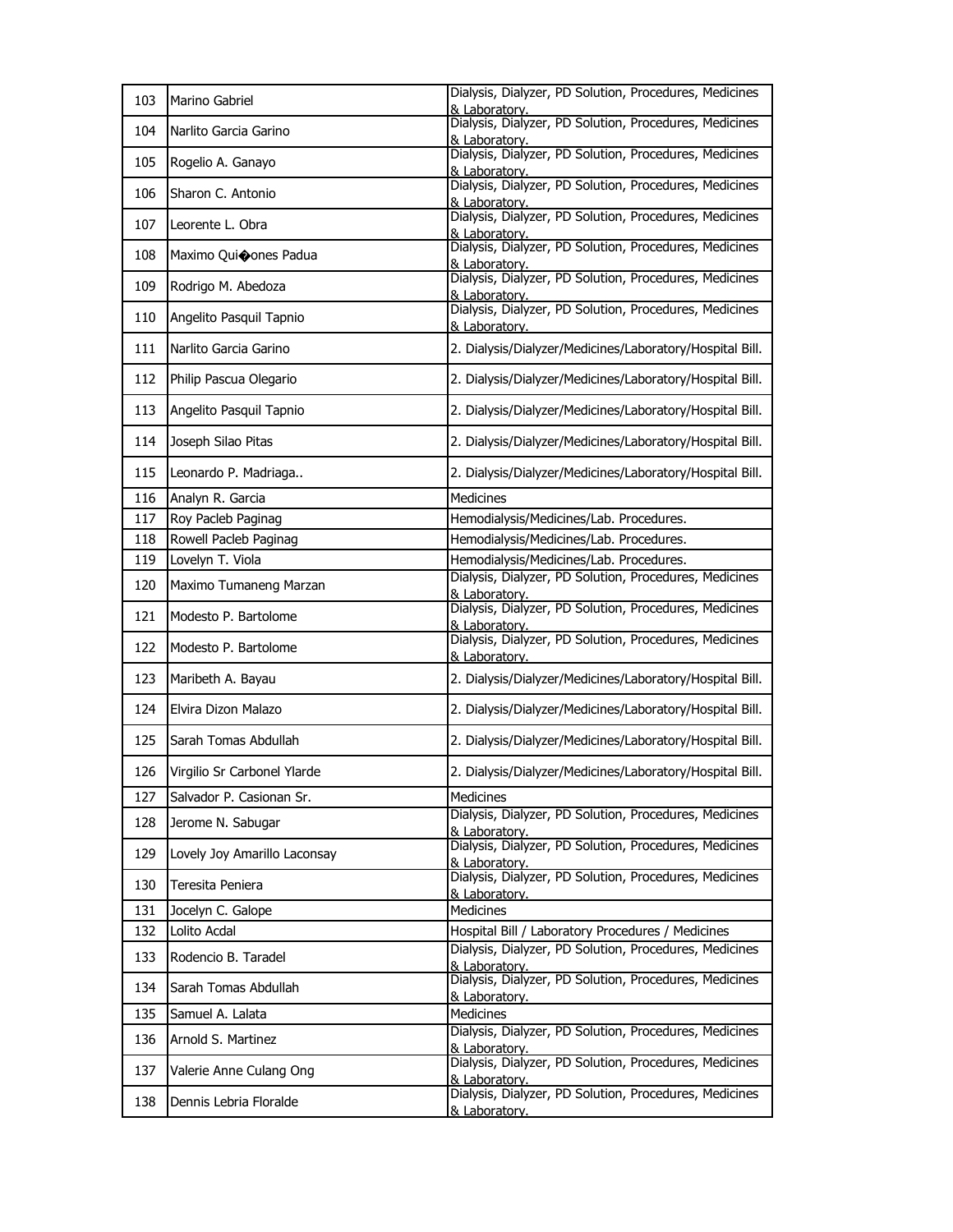| 139 | Angelito Pasquil Tapnio         | Hemodialysis/Medicines/Lab. Procedures.                                 |
|-----|---------------------------------|-------------------------------------------------------------------------|
| 140 | Jerome N. Sabugar               | Hemodialysis/Medicines/Lab. Procedures.                                 |
| 141 | Gaudencio Facun Tumamao         | Dialysis, Dialyzer, PD Solution, Procedures, Medicines<br>& Laboratory. |
| 142 | Jocelyn C. Galope               | Dialysis, Dialyzer, PD Solution, Procedures, Medicines<br>& Laboratory. |
| 143 | Nestor S. Daquioag              | Dialysis, Dialyzer, PD Solution, Procedures, Medicines<br>& Laboratory. |
| 144 | Analyn R. Garcia                | Hospital Bill / Laboratory / Procedures / Medicine.                     |
| 145 | Jennifer Dela Cruz              | Dialysis, Dialyzer, PD Solution, Procedures, Medicines<br>& Laboratory. |
| 146 | Jerry O. Abon Sr.               | Dialysis, Dialyzer, PD Solution, Procedures, Medicines<br>& Laboratory. |
| 147 | Jim Vincent. Bataller Francisco | Dialysis, Dialyzer, PD Solution, Procedures, Medicines<br>& Laboratory. |
| 148 | Maribeth Garcia                 | Dialysis, Dialyzer, PD Solution, Procedures, Medicines<br>& Laboratory. |
| 149 | Ricamae Legaspi                 | Dialysis, Dialyzer, PD Solution, Procedures, Medicines<br>& Laboratory. |
| 150 | Patrocinio P. Casionan          | Dialysis, Dialyzer, PD Solution, Procedures, Medicines<br>& Laboratorv. |
| 151 | Sarah Abdullah                  | Dialysis, Dialyzer, PD Solution, Procedures, Medicines<br>& Laboratory. |
| 152 | Modesto Paclibare Bartolome     | Dialysis, Dialyzer, PD Solution, Procedures, Medicines<br>& Laboratory. |
| 153 | Misael Respicio Acosta          | Dialysis, Dialyzer, PD Solution, Procedures, Medicines<br>& Laboratory. |
| 154 | Antonino B. Iaga                | Dialysis, Dialyzer, PD Solution, Procedures, Medicines<br>& Laboratory. |
| 155 | Teddy M. Pascual                | 2. Dialysis/Dialyzer/Medicines/Laboratory/Hospital Bill.                |
| 156 | Sarah Tomas Abdullah            | Dialysis, Dialyzer, PD Solution, Procedures, Medicines<br>& Laboratorv. |
| 157 | Patrocinio Casionan             | Dialysis, Dialyzer, PD Solution, Procedures, Medicines<br>& Laboratory. |
| 158 | Roy Pacleb Paginag              | Dialysis, Dialyzer, PD Solution, Procedures, Medicines<br>& Laboratory. |
| 159 | Ginesa Bulusan                  | Hospital Bill / Laboratory / Procedures / Medicine.                     |
| 160 | Roger Macapagal Aquino Sr.      | Hemodialysis/Medicines/Lab. Procedures.                                 |
| 161 | Lovely Joy Amarillo Laconsay    | Hemodialysis/Medicines/Lab. Procedures.                                 |
| 162 | Merlin M. Viernes               | Hemodialysis/Medicines/Lab. Procedures.                                 |
| 163 | Gaudencio Facun Tumamao         | Dialysis, Dialyzer, PD Solution, Procedures, Medicines<br>& Laboratory  |
| 164 | Reymundo Rosal Ballesteros      | Dialysis, Dialyzer, PD Solution, Procedures, Medicines<br>& Laboratory. |
| 165 | Rodencio B. Taradel             | Dialysis, Dialyzer, PD Solution, Procedures, Medicines<br>& Laboratory. |
| 166 | Nestor S. Daquioag              | Dialysis, Dialyzer, PD Solution, Procedures, Medicines<br>& Laboratory. |
| 167 | Kenneth L. Concepcion           | Dialysis, Dialyzer, PD Solution, Procedures, Medicines<br>& Laboratory. |
| 168 | Perigrino B. Tolentino          | Dialysis, Dialyzer, PD Solution, Procedures, Medicines<br>& Laboratory. |
| 169 | Jocelyn C. Galope               | Dialysis, Dialyzer, PD Solution, Procedures, Medicines<br>& Laboratory. |
| 170 | Ernesto B. Morales Jr.          | Dialysis, Dialyzer, PD Solution, Procedures, Medicines<br>& Laboratory. |
| 171 | Mari Jasmine Leano              | Dialysis, Dialyzer, PD Solution, Procedures, Medicines<br>& Laboratory. |
| 172 | Romulo Montereal Allauigan      | Dialysis, Dialyzer, PD Solution, Procedures, Medicines                  |
|     |                                 | & Laboratory.                                                           |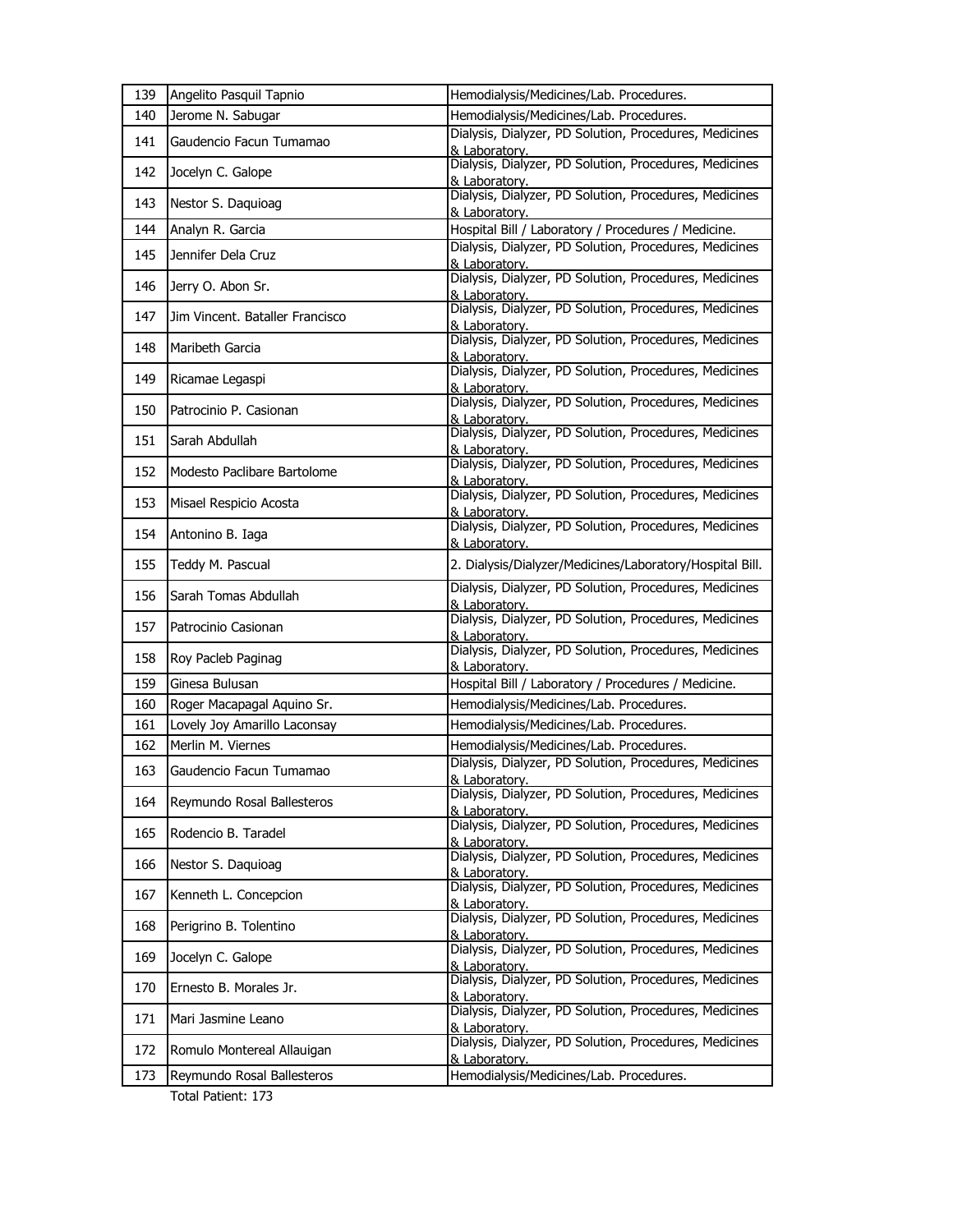

#### SOUTHERN ISABELA MEDICAL CENTER For the month of September year 2020

| No# | <b>Name of Patient</b>       | Assistance                                                                                                 |
|-----|------------------------------|------------------------------------------------------------------------------------------------------------|
| 1   | Maria Jasmine Raluta Leano   | Hemodialysis/Medicine                                                                                      |
| 2   | Danilo Ringor Ferrer         | Hemodialysis/Medicine                                                                                      |
| 3   | Samuel Mendoza Ramos         | Hemodialysis/Medicine                                                                                      |
| 4   | Joe Alvin Layco              | <b>Medicines</b>                                                                                           |
| 5   | Betty Tapaoan Panganiban     | Dialysis, Dialyzer, PD Solution, Procedures, Medicines<br>& Laboratory.                                    |
| 6   | Elias Luguna Dogwe           | Hemodialysis/Medicines/Lab. Procedures.                                                                    |
| 7   | Rowell Pacleb Paginag        | Dialysis, Dialyzer, PD Solution, Procedures, Medicines<br>& Laboratory.                                    |
| 8   | Lolito Acdal                 | Hemodialysis/Medicine                                                                                      |
| 9   | Elvira Dizon Malazo          | Hemodialysis/Medicine                                                                                      |
| 10  | Ophelyn O. Corpuz            | Dialysis, Dialyzer, PD Solution, Procedures, Medicines<br>& Laboratory.                                    |
| 11  | Lolito Acdal                 | Dialysis, Dialyzer, PD Solution, Procedures, Medicines<br>& Laboratory.                                    |
| 12  | Zoraida Masa Degamo          | Dialysis, Dialyzer, PD Solution, Procedures, Medicines                                                     |
|     |                              | & Laboratory.                                                                                              |
| 13  | Philip Pascua Olegario       | Hospital Bill / Laboratory / Procedures / Medicine.                                                        |
| 14  | Ambrocio A. Julio            | Hospital Bill / Laboratory / Procedures / Medicine.<br>Diagnostic & Lab. Procedures, Dialysis, Medicines & |
| 15  | Ambrocio A. Julio            | Hospital Bills.                                                                                            |
| 16  | Salvador P. Casionan Sr.     | <b>Medicines</b>                                                                                           |
| 17  | Jerome N. Sabugar            | Dialysis.                                                                                                  |
| 18  | Lovely Joy Amarillo Laconsay | Dialysis.                                                                                                  |
| 19  | Teresita Peniera             | <b>Medicines</b>                                                                                           |
| 20  | Jocelyn C. Galope            | Medicines                                                                                                  |
| 21  | Melchezedek M. Aganon        | Dialysis, Dialyzer, PD Solution, Procedures, Medicines<br>& Laboratory.                                    |
| 22  | Jocelyn Galope               | Dialysis, Dialyzer, PD Solution, Procedures, Medicines<br>& Laboratory.                                    |
|     |                              | Dietary Supplement                                                                                         |
|     |                              | Dialysis, Dialyzer, PD Solution, Procedures, Medicines                                                     |
| 23  | Lovely Joy Amarillo Laconsay | & Laboratory.                                                                                              |
|     |                              | Dietary Supplement<br>Dialysis, Dialyzer, PD Solution, Procedures, Medicines                               |
| 24  | Maximo Quioones Padua        | & Laboratory.                                                                                              |
| 25  | Ernesto B. Morales Jr.       | Dialysis, Dialyzer, PD Solution, Procedures, Medicines                                                     |
|     |                              | <u>&amp; Laboratory.</u><br>Dialysis, Dialyzer, PD Solution, Procedures, Medicines                         |
| 26  | Merlin. Manuel Viernes       | & Laboratory.                                                                                              |
|     |                              | Dietary Supplement                                                                                         |
|     |                              | Dialysis, Dialyzer, PD Solution, Procedures, Medicines                                                     |
| 27  | Pacita Orbito                | & Laboratory.                                                                                              |
|     |                              | Dietary Supplement                                                                                         |
|     | Wilfredo Tubera Rafael       | Dialysis, Dialyzer, PD Solution, Procedures, Medicines<br>& Laboratory.                                    |
| 28  |                              | Dietary Supplement                                                                                         |
|     |                              | Dialysis, Dialyzer, PD Solution, Procedures, Medicines                                                     |
| 29  | Willie Buenavista Locquiao   | & Laboratory.                                                                                              |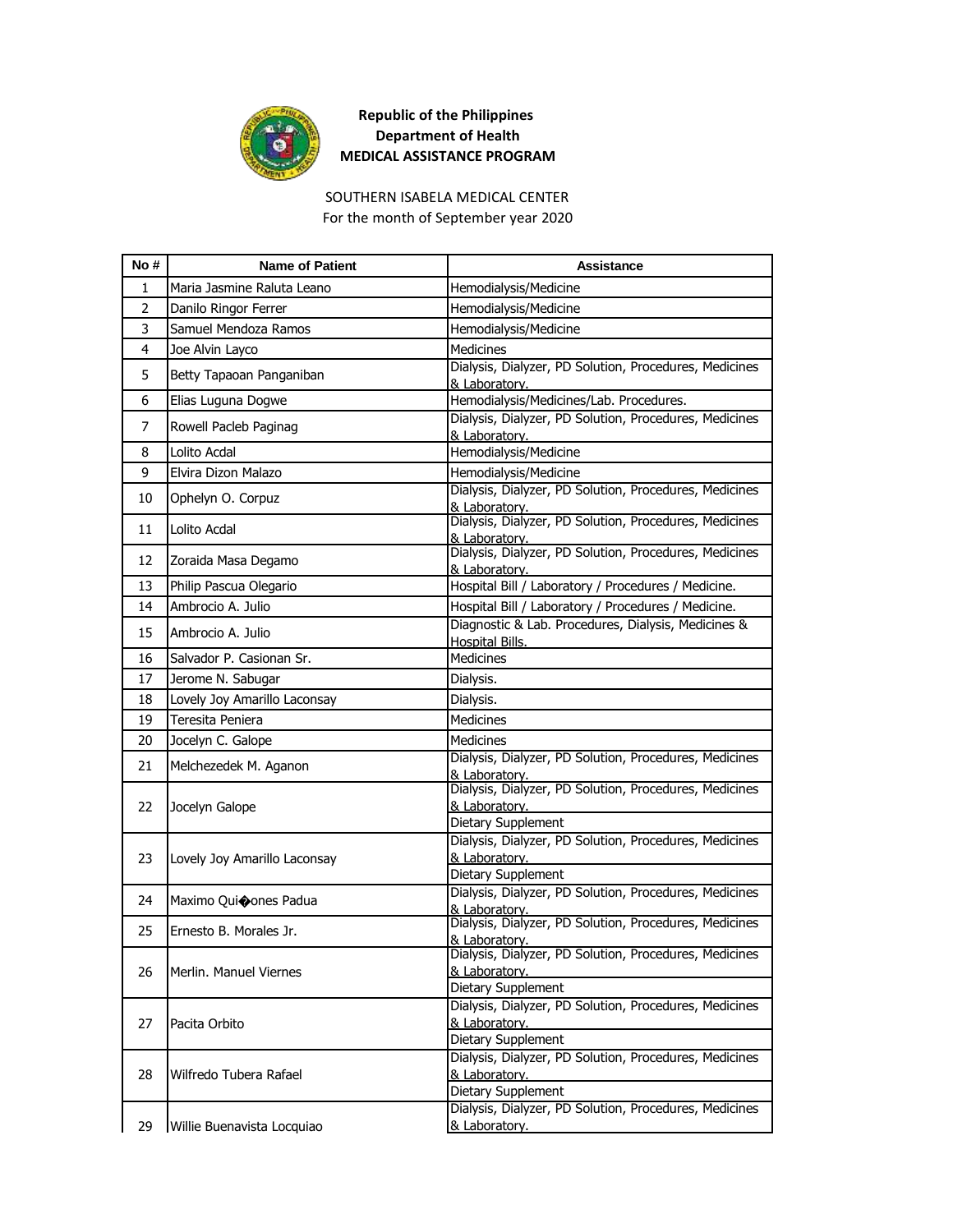|    |                               | Dietary Supplement                                                      |
|----|-------------------------------|-------------------------------------------------------------------------|
|    |                               | Dialysis, Dialyzer, PD Solution, Procedures, Medicines                  |
| 30 | Angelito Pasquil Tapnio       | & Laboratory.<br>Dietary Supplement                                     |
|    |                               | Dialysis, Dialyzer, PD Solution, Procedures, Medicines                  |
| 31 | Samuel Abuan Lalata           | & Laboratory.                                                           |
| 32 | Elvira Dizon Malazo           | Medicines / Dialysis.                                                   |
| 33 | Valerie Anne Culang Ong       | Medicines / Dialysis.                                                   |
| 34 | Merlin, Manuel Viernes        | Medicines / Dialysis.                                                   |
| 35 | Yolanda Canta Dela Cruz       | INJECTION/DIALYSIS                                                      |
| 36 | Vitaliano C. Gumpal Jr        | Dialysis, Dialyzer, PD Solution, Procedures, Medicines<br>& Laboratory. |
| 37 | Aurora G. Gascon              | Dialysis, Dialyzer, PD Solution, Procedures, Medicines<br>& Laboratory. |
| 38 | Gregorio Labugen Rafael       | Dialysis, Dialyzer, PD Solution, Procedures, Medicines<br>& Laboratory. |
| 39 | Roy Paginag                   | HOSPITAL BILL/DIALYSIS/MEDICINES/LABORATORY<br>PROCEDURES.              |
| 40 | Lovelyn T. Viola              | HOSPITAL BILL/DIALYSIS/MEDICINES/LABORATORY<br>PROCEDURES.              |
| 41 | Romeo Lozano Sison            | HOSPITAL BILL/DIALYSIS/LABORATORY<br>PROCEDURE/MEDICINES/SUPPLIES.      |
| 42 | Willie Buenavista Locquiao    | HOSPITAL BILL/DIALYSIS/LABORATORY<br>PROCEDURE/MEDICINES/SUPPLIES.      |
| 43 | Francisca De Vera Moskito     | HOSPITAL BILL/DIALYSIS/LABORATORY<br>PROCEDURE/MEDICINES/SUPPLIES.      |
| 44 | Elvira Dizon Malazo           | HOSPITAL BILL/DIALYSIS/LABORATORY<br>PROCEDURE/MEDICINES/SUPPLIES.      |
| 45 | Evangeline S. Cortez          | HOSPITAL BILL/DIALYSIS/LABORATORY<br>PROCEDURE/MEDICINES/SUPPLIES.      |
| 46 | Analyn R. Garcia              | Hospital bill/medicines/laboratory/procedures.                          |
| 47 | Hermogenes Pascual Valenzuela | Dialysis/Medicine.                                                      |
| 48 | Mario Suarez Lodevico         | HOSPITAL BILL/DIALYSIS/LABORATORY<br>PROCEDURE/MEDICINES/SUPPLIES.      |
| 49 | Zoraida Masa Degamo           | Hospital Bill/Diagnostic Procedure/Medicines                            |
| 50 | Rodolfo B. Bautista           | Laboratory/Procedures/Medicines.                                        |
| 51 | Rowena G. Agustin             | Laboratory/Procedures/Medicines.                                        |
| 52 | Rodencio B. Taredel           | Medicines                                                               |
| 53 | Simeon Ayadawan               | Medicines                                                               |
| 54 | Betty Tapaoan Panganiban      | Dialysis, Dialyzer, PD Solution, Procedures, Medicines<br>& Laboratory. |
| 55 | Rodolfo B. Bautista           | Dialysis, Dialyzer, PD Solution, Procedures, Medicines<br>& Laboratory. |
| 56 | Roger Macapagal Aquino Sr.    | Hospital Bill / Laboratory / Procedures / Medicine.                     |
| 57 | Melchezedek M. Aganon         | Dialysis, Dialyzer, PD Solution, Procedures, Medicines<br>& Laboratory. |
| 58 | Joseph Silao Pitas            | Hemodialysis/Medicines/Lab. Procedures.                                 |
| 59 | Jocelyn Galope                | Dialysis, Dialyzer, PD Solution, Procedures, Medicines<br>& Laboratory. |
| 60 | Pacita Orbito                 | Hemodialysis/Medicines/Lab. Procedures.                                 |
| 61 | Maximo Quioones Padua         | Dialysis, Dialyzer, PD Solution, Procedures, Medicines<br>& Laboratory. |
| 62 | Philip Pascua Olegario        | Hemodialysis/Medicines/Lab. Procedures.                                 |
| 63 | Lovely Joy Amarillo Laconsay  | Dialysis, Dialyzer, PD Solution, Procedures, Medicines<br>& Laboratory. |
| 64 | Elena Tamayo                  | Hemodialysis/Medicines/Lab. Procedures.                                 |
| 65 | Ernesto B. Morales Jr.        | Dialysis, Dialyzer, PD Solution, Procedures, Medicines<br>& Laboratory. |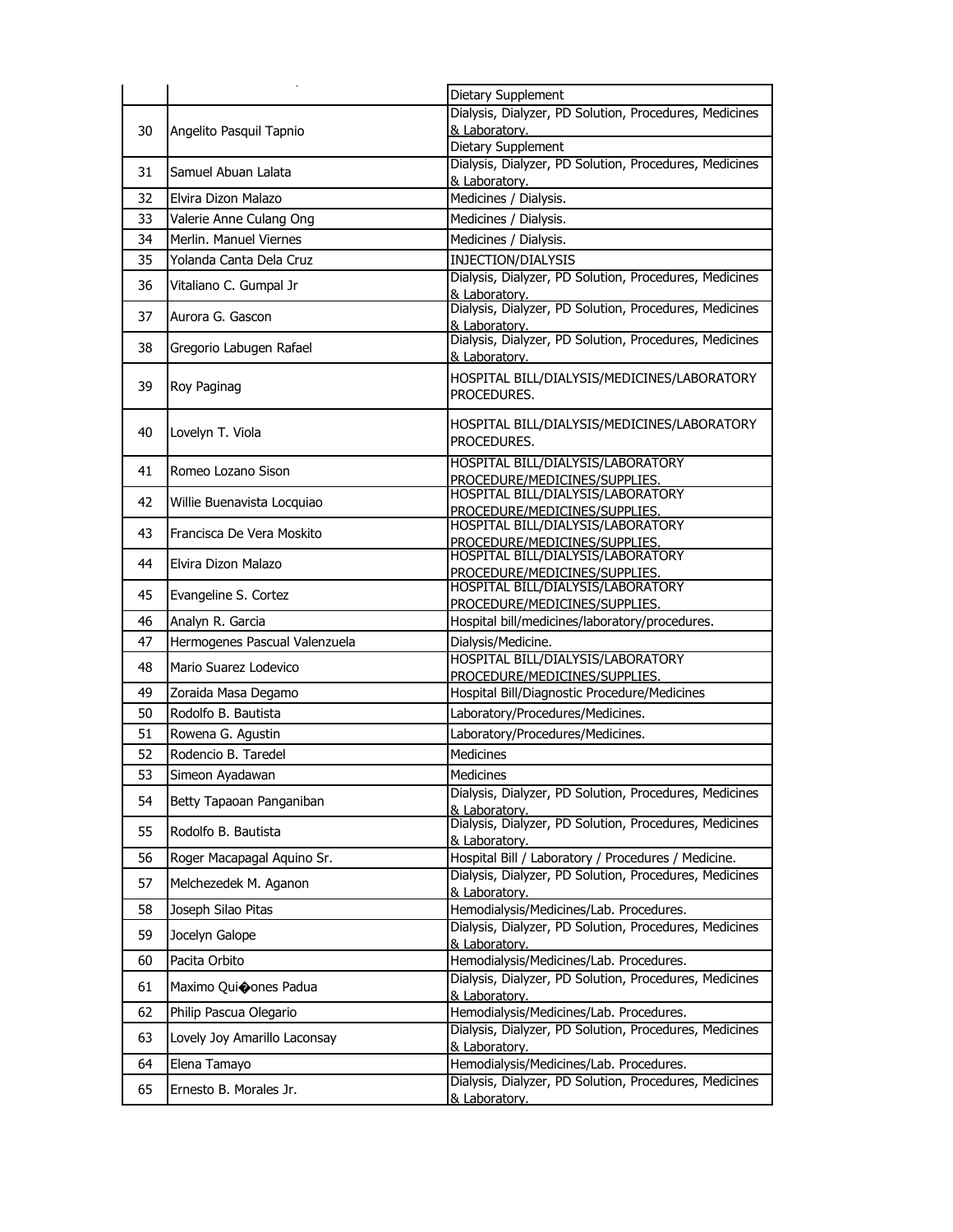| 66  | Merlin Manuel Viernes         | Dialysis, Dialyzer, PD Solution, Procedures, Medicines<br>& Laboratory.                                                           |
|-----|-------------------------------|-----------------------------------------------------------------------------------------------------------------------------------|
| 67  | Mario Suarez Lodevico         | Hemodialysis/Medicines/Lab. Procedures.                                                                                           |
| 68  | Sarah Tomas Abdullah          | Hemodialysis/Medicines/Lab. Procedures.                                                                                           |
| 69  | Jerome N. Sabugar             | Dialysis, Dialyzer, PD Solution, Procedures, Medicines<br>& Laboratory.                                                           |
| 70  | Evangeline Cortez.            | Dialysis, Dialyzer, PD Solution, Procedures, Medicines<br>& Laboratorv.                                                           |
| 71  | Sarah Tomas Abdullah          | Dialysis, Dialyzer, PD Solution, Procedures, Medicines                                                                            |
| 72  | Teresita De Leon Peniera.     | & Laboratory.<br>Dialysis, Dialyzer, PD Solution, Procedures, Medicines<br>& Laboratory.                                          |
| 73  | Betty Tapaoan Panganiban      | Dialysis, Dialyzer, PD Solution, Procedures, Medicines<br>& Laboratory.                                                           |
| 74  | Elena Tamayo                  | Dialysis, Dialyzer, PD Solution, Procedures, Medicines<br>& Laboratory.                                                           |
| 75  | Ernesto B. Morales Jr.        | Dialysis, Dialyzer, PD Solution, Procedures, Medicines<br>& Laboratory.                                                           |
| 76  | Willy C. Suratos Jr.          | Hemodialysis/Medicines/Lab. Procedures.                                                                                           |
| 77  | Nestor Ayap Chavez            | Hemodialysis/Medicines/Lab. Procedures.                                                                                           |
| 78  | Bernard C. Puyot              | Hemodialysis/Medicines/Lab. Procedures.                                                                                           |
| 79  | Ranel Marayag Lampad          | Hemodialysis/Medicines/Lab. Procedures.                                                                                           |
| 80  | Jovelyn Somera Mapalo         | Hemodialysis/Medicines/Lab. Procedures.                                                                                           |
| 81  | Carina De Jesus Urbano        | Medicines                                                                                                                         |
| 82  | Zoraida Masa Degamo           | Medicines / Dialysis.                                                                                                             |
| 83  | Betty Tapaoan Panganiban      | Medicines / Dialysis.                                                                                                             |
| 84  | Rodolfo Borja Bautista        | Dialysis, Dialyzer, PD Solution, Procedures, Medicines<br>& Laboratory.                                                           |
| 85  | Rowena G. Agustin             | Medicines / Dialysis.                                                                                                             |
| 86  | Rodencio Bautista Taradel     | Medicines / Dialysis.                                                                                                             |
| 87  | Eulysis Vicente Eugenio       | Hospital Bill / Laboratory / Procedures / Medicine.                                                                               |
| 88  | Romeo Lozano Sison            | Dialysis, Dialyzer, PD Solution, Procedures, Medicines<br>& Laboratory.                                                           |
| 89  | Teddy Melibpo Pascual         | Hospital Bill / Laboratory / Procedures / Medicine.                                                                               |
| 90  | Edralina Cutaran Gacita       | Dialysis, Dialyzer, PD Solution, Procedures, Medicines<br>& Laboratory.                                                           |
| 91  | Zoraida Masa Degamo           | Dialysis, Dialyzer, PD Solution, Procedures, Medicines<br>& Laboratory.                                                           |
| 92  | Jayson Fernandez              | Dialysis, Dialyzer, PD Solution, Procedures, Medicines<br>& Laboratory.<br>Dialysis, Dialyzer, PD Solution, Procedures, Medicines |
| 93  | Jerry O. Abon Sr.             | & Laboratory.                                                                                                                     |
| 94  | Ernesto B. Morales Jr.        | Dialysis, Dialyzer, PD Solution, Procedures, Medicines<br>& Laboratory.                                                           |
| 95  | Patrocinio Casionan           | Dialysis, Dialyzer, PD Solution, Procedures, Medicines<br>& Laboratory.                                                           |
| 96  | Hermogenes Pascual Valenzuela | Medicines / Dialysis.                                                                                                             |
| 97  | Noble Pascual Salvador        | Dialysis, Dialyzer, PD Solution, Procedures, Medicines<br>& Laboratory.                                                           |
| 98  | Hermogenes Pascual Valenzuela | Dialysis, Dialyzer, PD Solution, Procedures, Medicines<br>& Laboratory.                                                           |
| 99  | Modesto Paclibare Bartolome   | Medicines / Dialysis.                                                                                                             |
| 100 | Philip Pascua Olegario        | Dialysis, Dialyzer, PD Solution, Procedures, Medicines<br>& Laboratory.                                                           |
| 101 | Elvira Dizon Malazo           | Dialysis, Dialyzer, PD Solution, Procedures, Medicines<br>& Laboratory.                                                           |
| 102 | Roy Pacleb Paginag            | Dialysis, Dialyzer, PD Solution, Procedures, Medicines<br>& Laboratory.                                                           |
| 103 | Lovely Joy Amarillo Laconsay  | Dialysis, Dialyzer, PD Solution, Procedures, Medicines<br>& Laboratory.                                                           |
| 104 | Nestor S. Daquioag            | Hospital Bill / Laboratory / Procedures / Medicine.                                                                               |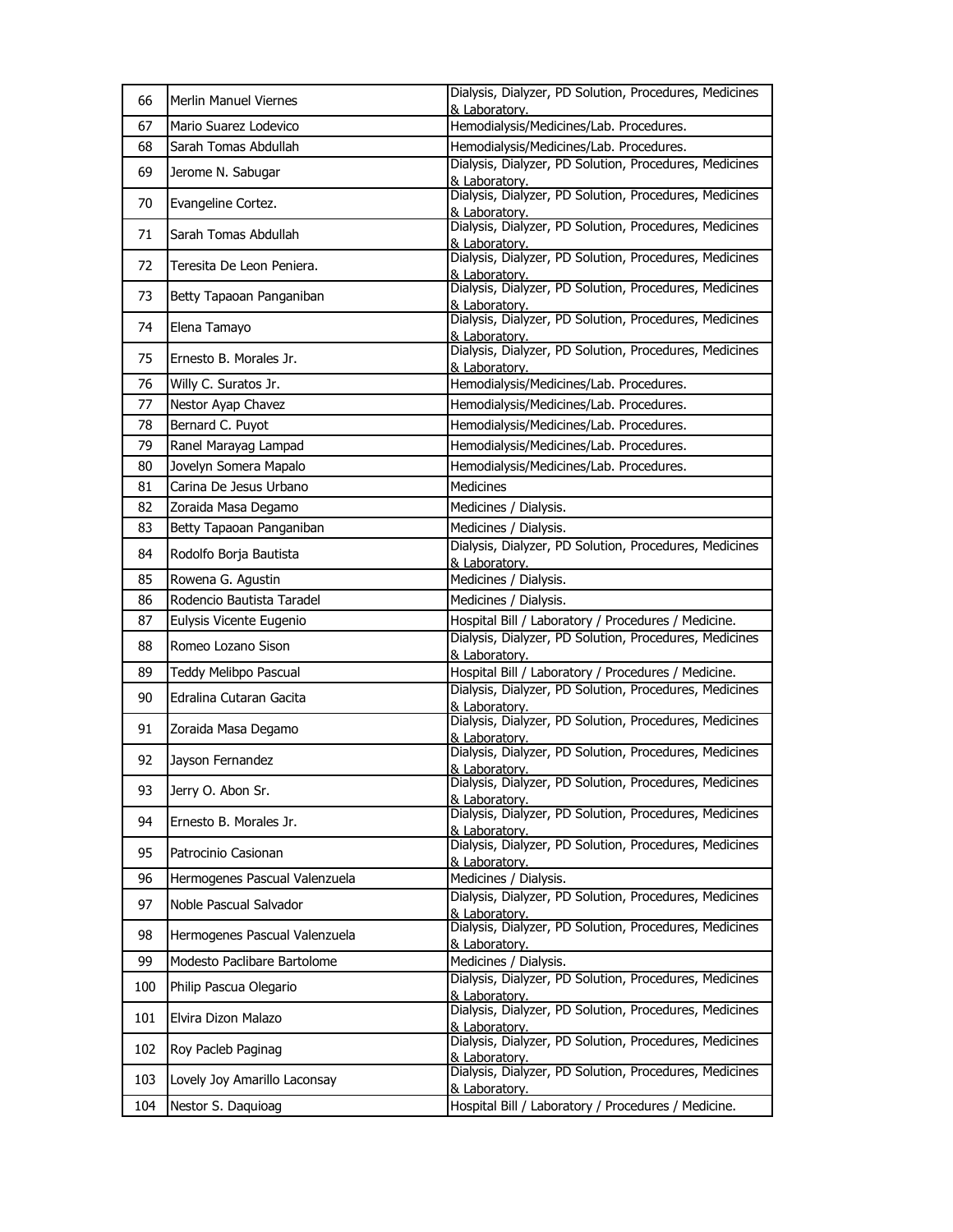| 105 | Reymundo Rosal Ballesteros | Hemodialysis/Medicines/Lab. Procedures.                                                                                           |
|-----|----------------------------|-----------------------------------------------------------------------------------------------------------------------------------|
| 106 | Vitaliano C. Gumpal Jr.    | Hemodialysis/Medicines/Lab. Procedures.                                                                                           |
| 107 | Elias Luguna Dogwe         | Hemodialysis/Medicines/Lab. Procedures.                                                                                           |
| 108 | Jayson Fernandez           | Hemodialysis/Medicines/Lab. Procedures.                                                                                           |
| 109 | Peregrino B. Tolentino     | Hemodialysis/Medicines/Lab. Procedures.                                                                                           |
| 110 | Rogelio A. Ganayo          | Dialysis, Dialyzer, PD Solution, Procedures, Medicines<br>& Laboratory.                                                           |
| 111 | Romulo Montereal Allauigan | Dialysis, Dialyzer, PD Solution, Procedures, Medicines<br>& Laboratory.                                                           |
| 112 | Elvira Dizon Malazo        | Dialysis, Dialyzer, PD Solution, Procedures, Medicines<br>& Laboratory.                                                           |
| 113 | Evangeline S. Cortez       | Dialysis, Dialyzer, PD Solution, Procedures, Medicines<br>& Laboratory.                                                           |
| 114 | Gaudencio Facun Tumamao    | Dialysis, Dialyzer, PD Solution, Procedures, Medicines<br>& Laboratory.                                                           |
| 115 | Jerome N. Sabugar          | Dialysis, Dialyzer, PD Solution, Procedures, Medicines<br>& Laboratory.                                                           |
| 116 | Edralina Cutaran Gacita    | 2. Dialysis/Dialyzer/Medicines/Laboratory/Hospital Bill.                                                                          |
| 117 | Saneda A Palattao          | 2. Dialysis/Dialyzer/Medicines/Laboratory/Hospital Bill.                                                                          |
| 118 | Patrocinio P. Casionan     | 2. Dialysis/Dialyzer/Medicines/Laboratory/Hospital Bill.                                                                          |
| 119 | Nena N. Merillana          | 2. Dialysis/Dialyzer/Medicines/Laboratory/Hospital Bill.                                                                          |
| 120 | Jimmy Medina Julian        | 2. Dialysis/Dialyzer/Medicines/Laboratory/Hospital Bill.                                                                          |
| 121 | Sharon C. Antonio          | 2. Dialysis/Dialyzer/Medicines/Laboratory/Hospital Bill.                                                                          |
| 122 | Ernesto B. Morales Jr.     | Hemodialysis/Medicines/Lab. Procedures.                                                                                           |
| 123 | Maximo Qui�ones Padua      | Hemodialysis/Medicines/Lab. Procedures.                                                                                           |
| 124 | Maximo C. Marzan           | Hemodialysis/Medicines/Lab. Procedures.                                                                                           |
|     |                            |                                                                                                                                   |
| 125 | Ma. Jasmine Raluta Leano   | Laboratory/Procedures/Medicines.                                                                                                  |
| 126 | Lauro V. Ignacio           | Dialysis, Dialyzer, PD Solution, Procedures, Medicines<br>& Laboratory.                                                           |
| 127 | Arnold S. Martinez         | Dialysis, Dialyzer, PD Solution, Procedures, Medicines<br>& Laboratory.                                                           |
| 128 | Rodencio Bautista Taradel  | 2. Dialysis/Dialyzer/Medicines/Laboratory/Hospital Bill.                                                                          |
| 129 | Simeon Ayadawan            | 2. Dialysis/Dialyzer/Medicines/Laboratory/Hospital Bill.                                                                          |
| 130 | Betty Tapaoan Panganiban   | 2. Dialysis/Dialyzer/Medicines/Laboratory/Hospital Bill.                                                                          |
| 131 | Angelito Pasquil Tapnio    | 2. Dialysis/Dialyzer/Medicines/Laboratory/Hospital Bill.                                                                          |
| 132 | Antonino Bulo Baniaga      | Hemodialysis/Medicines/Lab. Procedures.                                                                                           |
| 133 | Jocelyn C. Galope          | Hemodialysis/Medicines/Lab. Procedures.                                                                                           |
| 134 | Ambrocio A. Julio          | Hemodialysis/Medicines/Lab. Procedures.                                                                                           |
| 135 | Angelito Pasquil Tapnio    | Hospital Bill / Laboratory / Procedures / Medicine.                                                                               |
| 136 | Reymundo Rosal Ballesteros | Dialysis, Dialyzer, PD Solution, Procedures, Medicines<br>& Laboratory.                                                           |
| 137 | Richard Nicolas Visayan    | Dialysis, Dialyzer, PD Solution, Procedures, Medicines<br>& Laboratory.                                                           |
| 138 | Miriam Ramos Tamani        | Dialysis, Dialyzer, PD Solution, Procedures, Medicines<br>& Laboratory.                                                           |
| 139 | Joseph Silao Pitas         | Dialysis, Dialyzer, PD Solution, Procedures, Medicines<br>& Laboratory.                                                           |
| 140 | Rogelio A. Ganayo          | Dialysis, Dialyzer, PD Solution, Procedures, Medicines<br>& Laboratory.                                                           |
| 141 | Rodel Arzadon Felix        | Dialysis, Dialyzer, PD Solution, Procedures, Medicines<br>& Laboratory.<br>Dialysis, Dialyzer, PD Solution, Procedures, Medicines |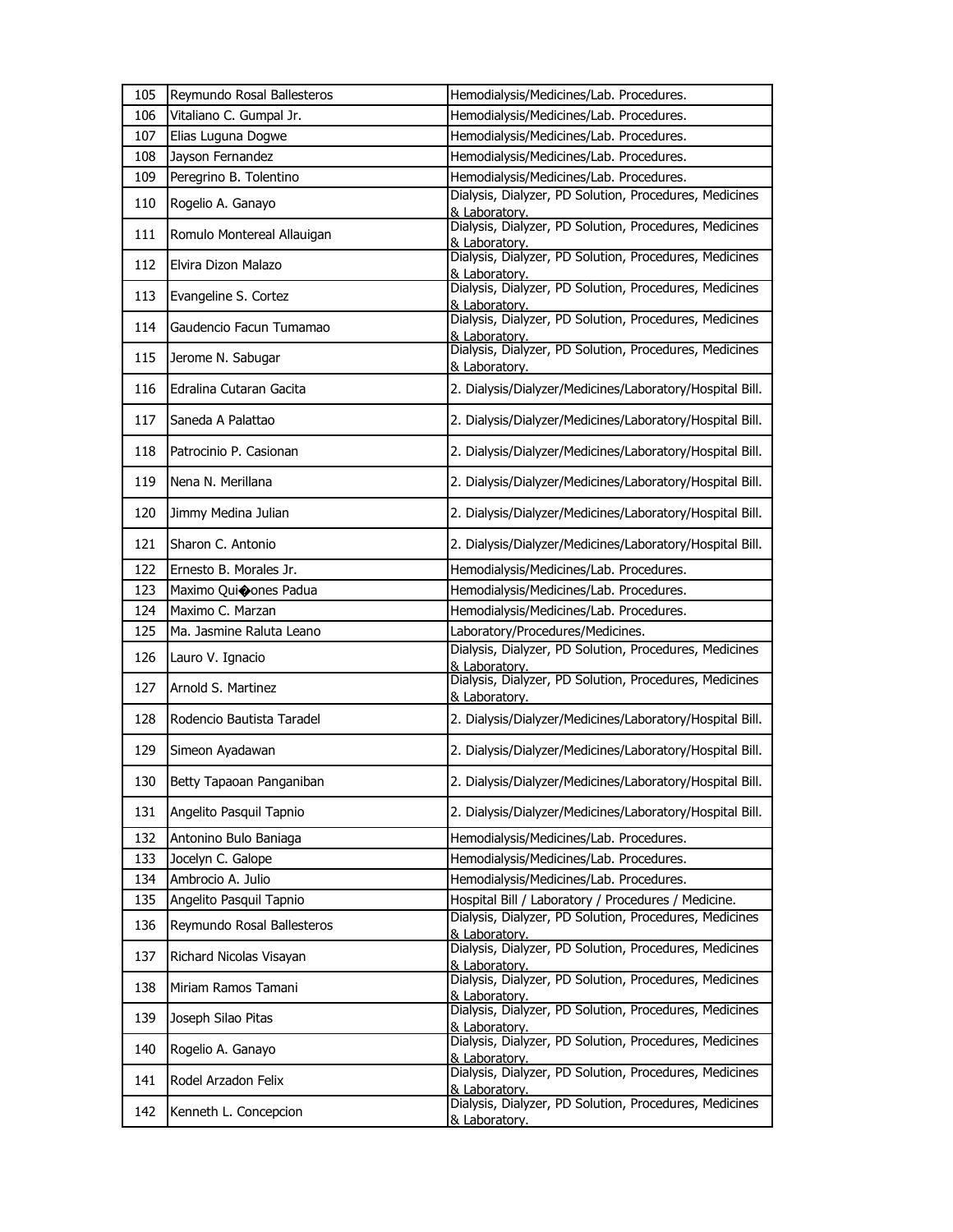| 143 | Rowell Pacleb Paginag         | Dialysis, Dialyzer, PD Solution, Procedures, Medicines<br>& Laboratory.  |
|-----|-------------------------------|--------------------------------------------------------------------------|
| 144 | Nestor S. Daquioag            | <b>Medicines</b>                                                         |
| 145 | Richard Nicolas Vidayan       | Laboratory/Procedures/Medicines.                                         |
| 146 | Jimmy Medina Julian           | Dialysis, Dialyzer, PD Solution, Procedures, Medicines<br>& Laboratory.  |
| 147 | Merlin Manuel Viernes         | Dialysis, Dialyzer, PD Solution, Procedures, Medicines<br>& Laboratorv.  |
| 148 | Rica Mae L. Legaspi           | Dialysis, Dialyzer, PD Solution, Procedures, Medicines<br>& Laboratory.  |
| 149 | Merlin. Manuel Viernes        | Laboratory/Procedures/Medicines.                                         |
| 150 | Nestor S. Daquioag            | Dialysis, Dialyzer, PD Solution, Procedures, Medicines<br>& Laboratory.  |
| 151 | Richard Nicolas Visayan       | Dialysis, Dialyzer, PD Solution, Procedures, Medicines<br>& Laboratory.  |
| 152 | Jocelyn C. Galope             | Dialysis, Dialyzer, PD Solution, Procedures, Medicines<br>& Laboratory.  |
| 153 | Joseph Silao Pitas            | 2. Dialysis/Dialyzer/Medicines/Laboratory/Hospital Bill.                 |
| 154 | Jerome N. Sabugar             | 2. Dialysis/Dialyzer/Medicines/Laboratory/Hospital Bill.                 |
| 155 | Bartolome Patalod Ligsay      | 2. Dialysis/Dialyzer/Medicines/Laboratory/Hospital Bill.                 |
| 156 | Noble P. Salvador             | 2. Dialysis/Dialyzer/Medicines/Laboratory/Hospital Bill.                 |
| 157 | Rimmuel Bucaling              | 2. Dialysis/Dialyzer/Medicines/Laboratory/Hospital Bill.                 |
| 158 | Juanito Costales              | 2. Dialysis/Dialyzer/Medicines/Laboratory/Hospital Bill.                 |
| 159 | Nestor S. Daquioag            | 2. Dialysis/Dialyzer/Medicines/Laboratory/Hospital Bill.                 |
| 160 | Evangeline S. Cortez          | 2. Dialysis/Dialyzer/Medicines/Laboratory/Hospital Bill.                 |
| 161 | Richard Nicolas Visayan       | 2. Dialysis/Dialyzer/Medicines/Laboratory/Hospital Bill.                 |
| 162 | Teddy M. Pascual              | 2. Dialysis/Dialyzer/Medicines/Laboratory/Hospital Bill.                 |
| 163 | Jayson Fernandez              | 2. Dialysis/Dialyzer/Medicines/Laboratory/Hospital Bill.                 |
| 164 | Richard Nicolas Vidayan       | Laboratory/Procedures/Medicines.                                         |
| 165 | Jimmy Medina Julian           | Dialysis, Dialyzer, PD Solution, Procedures, Medicines<br>& Laboratory.  |
| 166 | Ambrocio A. Julio             | Laboratory/Procedures/Medicines.                                         |
| 167 | Misael Respicio Acosta        | Laboratory/Procedures/Medicines.                                         |
| 168 | Modesta Taguiam               | Laboratory/Procedures/Medicines.                                         |
| 169 | Modesto Paclibare Bartolome   | Laboratory/Procedures/Medicines.                                         |
| 170 | Romulo Montereal Allauigan    | Laboratory/Procedures/Medicines.                                         |
| 171 | Ma. Jasmine Raluta Leano      | Laboratory/Procedures/Medicines.                                         |
| 172 | Ermel Reyes Fronda            | Laboratory/Procedures/Medicines.                                         |
| 173 | Pyrrhus Kim Paqueen           | Laboratory/Procedures/Medicines.                                         |
| 174 | Henry Young Delizo Aguirre    | Laboratory/Procedures/Medicines.                                         |
| 175 | Casionan Salvador             | <b>Medicines</b>                                                         |
| 176 | Jocelyn C. Galope             | <b>Medicines</b>                                                         |
| 177 | Jerome N. Sabugar             | Medicines                                                                |
| 178 | Hermogenes Pascual Valenzuela | Dialysis, Dialyzer, PD Solution, Procedures, Medicines<br>& Laboratory.  |
| 179 | Betty Tapaoan Panganiban      | Injectables / Medicines / Laboratory / Procedures.                       |
| 180 | Lailanie Sarmiento            | 5) Hemodialysis / Dialyzer / Dialysis / Laboratory /<br><b>Medicines</b> |
| 181 | Jimmy Medina Julian           | Dialysis, Dialyzer, PD Solution, Procedures, Medicines<br>& Laboratory.  |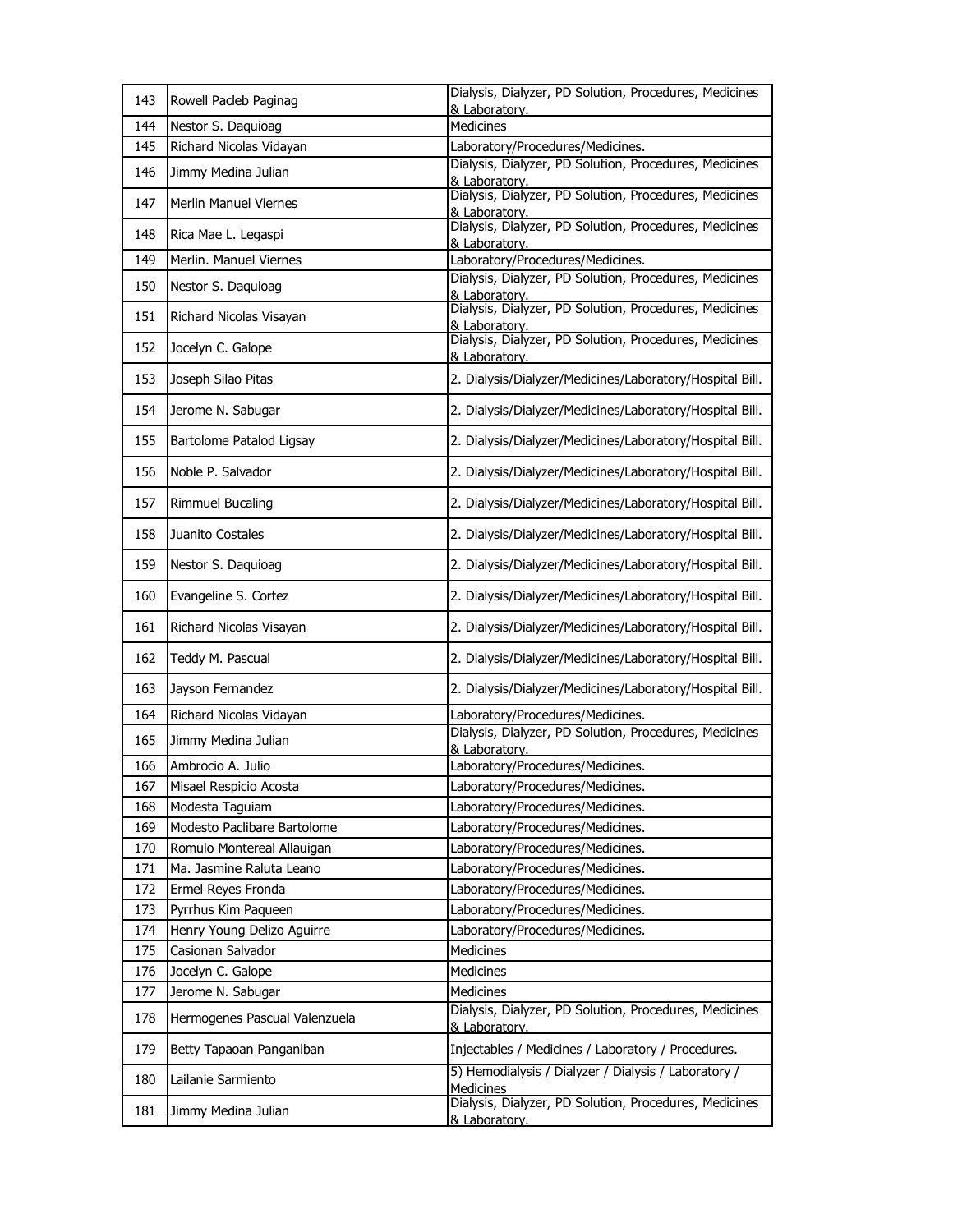| 182 | Joseph Silao Pitas         | Dialysis, Dialyzer, PD Solution, Procedures, Medicines<br>& Laboratory.  |
|-----|----------------------------|--------------------------------------------------------------------------|
| 183 | Romulo Montereal Allauigan | Dialysis, Dialyzer, PD Solution, Procedures, Medicines<br>& Laboratory.  |
| 184 | Reymundo Rosal Ballesteros | Dialysis, Dialyzer, PD Solution, Procedures, Medicines<br>& Laboratory.  |
| 185 | Willy C. Suratos Jr.       | Dialysis, Dialyzer, PD Solution, Procedures, Medicines<br>& Laboratory.  |
| 186 | Mario Suarez Lodevico      | Dialysis, Dialyzer, PD Solution, Procedures, Medicines<br>& Laboratory.  |
| 187 | Jimmy Medina Julian        | Dialysis, Dialyzer, PD Solution, Procedures, Medicines<br>& Laboratory.  |
| 188 | Jocelyn C. Galope          | Dialysis, Dialyzer, PD Solution, Procedures, Medicines<br>& Laboratory.  |
| 189 | Rogelio A. Ganayo          | Dialysis, Dialyzer, PD Solution, Procedures, Medicines<br>& Laboratorv.  |
| 190 | Roy Pacleb Paginag         | Dialysis, Dialyzer, PD Solution, Procedures, Medicines<br>& Laboratory.  |
| 191 | Reymundo Rosal Ballesteros | 5) Hemodialysis / Dialyzer / Dialysis / Laboratory /<br><b>Medicines</b> |
| 192 | Noven Magbual Soriano      | 5) Hemodialysis / Dialyzer / Dialysis / Laboratory /<br><b>Medicines</b> |
| 193 | Rodrigo Ruiz Lugod         | 5) Hemodialysis / Dialyzer / Dialysis / Laboratory /<br><b>Medicines</b> |
| 194 | Richard Nicolas Visayan    | 5) Hemodialysis / Dialyzer / Dialysis / Laboratory /<br><b>Medicines</b> |
| 195 | Joseph Silao Pitas         | 2. Dialysis/Dialyzer/Medicines/Laboratory/Hospital Bill.                 |
| 196 | Jerome N. Sabugar          | 2. Dialysis/Dialyzer/Medicines/Laboratory/Hospital Bill.                 |
| 197 | Bartolome Patalod Ligsay   | 2. Dialysis/Dialyzer/Medicines/Laboratory/Hospital Bill.                 |
| 198 | Noble P. Salvador          | 2. Dialysis/Dialyzer/Medicines/Laboratory/Hospital Bill.                 |
| 199 | Rimmuel Bucaling           | 2. Dialysis/Dialyzer/Medicines/Laboratory/Hospital Bill.                 |
| 200 | Juanito Costales           | 2. Dialysis/Dialyzer/Medicines/Laboratory/Hospital Bill.                 |
| 201 | Nestor S. Daquioag         | 2. Dialysis/Dialyzer/Medicines/Laboratory/Hospital Bill.                 |
| 202 | Evangeline S. Cortez       | 2. Dialysis/Dialyzer/Medicines/Laboratory/Hospital Bill.                 |
| 203 | Richard Nicolas Visayan    | 2. Dialysis/Dialyzer/Medicines/Laboratory/Hospital Bill.                 |
| 204 | Teddy M. Pascual           | 2. Dialysis/Dialyzer/Medicines/Laboratory/Hospital Bill.                 |
| 205 | Jayson Fernandez           | 2. Dialysis/Dialyzer/Medicines/Laboratory/Hospital Bill.                 |
| 206 | Rogelio A. Ganayo          | Dialysis, Dialyzer, PD Solution, Procedures, Medicines<br>& Laboratory.  |
| 207 | Rodel Arzadon Felix        | Dialysis, Dialyzer, PD Solution, Procedures, Medicines<br>& Laboratory.  |
| 208 | Lauro V. Ignacio           | Injectable/Dialyzer/Medicine/hospital bill.                              |
| 209 | Nena N. Merillana          | <b>Dialysis</b>                                                          |
| 210 | Bartolome Patalod Ligsay   | <b>Dialysis</b>                                                          |
| 211 | Esperidion P. Senence      | 2. Dialysis/Dialyzer/Medicines/Laboratory/Hospital Bill.                 |
| 212 | Jerry O. Abon Sr.          | 2. Dialysis/Dialyzer/Medicines/Laboratory/Hospital Bill.                 |
|     | Total Patient: 212         |                                                                          |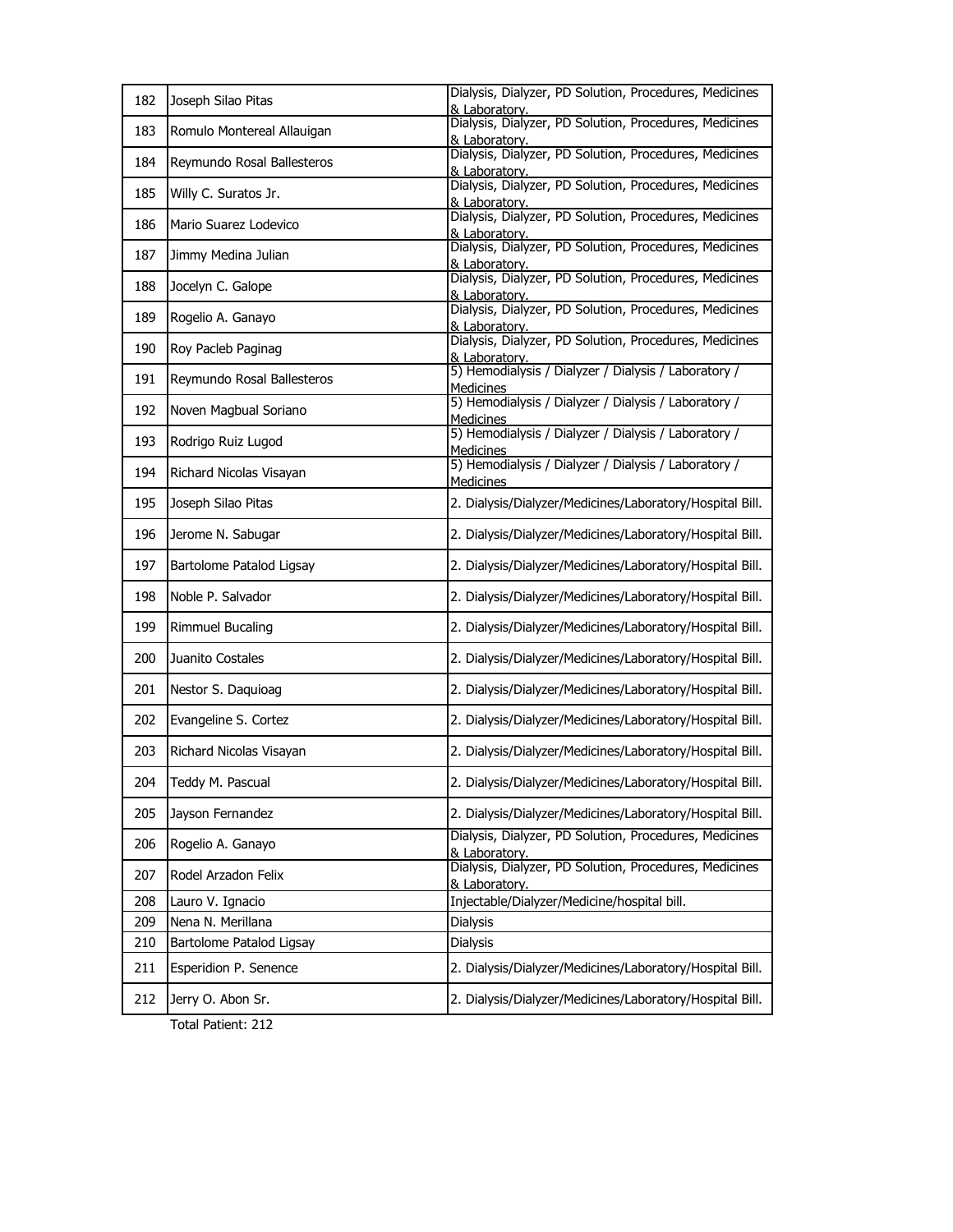![](_page_22_Picture_0.jpeg)

#### SOUTHERN ISABELA MEDICAL CENTER For the month of October year 2020

| No#          | <b>Name of Patient</b>      | <b>Assistance</b>                                                             |
|--------------|-----------------------------|-------------------------------------------------------------------------------|
| $\mathbf{1}$ | Juanito Costales            | Dialysis, Dialyzer, PD Solution, Procedures, Medicines<br>& Laboratory.       |
| 2            | Ophelyn O. Corpuz           | Dialysis, Dialyzer, PD Solution, Procedures, Medicines<br>& Laboratory.       |
| 3            | Rodencio Bautista Taradel   | Dialysis, Dialyzer, PD Solution, Procedures, Medicines<br>& Laboratory.       |
| 4            | Rodolfo Borja Bautista      | Dialysis, Dialyzer, PD Solution, Procedures, Medicines<br>& Laboratory.       |
| 5            | Simeon Buhag Ayadawan       | Dialysis, Dialyzer, PD Solution, Procedures, Medicines<br>& Laboratory.       |
| 6            | Teddy Melibpo Pascual       | Dialysis, Dialyzer, PD Solution, Procedures, Medicines<br>& Laboratory.       |
| 7            | Francisca De Vera Moskito   | Dialysis, Dialyzer, PD Solution, Procedures, Medicines<br>& Laboratory.       |
| 8            | Edralina Cutaran Gacita     | Dialysis, Dialyzer, PD Solution, Procedures, Medicines<br>& Laboratory.       |
| 9            | Jimmy Medina Julian         | Dialysis, Dialyzer, PD Solution, Procedures, Medicines<br>& Laboratory.       |
| 10           | Rogelio A. Ganayo           | Dialysis, Dialyzer, PD Solution, Procedures, Medicines<br>& Laboratory.       |
| 11           | Modesto Paclibare Bartolome | Dialysis, Dialyzer, PD Solution, Procedures, Medicines<br>& Laboratory.       |
| 12           | Danilo Soto Sagun           | Dialysis, Dialyzer, PD Solution, Procedures, Medicines<br>& Laboratory.       |
| 13           | Willy C. Suratos Jr.        | Dialysis, Dialyzer, PD Solution, Procedures, Medicines<br>& Laboratory.       |
| 14           | Antonio Doctor Graneta      | Dialysis, Dialyzer, PD Solution, Procedures, Medicines<br>& Laboratory.       |
| 15           | Carina De Jesus Urbano      | Dialysis, Dialyzer, PD Solution, Procedures, Medicines<br>& Laboratory.       |
| 16           | Danilo Soto Sagun           | 5) Hemodialysis / Dialyzer / Dialysis / Laboratory /<br><b>Medicines</b>      |
| 17           | Rodencio Bautista Taradel   | 5) Hemodialysis / Dialyzer / Dialysis / Laboratory /<br><b>Medicines</b>      |
| 18           | Dindo Domingo               | 5) Hemodialysis / Dialyzer / Dialysis / Laboratory /<br>Medicines             |
| 19           | Noble P. Salvador           | 5) Hemodialysis / Dialyzer / Dialysis / Laboratory /<br><b>Medicines</b>      |
| 20           | Nancy Simon Perez           | 5) Hemodialysis / Dialyzer / Dialysis / Laboratory /<br><b>Medicines</b>      |
| 21           | Antonio A. Acob             | 5) Hemodialysis / Dialyzer / Dialysis / Laboratory /<br>Medicines             |
| 22           | Reymundo Rosal Ballesteros  | Diagnostic & Lab. Procedures, Dialysis, Medicines &<br><b>Hospital Bills.</b> |
| 23           | Richard Nicolas Visayan     | Diagnostic & Lab. Procedures, Dialysis, Medicines &<br><b>Hospital Bills.</b> |
| 24           | Miriam Ramos Tamani         | Diagnostic & Lab. Procedures, Dialysis, Medicines &<br>Hospital Bills.        |
| 25           | Joseph Silao Pitas          | Diagnostic & Lab. Procedures, Dialysis, Medicines &<br><b>Hospital Bills.</b> |
| 26           | Carina Urbano               | Diagnostic & Lab. Procedures, Dialysis, Medicines &<br>Hospital Bills.        |
| 27           | Mariza B. Manuel            | Diagnostic & Lab. Procedures, Dialysis, Medicines &<br><b>Hospital Bills.</b> |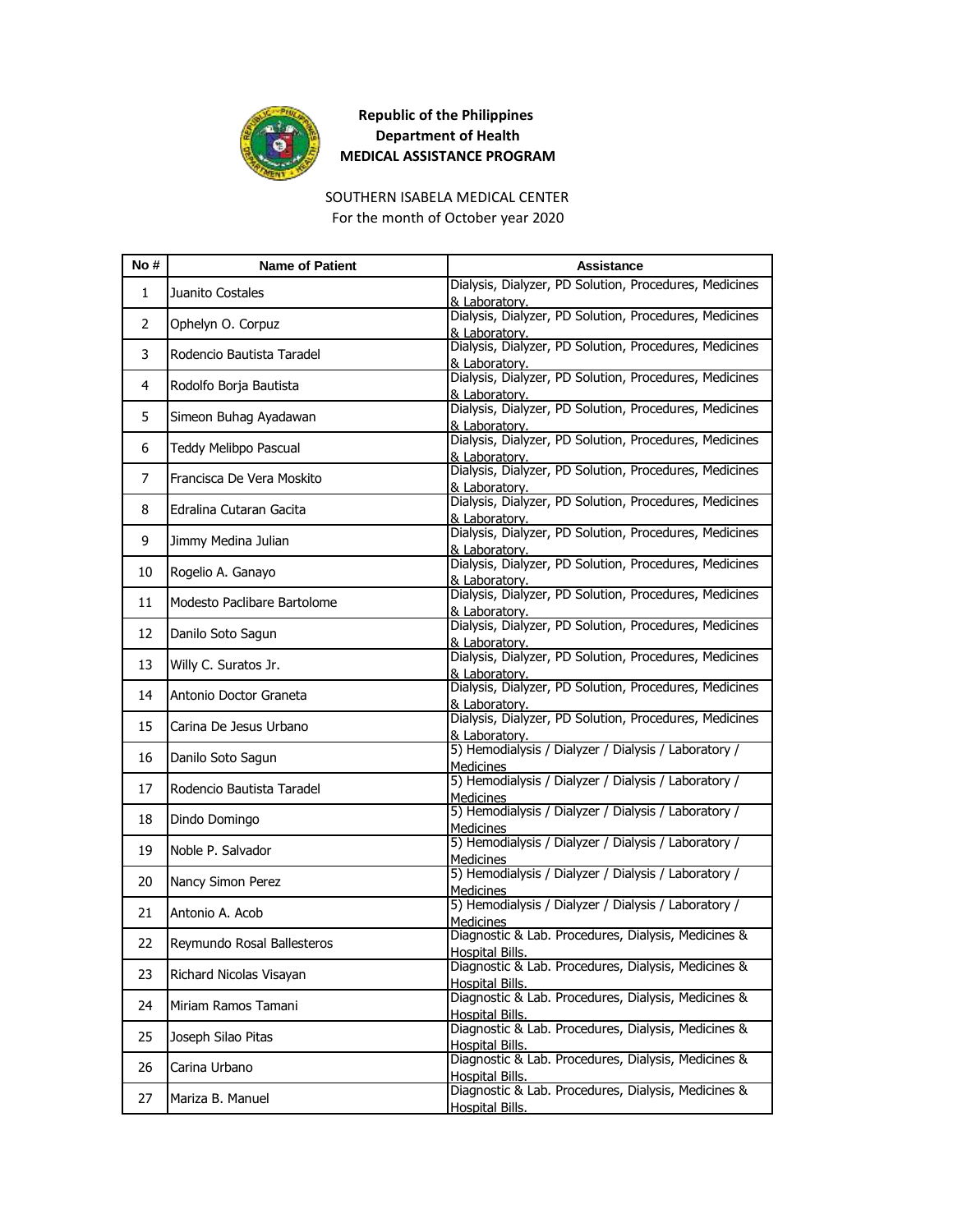| 28 | Zoraida Masa Degamo           | Dialysis, Dialyzer, PD Solution, Procedures, Medicines<br>& Laboratory. |
|----|-------------------------------|-------------------------------------------------------------------------|
| 29 | Betty Tapaoan Panganiban      | Dialysis, Dialyzer, PD Solution, Procedures, Medicines<br>& Laboratory. |
| 30 | Rodolfo Borja Bautista        | Dialysis, Dialyzer, PD Solution, Procedures, Medicines<br>& Laboratory. |
| 31 | Rowena G. Agustin             | Dialysis, Dialyzer, PD Solution, Procedures, Medicines<br>& Laboratory. |
| 32 | Rodencio Bautista Taradel     | Dialysis, Dialyzer, PD Solution, Procedures, Medicines<br>& Laboratory. |
| 33 | Mariza B. Manuel              | Dialysis, Dialyzer, PD Solution, Procedures, Medicines<br>& Laboratory. |
| 34 | Noven Magbual Soriano         | Dialysis, Dialyzer, PD Solution, Procedures, Medicines<br>& Laboratory. |
| 35 | Valerie Anne Culang Ong       | Dialysis, Dialyzer, PD Solution, Procedures, Medicines<br>& Laboratory. |
| 36 | Hermogenes Pascual Valenzuela | Dialysis, Dialyzer, PD Solution, Procedures, Medicines<br>& Laboratory. |
| 37 | Rodolfo B. Bautista           | Dialysis, Dialyzer, PD Solution, Procedures, Medicines<br>& Laboratory. |
| 38 | Danilo Soto Sagun             | Dialysis, Dialyzer, PD Solution, Procedures, Medicines<br>& Laboratory. |
| 39 | Ernesto Manuel Bayaca         | Dialysis, Dialyzer, PD Solution, Procedures, Medicines<br>& Laboratory. |
| 40 | Jocelyn Galope                | Dialysis, Dialyzer, PD Solution, Procedures, Medicines<br>& Laboratory. |
| 41 | John Alvin Domingo Dagdag     | Dialysis, Dialyzer, PD Solution, Procedures, Medicines<br>& Laboratory. |
| 42 | Myrna Banlaon                 | Dialysis, Dialyzer, PD Solution, Procedures, Medicines<br>& Laboratory. |
| 43 | Zoraida Masa Degamo           | Hemodialysis                                                            |
|    |                               | Medicines                                                               |
| 44 | Mariza B. Manuel              | Hemodialysis                                                            |
|    |                               | <b>Medicines</b>                                                        |
| 45 | Ambrocio Aliado Julio         | Dialysis, Dialyzer, PD Solution, Procedures, Medicines<br>& Laboratory. |
| 46 | Jerry O. Abon Sr.             | Dialysis, Dialyzer, PD Solution, Procedures, Medicines<br>& Laboratory. |
| 47 | Salvador P. Casionan Sr.      | Dialysis, Dialyzer, PD Solution, Procedures, Medicines<br>& Laboratory. |
|    |                               | Dialysis                                                                |
| 48 | Richard Nicolas Visayan       | Laboratory / Procedures.                                                |
|    |                               | Medicines                                                               |
| 49 | Betty Tapaoan Panganiban      | Hemodialysis                                                            |
|    |                               | Hemodialysis                                                            |
| 50 | Jimmy Medina Julian           | <b>Medicines</b>                                                        |
|    |                               | Hemodialysis                                                            |
| 51 | Edralina Cutaran Gacita       | Medicines                                                               |
|    |                               | Hemodialysis                                                            |
| 52 | Hermogenes Mababa Valenzuela  | Medicines                                                               |
| 53 |                               | Hemodialysis                                                            |
|    | John Alvin Domingo Dagdag     | Medicines                                                               |
| 54 | Simeon Buhag Ayadawan         | Hemodialysis                                                            |
|    |                               | Medicines                                                               |
| 55 | Willy C. Suratos Jr.          | Hemodialysis                                                            |
|    |                               | <b>Medicines</b>                                                        |
| 56 | Sharon C. Antonio             | Hemodialysis                                                            |
|    |                               | Medicines                                                               |
| 57 | Tarry Ocampo Ahon             | Hemodialysis                                                            |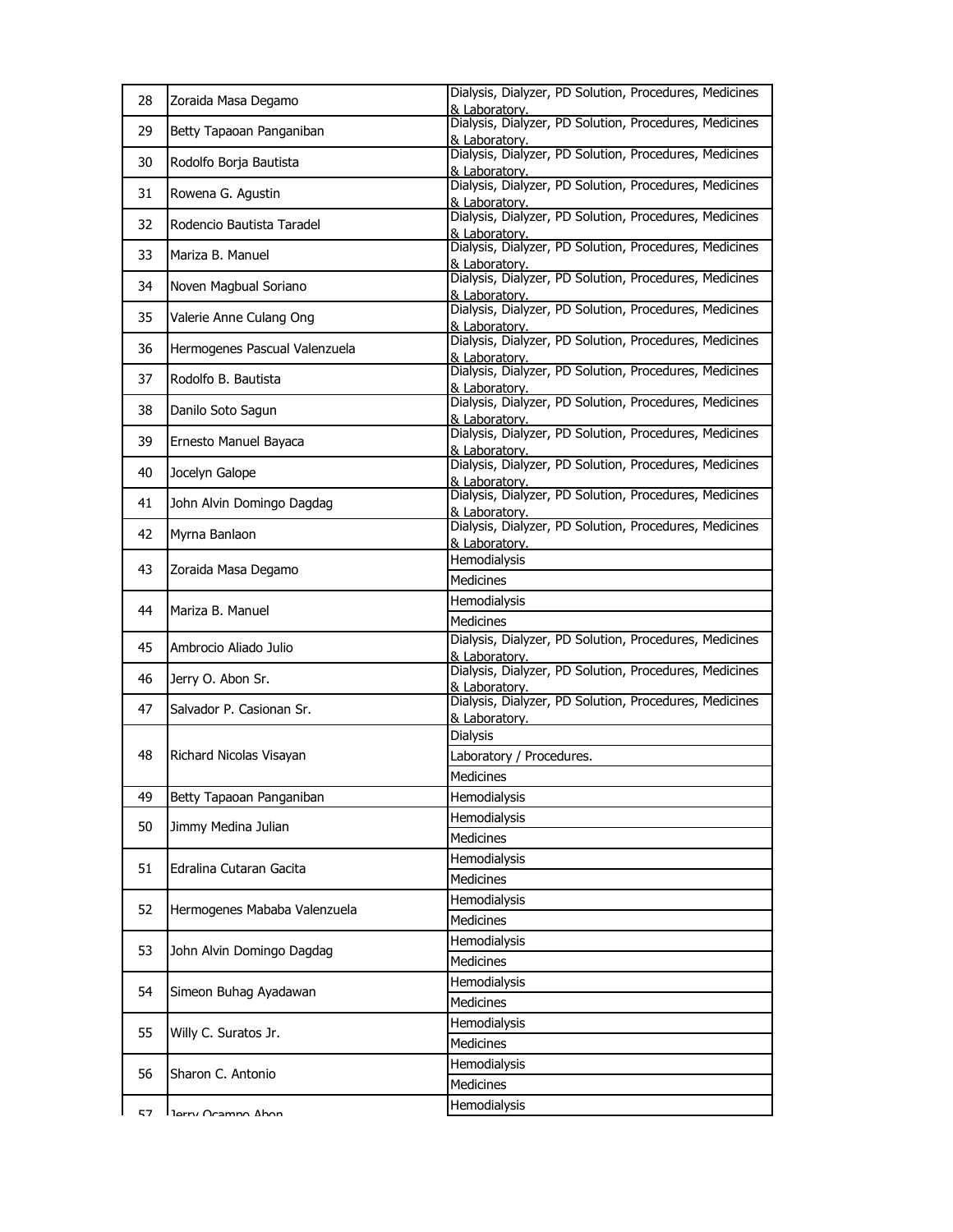| ، ر | <b>JEHY OCATHOU ADOIT</b>     | <b>Medicines</b>                                                        |
|-----|-------------------------------|-------------------------------------------------------------------------|
|     | Mario Suarez Lodevico         | Hemodialysis                                                            |
| 58  |                               | <b>Medicines</b>                                                        |
|     | Juanito Costales              | Hemodialysis                                                            |
| 59  |                               | Medicines                                                               |
|     | Nestor S. Daquioag            | Hemodialysis                                                            |
| 60  |                               | <b>Medicines</b>                                                        |
| 61  | Bartolome Patalod Ligsay      | Dialysis, Dialyzer, PD Solution, Procedures, Medicines<br>& Laboratory. |
| 62  | Benjamin Legaspi Valenzuela   | Dialysis, Dialyzer, PD Solution, Procedures, Medicines<br>& Laboratory. |
| 63  | Christian Mark Pillien Brioso | Dialysis, Dialyzer, PD Solution, Procedures, Medicines<br>& Laboratory. |
| 64  | Dionicio Navarro              | Dialysis, Dialyzer, PD Solution, Procedures, Medicines<br>& Laboratory. |
| 65  | Elais Dogwe                   | Dialysis, Dialyzer, PD Solution, Procedures, Medicines<br>& Laboratory. |
| 66  | Francisca De Vera Moskito     | Dialysis, Dialyzer, PD Solution, Procedures, Medicines<br>& Laboratory. |
| 67  | Grace Rilloraza               | Dialysis, Dialyzer, PD Solution, Procedures, Medicines<br>& Laboratory. |
| 68  | Jerry Sanidad Sanidad Fermin  | Dialysis, Dialyzer, PD Solution, Procedures, Medicines<br>& Laboratory. |
| 69  | Joel C. Chullayan             | Dialysis, Dialyzer, PD Solution, Procedures, Medicines<br>& Laboratory. |
| 70  | Luis Inyac Lagbo              | Dialysis, Dialyzer, PD Solution, Procedures, Medicines<br>& Laboratory. |
| 71  | Nena N. Merillana             | Dialysis, Dialyzer, PD Solution, Procedures, Medicines<br>& Laboratory. |
| 72  | Onfore Esguerra               | Dialysis, Dialyzer, PD Solution, Procedures, Medicines<br>& Laboratory. |
| 73  | Saneda A Palattao             | Dialysis, Dialyzer, PD Solution, Procedures, Medicines<br>& Laboratory. |
| 74  | Restie V. Graneta             | Dialysis, Dialyzer, PD Solution, Procedures, Medicines<br>& Laboratorv. |
| 75  | Zoraida Masa Degamo           | Dialysis, Dialyzer, PD Solution, Procedures, Medicines<br>& Laboratory. |
|     | Angelito Pasquil Tapnio       | Dietary Supplement                                                      |
| 76  |                               | Dialysis, Dialyzer, PD Solution, Procedures, Medicines<br>& Laboratory. |
| 77  | Teresita Paniera              | Dialysis, Dialyzer, PD Solution, Procedures, Medicines                  |
|     |                               | & Laboratory.                                                           |
| 78  |                               | Dietary Supplement                                                      |
|     | Bartolome Patalod Ligsay      | Dialysis, Dialyzer, PD Solution, Procedures, Medicines<br>& Laboratory. |
|     |                               | Dietary Supplement                                                      |
| 79  | Benjamin Legaspi Valenzuela   | Dialysis, Dialyzer, PD Solution, Procedures, Medicines                  |
|     |                               | & Laboratory.                                                           |
| 80  | Wilfredo Tubera Rafael        | Dietary Supplement                                                      |
|     |                               | Dialysis, Dialyzer, PD Solution, Procedures, Medicines<br>& Laboratory. |
|     | Pacita Orbito                 | Dietary Supplement                                                      |
| 81  |                               | Dialysis, Dialyzer, PD Solution, Procedures, Medicines                  |
|     |                               | & Laboratory.                                                           |
| 82  | Zoraida Masa Degamo           | Laboratory/Procedures/Medicines.                                        |
| 83  | Terisita Guimbatan            | Dialysis, Dialyzer, PD Solution, Procedures, Medicines<br>& Laboratory. |
| 84  | Jerry O. Abon Sr.             | Hospital Bill / Laboratory / Procedures / Medicine.                     |
| 85  | Noble P. Salvador             | Dialysis, Dialyzer, PD Solution, Procedures, Medicines                  |
|     |                               | & Laboratory.                                                           |
|     |                               | Dietary Supplement                                                      |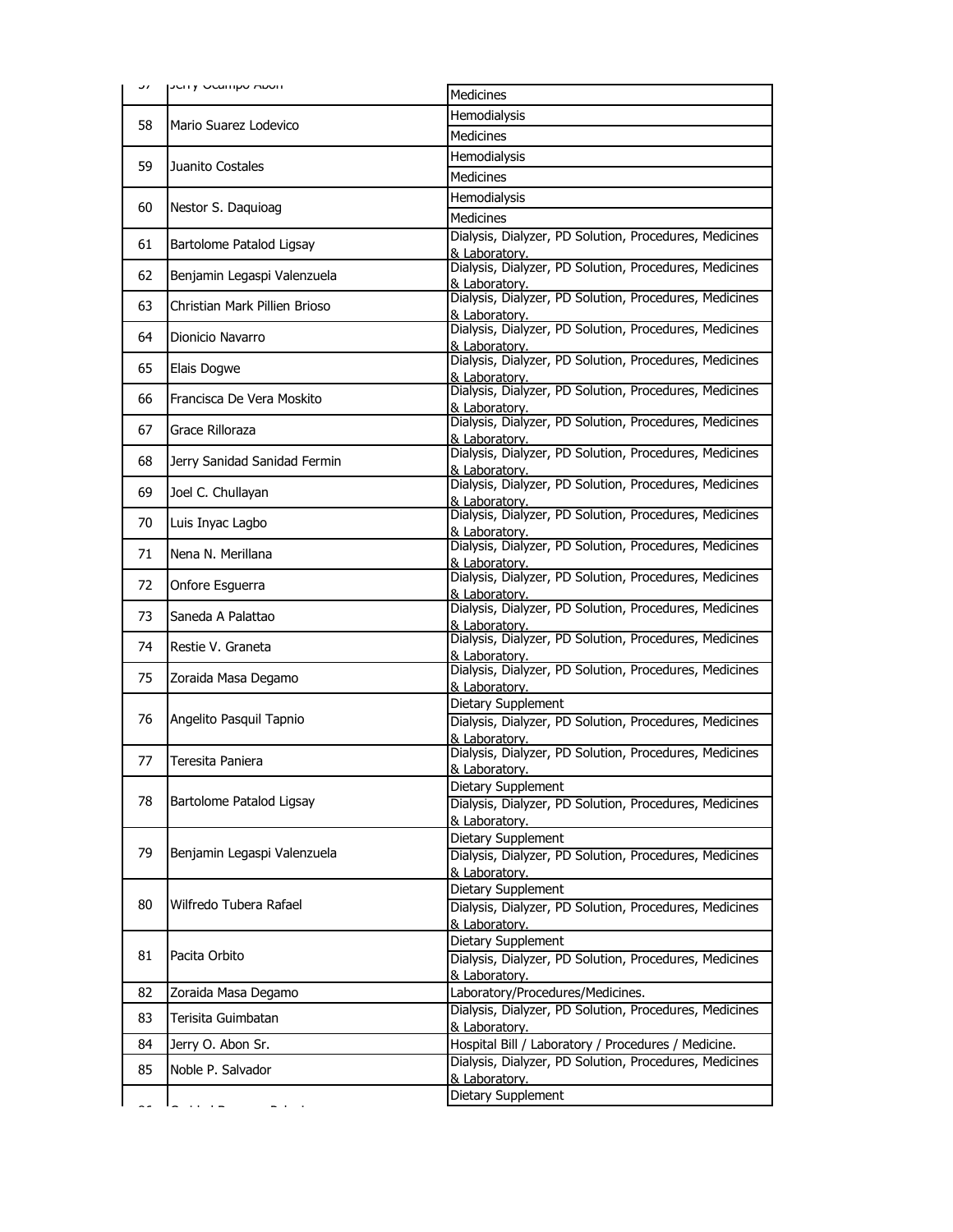| 86  | Caridad Bangsoy Paloging      | Dialysis, Dialyzer, PD Solution, Procedures, Medicines                  |
|-----|-------------------------------|-------------------------------------------------------------------------|
|     |                               | & Laboratory.<br>Dialysis, Dialyzer, PD Solution, Procedures, Medicines |
| 87  | Teddy Melibpo Pascual         | & Laboratory.                                                           |
|     |                               | Dietary Supplement                                                      |
| 88  | Grace Rilloraza               | Dialysis, Dialyzer, PD Solution, Procedures, Medicines<br>& Laboratory. |
|     |                               | Dialysis, Dialyzer, PD Solution, Procedures, Medicines                  |
| 89  | Virginia Palagas              | & Laboratory.                                                           |
|     | Saturnino S. Manzano Jr.      | Dietary Supplement                                                      |
| 90  |                               | Dialysis, Dialyzer, PD Solution, Procedures, Medicines                  |
|     |                               | & Laboratory.<br>Dietary Supplement                                     |
| 91  | Rowena G. Agustin             | Dialysis, Dialyzer, PD Solution, Procedures, Medicines                  |
|     |                               | & Laboratory.                                                           |
|     | Restie V. Graneta             | Dietary Supplement                                                      |
| 92  |                               | Dialysis, Dialyzer, PD Solution, Procedures, Medicines<br>& Laboratory. |
|     |                               | Dialysis, Dialyzer, PD Solution, Procedures, Medicines                  |
| 93  | Willie Buenavista Locquiao    | & Laboratory.                                                           |
| 94  | Willy C. Suratos Jr.          | Dialysis, Dialyzer, PD Solution, Procedures, Medicines<br>& Laboratory. |
|     |                               | Dialysis, Dialyzer, PD Solution, Procedures, Medicines                  |
| 95  | Lolito Acdal                  | & Laboratory.                                                           |
| 96  | Elias Luguna Dogwe            | Dialysis, Dialyzer, PD Solution, Procedures, Medicines<br>& Laboratory. |
|     |                               | Dialysis, Dialyzer, PD Solution, Procedures, Medicines                  |
| 97  | Dindo Domingo                 | & Laboratory.                                                           |
| 98  | Dionisio Navarro              | Dialysis, Dialyzer, PD Solution, Procedures, Medicines<br>& Laboratory. |
|     |                               | Dialysis, Dialyzer, PD Solution, Procedures, Medicines                  |
| 99  | Maribeth Garcia               | & Laboratory.                                                           |
| 100 | Zoraida Masa De Gamo          | Dialysis, Dialyzer, PD Solution, Procedures, Medicines<br>& Laboratory. |
| 101 | Teresita Peniera              | Dialysis, Dialyzer, PD Solution, Procedures, Medicines                  |
|     |                               | & Laboratory.                                                           |
| 102 | Virgilio Cabrera Pascual Jr.  | Dialysis, Dialyzer, PD Solution, Procedures, Medicines<br>& Laboratory. |
| 103 | Bernardo C. Puyot             | Dialysis, Dialyzer, PD Solution, Procedures, Medicines                  |
|     |                               | & Laboratory.                                                           |
| 104 | Nestor Chavez                 | Dialysis, Dialyzer, PD Solution, Procedures, Medicines<br>& Laboratory. |
| 105 | Ophelyn O. Corpuz             | Dialysis, Dialyzer, PD Solution, Procedures, Medicines                  |
|     |                               | & Laboratory.                                                           |
| 106 | Hermogenes Pascual Valenzuela | Dialysis, Dialyzer, PD Solution, Procedures, Medicines<br>& Laboratory. |
| 107 | Jaime Sabado Tugadi           | Dialysis, Dialyzer, PD Solution, Procedures, Medicines                  |
|     |                               | & Laboratory.<br>Dialysis, Dialyzer, PD Solution, Procedures, Medicines |
| 108 | Noble Salvador Sr.            | & Laboratory.                                                           |
| 109 | Zoraida Masa Degamo           | Dialysis, Dialyzer, PD Solution, Procedures, Medicines                  |
|     |                               | & Laboratory.<br>Dialysis, Dialyzer, PD Solution, Procedures, Medicines |
| 110 | Jimmy Medina Julian           | & Laboratory.                                                           |
| 111 | Esperidon P. Senence          | Medicines                                                               |
| 112 | Saneda A Palattao             | Dialysis, Dialyzer, PD Solution, Procedures, Medicines                  |
|     |                               | & Laboratory.<br>Dialysis, Dialyzer, PD Solution, Procedures, Medicines |
| 113 | John Alvin Domingo Dagdag     | & Laboratory.                                                           |
| 114 | Leorente L. Obra              | Dialysis, Dialyzer, PD Solution, Procedures, Medicines                  |
|     |                               | & Laboratory.<br>Dialysis, Dialyzer, PD Solution, Procedures, Medicines |
| 115 | Ernesto B. Morales Jr.        | & Laboratory.                                                           |
| 116 | Reymundo Rosal Ballesteros    | 2. Dialysis/Dialyzer/Medicines/Laboratory/Hospital Bill.                |
|     |                               |                                                                         |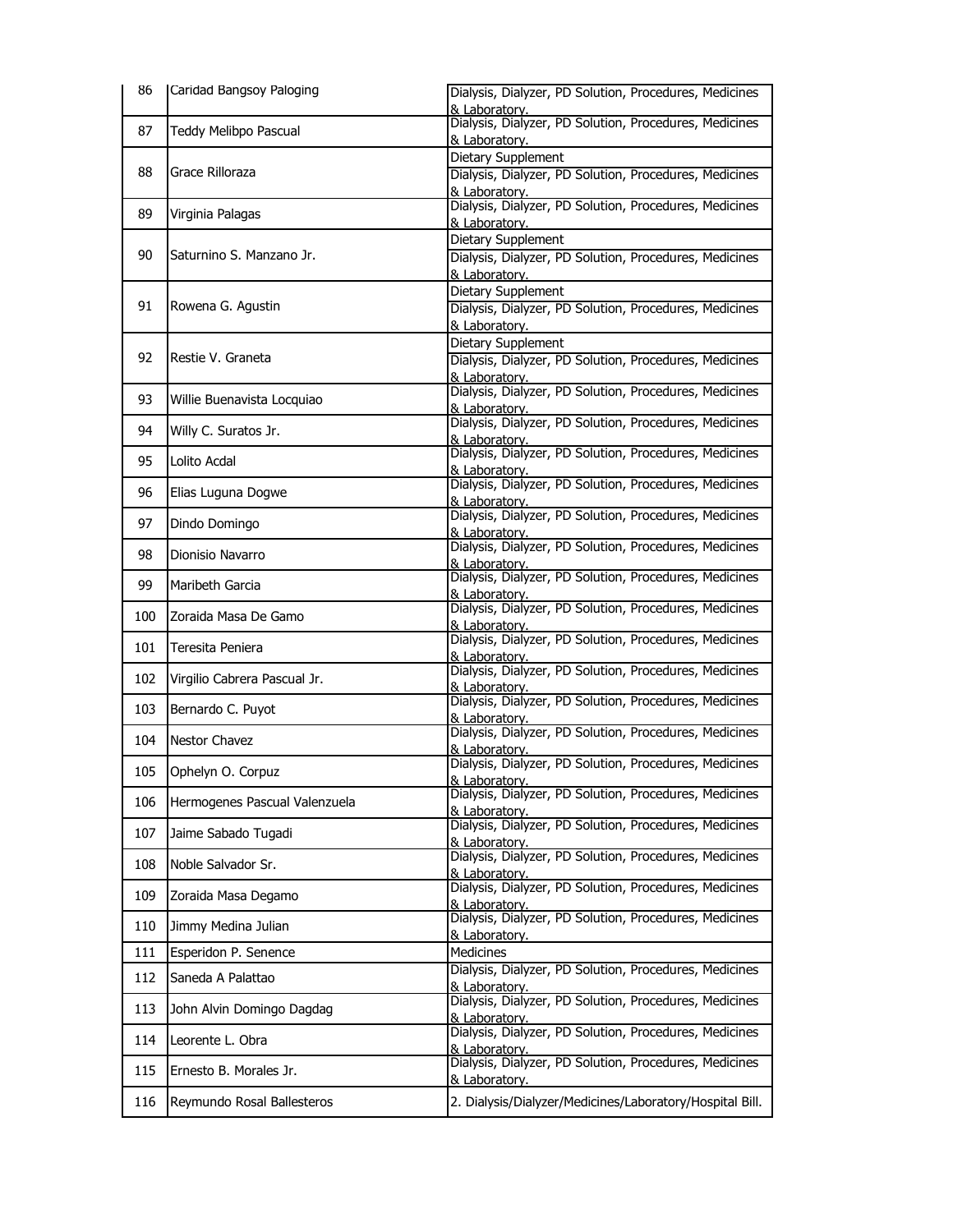| 117 | Vitaliano C. Gumpal Jr         | Dialysis, Dialyzer, PD Solution, Procedures, Medicines<br>& Laboratory.       |
|-----|--------------------------------|-------------------------------------------------------------------------------|
| 118 | Aurora Gumpal Gascon           | Dialysis, Dialyzer, PD Solution, Procedures, Medicines<br>& Laboratorv.       |
| 119 | Gregorio Labugen Rafael        | Dialysis, Dialyzer, PD Solution, Procedures, Medicines<br>& Laboratory.       |
| 120 | Joselyn Cardenas Galope        | Dialysis, Dialyzer, PD Solution, Procedures, Medicines<br>& Laboratory.       |
| 121 | Maximo Tumaneng Marzan         | Hospital Bill / Laboratory / Procedures / Medicine.                           |
| 122 | Rowell Paginag                 | Hospital Bill / Laboratory / Procedures / Medicine.                           |
| 123 | Jerry Ocampo Abon              | Hospital Bill / Laboratory / Procedures / Medicine.                           |
| 124 | Fe Reyes Dela Cruz             | Hospital Bill / Laboratory / Procedures / Medicine.                           |
| 125 | Ranel Marayag Lampad           | Hospital Bill / Laboratory / Procedures / Medicine.                           |
| 126 | Jim Vincent Bataller Francisco | Hospital Bill / Laboratory / Procedures / Medicine.                           |
| 127 | Lovely Joy Amarillo Laconsay   | Hospital Bill / Laboratory / Procedures / Medicine.                           |
| 128 | Rodel Felix.                   | Hospital Bill / Laboratory / Procedures / Medicine.                           |
| 129 | Modesto P. Bartolome           | Hospital Bill / Laboratory / Procedures / Medicine.                           |
| 130 | Mario Suarez Lodevico          | Dialysis, Dialyzer, PD Solution, Procedures, Medicines<br>& Laboratory.       |
| 131 | <b>Willy Contaoe</b>           | Dialysis, Dialyzer, PD Solution, Procedures, Medicines<br>& Laboratory.       |
| 132 | Romulo M. Allauigan            | Dialysis, Dialyzer, PD Solution, Procedures, Medicines<br>& Laboratory.       |
| 133 | Carina De Jesus Urbano         | Dialysis, Dialyzer, PD Solution, Procedures, Medicines<br>& Laboratorv.       |
| 134 | Noble Salvador                 | Diagnostic & Lab. Procedures, Dialysis, Medicines &<br>Hospital Bills.        |
| 135 | Rodel Arzadon Felix            | Dialysis, Dialyzer, PD Solution, Procedures, Medicines<br>& Laboratory.       |
| 136 | Esperidion P. Senence          | Dialysis, Dialyzer, PD Solution, Procedures, Medicines<br>& Laboratorv.       |
| 137 | Romulo Montereal Allauigan     | Dialysis, Dialyzer, PD Solution, Procedures, Medicines<br>& Laboratory.       |
| 138 | Teresita Peniera               | Dialysis, Dialyzer, PD Solution, Procedures, Medicines<br>& Laboratory.       |
| 139 | Esperidion P. Senence          | <b>Medicines</b>                                                              |
| 140 | Noble P. Salvador              | Dialysis, Dialyzer, PD Solution, Procedures, Medicines<br>& Laboratory.       |
| 141 | Bartolome Patalod Ligsay       | Dialysis, Dialyzer, PD Solution, Procedures, Medicines<br>& Laboratory.       |
| 142 | Nestor S. Daquioag             | Dialysis, Dialyzer, PD Solution, Procedures, Medicines<br>& Laboratorv.       |
| 143 | Rowena G. Agustin              | Hemodialysis/Medicines/Lab. Procedures.                                       |
| 144 | Dionicio Navarro               | Hemodialysis/Medicines/Lab. Procedures.                                       |
| 145 | Elais Dogwe                    | Diagnostic & Lab. Procedures, Dialysis, Medicines &<br><b>Hospital Bills.</b> |
| 146 | Jerome N. Sabungar             | Dialysis, Dialyzer, PD Solution, Procedures, Medicines<br>& Laboratory.       |
| 147 | Juanito Costales               | Dialysis, Dialyzer, PD Solution, Procedures, Medicines<br>& Laboratory.       |
| 148 | Milagros Aludos Yaos           | Dialysis, Dialyzer, PD Solution, Procedures, Medicines<br>& Laboratory.       |
| 149 | Rica Mae L. Legaspi            | Dialysis, Dialyzer, PD Solution, Procedures, Medicines<br>& Laboratory.       |
| 150 | Virgilio C. Elarde             | Dialysis, Dialyzer, PD Solution, Procedures, Medicines<br>& Laboratorv.       |
| 151 | Virgina Ancheta Palaganas      | Dialysis, Dialyzer, PD Solution, Procedures, Medicines<br>& Laboratory.       |
| 152 | Willie Buenavista Locquiao     | Dialysis, Dialyzer, PD Solution, Procedures, Medicines<br>& Laboratory.       |
| 153 | Ermel Fronda                   | Dialysis, Dialyzer, PD Solution, Procedures, Medicines<br>& Laboratory.       |